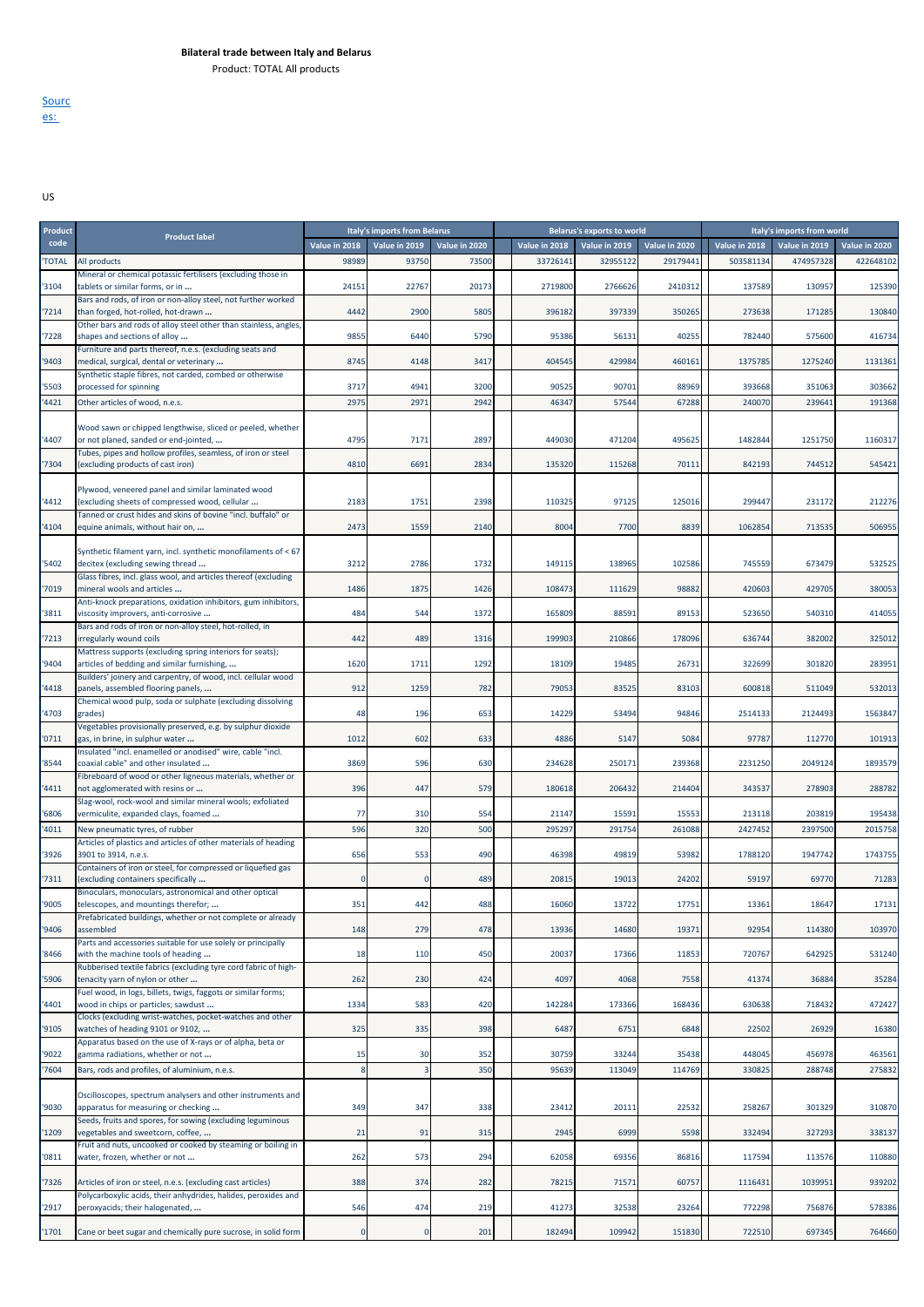| '2803 | Carbon "carbon blacks and other forms of carbon", n.e.s.                                                      |              |                | 195 | 285     | 242     | 7095    | 127714   | 117891   | 105220   |
|-------|---------------------------------------------------------------------------------------------------------------|--------------|----------------|-----|---------|---------|---------|----------|----------|----------|
| '9027 | Instruments and apparatus for physical or chemical analysis,<br>e.g. polarimeters, refractometers,            | 27           | $\mathbf{0}$   | 195 | 16349   | 19211   | 30728   | 1004302  | 978038   | 1084986  |
|       | Machines and mechanical appliances having individual                                                          |              |                |     |         |         |         |          |          |          |
| '8479 | functions, not specified or included elsewhere<br>Footwear with outer soles of rubber, plastics, leather or   | 156          | 97             | 171 | 41808   | 59777   | 63172   | 1550997  | 1688830  | 1563292  |
| '6403 | composition leather and uppers of<br>Machinery for working rubber or plastics or for the                      |              | 31             | 169 | 144978  | 129995  | 93027   | 3097338  | 2924418  | 2531990  |
| '8477 | manufacture of products from these materials,<br>Polyacetals, other polyethers and epoxide resins, in primary | 14           | 51             | 165 | 8922    | 10870   | 8378    | 720468   | 624245   | 508486   |
| '3907 | forms; polycarbonates, alkyd resins,                                                                          |              | 511            | 156 | 100847  | 104642  | 74819   | 2664467  | 2399288  | 2075257  |
| '3908 | Polyamides, in primary forms<br>Articles for the conveyance or packaging of goods, of plastics;               | 1963         | 802            | 155 | 146961  | 102736  | 45791   | 874238   | 752874   | 643980   |
| '3923 | stoppers, lids, caps and other<br>Moulding boxes for metal foundry; mould bases; moulding                     | 295          | 273            | 149 | 241233  | 252063  | 259434  | 1467364  | 1416587  | 1287572  |
| '8480 | patterns; moulds for metal (other than<br>Leather further prepared after tanning or crusting "incl.           | 209          | 24             | 142 | 12545   | 9094    | 9432    | 621683   | 526889   | 473560   |
| '4107 | parchment-dressed leather", of bovine<br>Safety glass, toughened "tempered", laminated safety glass           | 312          | 335            | 139 | 21793   | 13336   | 8959    | 480711   | 397300   | 251556   |
| '7007 | (excluding multiple-walled insulating                                                                         | 74           | 99             | 117 | 23322   | 19579   | 17695   | 277769   | 272098   | 243198   |
| '4901 | Printed books, brochures and similar printed matter, whether<br>or not in single sheets (excluding            | 102          | 194            | 114 | 19300   | 14817   | 20411   | 296759   | 314855   | 261821   |
|       | Electrical machines and apparatus, having individual                                                          |              |                |     |         |         |         |          |          |          |
| '8543 | functions, n.e.s. in chapter 85 and parts<br>Taps, cocks, valves and similar appliances for pipes, boiler     |              | 34             | 113 | 10450   | 13543   | 18839   | 596646   | 692611   | 634912   |
| '8481 | shells, tanks, vats or the like,                                                                              |              | 32             | 109 | 81718   | 83701   | 81806   | 219287   | 2160306  | 2099101  |
| '4005 | Compounded rubber, unvulcanised, in primary forms or in<br>plates, sheets or strip (excluding                 |              | $\Omega$       | 106 | 230     | 339     | 667     | 227956   | 205633   | 184802   |
| '8431 | Parts suitable for use solely or principally with the machinery<br>of heading 8425 to 8430, n.e.s.            |              | 661            | 101 | 39942   | 43254   | 35838   | 1688663  | 1554224  | 1380944  |
| '7317 | Nails, tacks, drawing pins, corrugated nails, staples and<br>similar articles of iron or steel,               | 347          | 245            | 95  | 34179   | 31748   | 30867   | 28067    | 30724    | 30685    |
| '4409 | Wood, incl. strips and friezes for parquet flooring, not<br>assembled, continuously shaped "tongued,          | 77           | 296            | 94  | 21177   | 22209   | 22630   | 84812    | 83213    | 57178    |
| '2901 | Acyclic hydrocarbons                                                                                          | 85           | 247            | 93  | 88358   | 76222   | 39533   | 293726   | 259466   | 196312   |
| '9613 | Cigarette lighters and other lighters, whether or not<br>mechanical or electrical and parts thereof,          | $\Omega$     | $\Omega$       | 93  | 297     | 285     | 470     | 67851    | 58302    | 54915    |
| '8471 | Automatic data-processing machines and units thereof;<br>magnetic or optical readers, machines                | 17           | 103            | 86  | 18448   | 21945   | 30706   | 5543752  | 5381525  | 6131140  |
| '6204 | Women's or girls' suits, ensembles, jackets, blazers, dresses,<br>skirts, divided skirts, trousers,           | 155          | 174            | 84  | 59775   | 71356   | 52458   | 1822253  | 1951774  | 1646925  |
| '9031 | Measuring or checking instruments, appliances and machines<br>not elsewhere specified in chapter              | 83           | 97             | 82  | 24946   | 31552   | 23698   | 933495   | 920953   | 855170   |
| '5601 | Wadding of textile materials and articles thereof; textile<br>fibres with a length of <= 5 mm                 | $\Omega$     | 23             | 81  | 868     | 2267    | 5878    | 51079    | 47468    | 44268    |
| '2933 |                                                                                                               |              | 384            | 77  | 27235   | 24173   | 8905    | 3699321  | 3714243  | 5335864  |
| '5101 | Heterocyclic compounds with nitrogen hetero-atom[s] only<br>Wool, neither carded nor combed                   |              | $\Omega$       | 73  | 5634    | 3200    | 2311    | 299160   | 234952   | 115239   |
| '3920 | Plates, sheets, film, foil and strip, of non-cellular plastics, not<br>reinforced, laminated,                 |              |                | 62  | 168017  | 174017  | 169146  | 1952050  | 1864485  | 1875480  |
| '8420 | Calendering or other rolling machines (other than for metals<br>or glass) and cylinders therefor;             |              |                | 61  | 234     | 414     | 275     | 36801    | 38282    | 35386    |
| '2207 | Undenatured ethyl alcohol of an alcoholic strength of >= 80%;<br>ethyl alcohol and other spirits,             |              | $\mathbf 0$    | 51  | 11699   | 8985    | 17644   | 149820   | 132097   | 246738   |
| '8419 | Machinery, plant or laboratory equipment whether or not<br>electrically heated (excluding furnaces,           | 194          | $\overline{7}$ | 47  | 24095   | 23652   | 22853   | 840109   | 830179   | 827621   |
|       | Parts and accessories (other than covers, carrying cases and                                                  |              | $\mathbf 0$    | 46  |         | 1832    |         | 640488   |          | 588563   |
| '8473 | the like) suitable for use solely                                                                             | 10           |                |     | 1638    |         | 2130    |          | 656111   |          |
| '4909 | Printed or illustrated postcards; printed cards bearing<br>personal greetings, messages or announcements,     | $\Omega$     | 38             | 45  | 265     | 404     | 251     | 6490     | 6708     | 4242     |
| 7217  | Wire of iron or non-alloy steel, in coils (excluding bars and<br>rods)                                        | 147          | 71             | 42  | 210059  | 171524  | 163590  | 186802   | 161323   | 134075   |
| '2825 | Hydrazine and hydroxylamine and their inorganic salts;<br>inorganic bases, metal oxides, hydroxides           | 112          | $\overline{0}$ | 37  | 11403   | 9656    | 7088    | 84564    | 78148    | 73206    |
| '8413 | Pumps for liquids, whether or not fitted with a measuring<br>device (excluding ceramic pumps and              | $\Omega$     | 5              | 35  | 67867   | 68970   | 68296   | 1832939  | 1770879  | 1647455  |
| '4006 | Rods, bars, tubes, profiles and other forms of unvulcanised<br>rubber, incl. mixed rubber, and                | $\Omega$     | $\mathbf{0}$   | 35  | 10578   | 8132    | 7088    | 15461    | 15194    | 14640    |
| '8474 | Machinery for sorting, screening, separating, washing,<br>crushing, grinding, mixing or kneading              | 25           | 322            | 32  | 11958   | 11508   | 9029    | 131528   | 163093   | 149822   |
| '5501 | Synthetic filament tow as specified in Note 1 to chapter 55                                                   | 591          | 460            | 31  | 46587   | 42288   | 18756   | 35390    | 27940    | 21957    |
|       | Flat-rolled products of iron or non-alloy steel, of a width of >=                                             |              |                |     |         |         |         |          |          |          |
| '7209 | 600 mm, cold-rolled "cold-reduced",                                                                           | 0            | $\mathbf 0$    | 31  | 2125    | 657     | 442     | 687763   | 547385   | 429547   |
| '2710 | Petroleum oils and oils obtained from bituminous minerals<br>(excluding crude); preparations containing       | $\Omega$     | $\mathbf{0}$   | 31  | 6488189 | 5200978 | 2740640 | 10031582 | 8459924  | 5122042  |
| '5603 | Nonwovens, whether or not impregnated, coated, covered or<br>laminated, n.e.s.                                |              | 96             | 30  | 55995   | 57284   | 71420   | 490224   | 474810   | 610018   |
| '9999 | Commodities not elsewhere specified                                                                           | 37           | $\overline{2}$ | 30  | 118901  | 1523941 | 1632351 | 5594575  | 5532348  | 5706668  |
| '8456 | Machine tools for working any material by removal of<br>material, by laser or other light or photon           | $\Omega$     | 78             | 28  | 6138    | 6039    | 1732    | 304014   | 260304   | 185480   |
| '8462 | Machine tools, incl. presses, for working metal by forging,<br>hammering or die-stamping; machine             | 46           | 55             | 25  | 9466    | 7941    | 6343    | 256751   | 254871   | 162999   |
| '9503 | Tricycles, scooters, pedal cars and similar wheeled toys; dolls'<br>carriages; dolls; other toys;             | 187          | 40             | 25  | 62245   | 65501   | 71101   | 1245219  | 1183013  | 999576   |
| '1204 | Linseed, whether or not broken<br>Telephone sets, incl. telephones for cellular networks or for               | $\Omega$     | 89             | 25  | 615     | 944     | 1080    | 24637    | 18347    | 26310    |
| '8517 | other wireless networks; other<br>Motor cars and other motor vehicles principally designed for                |              | $\Omega$       | 24  | 27991   | 24664   | 23722   | 9512316  | 9103401  | 8996108  |
| '8703 | the transport of persons, incl.                                                                               | $\mathbf{0}$ | 15             | 23  | 127894  | 199295  | 241230  | 32477141 | 30858987 | 22703002 |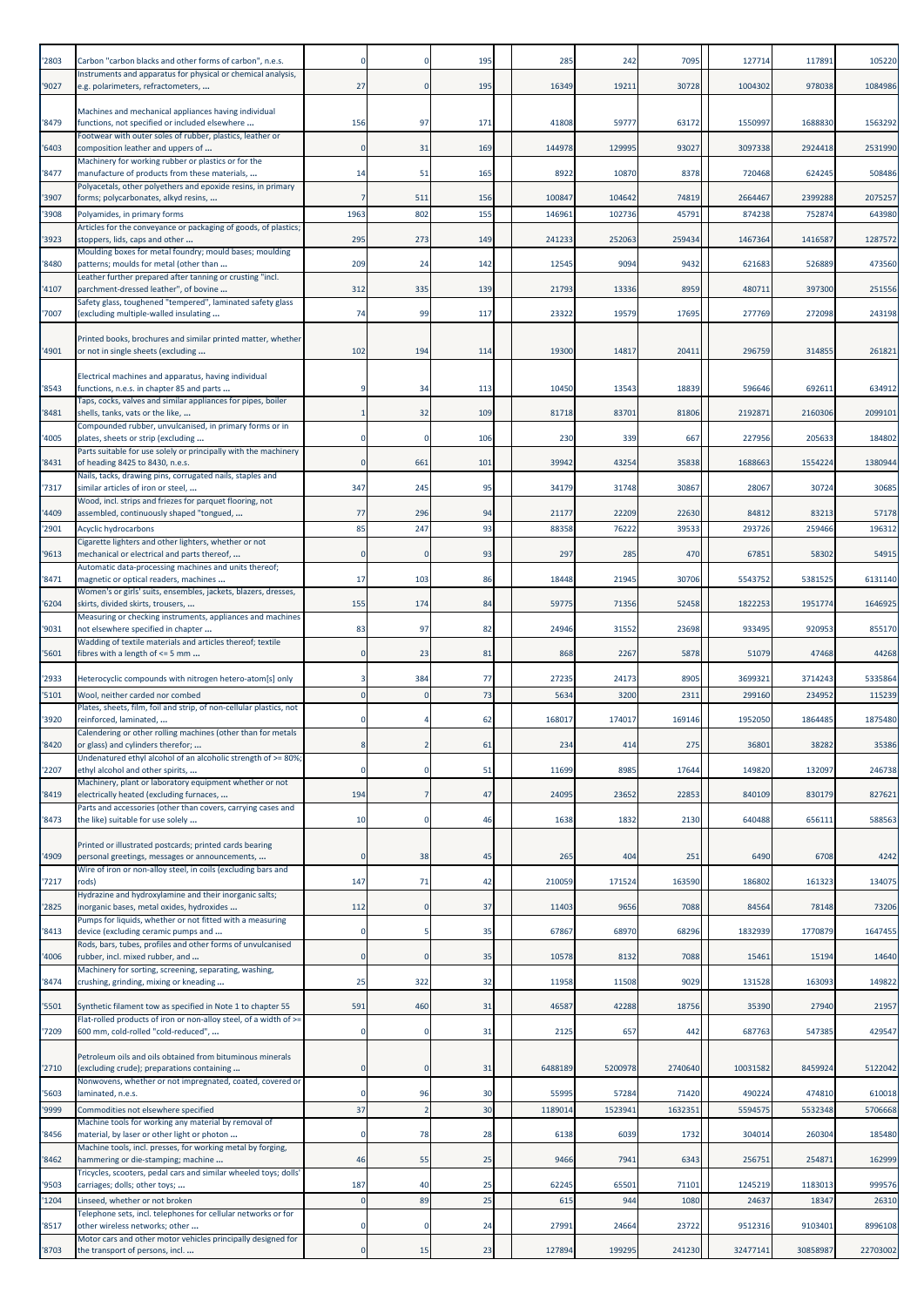| '7408 | Copper wire (excluding surgical sutures, stranded wire,<br>cables, plaited bands and the like                               |              |                | 21             | 3368   | 2107   | 1299   | 938701  | 802573  | 925256  |
|-------|-----------------------------------------------------------------------------------------------------------------------------|--------------|----------------|----------------|--------|--------|--------|---------|---------|---------|
| '8483 | Transmission shafts, incl. camshafts and crankshafts, and<br>cranks; bearing housings and plain                             |              |                | 19             | 55171  | 51598  | 54895  | 1885554 | 1723505 | 1495030 |
| '4415 | Packing cases, boxes, crates, drums and similar packings, of<br>wood; cable-drums of wood; pallets,                         | 30           | $\mathbf 0$    | 17             | 42162  | 42454  | 40637  | 197993  | 198239  | 195472  |
| '7227 | Bars and rods of alloy steel other than stainless, hot-rolled, in<br>irregularly wound coils                                | 2345         | 1247           | 16             | 11509  | 5615   | 3713   | 420806  | 290270  | 238257  |
| '2834 | Nitrites; nitrates                                                                                                          |              |                | 16             | 50     | 131    | 4910   | 52802   | 40075   | 48153   |
| '8542 | Electronic integrated circuits; parts thereof                                                                               | 33           | 30             | 15             | 87143  | 62934  | 72997  | 1683280 | 1483319 | 1532265 |
| '8467 | Tools for working in the hand, pneumatic, hydraulic or with<br>self-contained electric or non-electric                      |              | 11             | 15             | 7994   | 7971   | 9267   | 573235  | 581840  | 573249  |
|       | Railway or tramway track fixtures and fittings (excluding                                                                   |              |                |                |        |        |        |         |         |         |
| '8608 | sleepers of wood, concrete or steel,                                                                                        | 43           | 0              | 12             | 13084  | 14634  | 8169   | 20489   | 12480   | 10422   |
| '8501 | Electric motors and generators (excluding generating sets)<br>Liquid crystal devices not constituting articles provided for | 28           | 16             | 12             | 34010  | 35075  | 39865  | 1863945 | 1766650 | 1694691 |
| '9013 | more specifically in other heading;<br>Diagnostic or laboratory reagents on a backing, prepared                             | 28           | 14             | 12             | 93197  | 101290 | 105843 | 265051  | 253455  | 220466  |
| '3822 | diagnostic or laboratory reagents<br>Plates, sheets and strip, of copper, of a thickness of > 0,15                          |              | 12             | 12             | 10142  | 13350  | 19585  | 1235619 | 1200128 | 1928887 |
| '7409 | mm (excluding expanded sheet                                                                                                |              | $\Omega$       | 11             | 136    | 609    | 377    | 471122  | 455346  | 411886  |
| 2703  | Peat, incl. peat litter, whether or not agglomerated                                                                        |              | 11             | 11             | 16129  | 14577  | 14320  | 80930   | 56488   | 72789   |
| '5205 | Cotton yarn other than sewing thread, containing >= 85%<br>cotton by weight (excluding that put                             |              | 36             | 11             | 1165   | 1113   | 580    | 323246  | 293065  | 217284  |
| '9505 | Festival, carnival or other entertainment articles, incl.<br>conjuring tricks and novelty jokes,                            |              |                | 10             | 2849   | 4645   | 5255   | 157657  | 157584  | 137464  |
|       | Women's or girls' singlets and other vests, slips, petticoats,                                                              |              |                |                |        |        |        |         |         |         |
| '6208 | briefs, panties, nightdresses,<br>Parts of railway or tramway locomotives or rolling stock,                                 | $\Omega$     | $\mathbf{0}$   | 10             | 1059   | 1037   | 1027   | 93410   | 96204   | 78806   |
| '8607 | n.e.s.                                                                                                                      |              | 21             | 10             | 52075  | 96811  | 99894  | 527734  | 579028  | 585288  |
| '8504 | Electrical transformers, static converters, e.g. rectifiers, and<br>inductors; parts thereof                                |              | 26             | 10             | 121556 | 117507 | 114189 | 1872826 | 1846464 | 1822587 |
| '4404 | Hoopwood; split poles; piles, pickets and stakes of wood,<br>pointed but not sawn lengthwise;                               |              | 13             | 10             | 4593   | 9185   | 9707   | 9406    | 10707   | 11727   |
|       | Tanks, casks, drums, cans, boxes and similar containers, of                                                                 |              |                |                |        |        |        |         |         |         |
| '7310 | iron or steel, for any material<br>Dried leguminous vegetables, shelled, whether or not skinned                             | $\Omega$     | $\mathbf{0}$   | q              | 5477   | 7084   | 9291   | 60354   | 65065   | 49415   |
| '0713 | or split<br>Printing machinery used for printing by means of plates,                                                        |              |                |                | 56     | 103    | 909    | 289037  | 253264  | 334291  |
| '8443 | cylinders and other printing components                                                                                     | 43           | 12             | 9              | 9468   | 9744   | 10440  | 2336611 | 2064300 | 1711885 |
|       | Beryllium, chromium, germanium, vanadium, gallium,                                                                          |              |                |                |        |        |        |         |         |         |
| '8112 | hafnium "celtium", indium, niobium "columbium",<br>Boards, panels, consoles, desks, cabinets and other bases,               |              | 0              | 8              | 22     | 374    | 554    | 27492   | 27502   | 20183   |
| '8537 | equipped with two or more apparatus                                                                                         | 5            | 11             | 8              | 53628  | 70832  | 68074  | 1198428 | 1202040 | 1196375 |
| '4403 | Wood in the rough, whether or not stripped of bark or<br>sapwood, or roughly squared (excluding                             |              | 0              |                | 185    | 6358   | 13546  | 285833  | 251363  | 179536  |
| '8432 | Agricultural, horticultural or forestry machinery for soil<br>preparation or cultivation (excluding                         | 60           | 9              | 8              | 27503  | 39844  | 56819  | 171463  | 156077  | 161704  |
|       | Cartons, boxes, cases, bags and other packing containers, of                                                                |              |                |                |        |        |        |         |         |         |
| '4819 | paper, paperboard, cellulose wadding<br>Instruments and appliances used in medical, surgical, dental                        |              | 4              | 7              | 18494  | 24837  | 25277  | 518482  | 720384  | 443841  |
| '9018 | or veterinary sciences, incl.<br>Parts suitable for use solely or principally with the apparatus                            | $\Omega$     | $\overline{0}$ |                | 42512  | 45965  | 72482  | 3496176 | 3557725 | 3648246 |
| '8538 | of heading 8535, 8536 or 8537,                                                                                              | 12           | 14             | 7              | 15691  | 18027  | 12112  | 1359266 | 1296010 | 1326269 |
| '8412 | Engines and motors (excluding steam turbines, internal<br>combustion piston engine, hydraulic                               | $\mathbf{0}$ | 73             | 6              | 41707  | 45201  | 37879  | 541536  | 514098  | 424221  |
|       | Base metal mountings, fittings and similar articles suitable for                                                            | 40           | $\mathbf 0$    | 6              |        |        |        |         |         |         |
| '8302 | furniture, doors, staircases,<br>Flat-rolled products of stainless steel, of a width of >= 600                              |              |                |                | 29017  | 33362  | 36793  | 1020282 | 871844  | 815280  |
| 7219  | mm, hot-rolled or cold-rolled<br>Photographic cameras, photographic flashlight apparatus and                                | $\Omega$     | 44             | 6              | 1553   | 975    | 970    | 3034487 | 2745115 | 2190185 |
| '9006 | flashbulbs (excluding discharge                                                                                             | $\Omega$     | $\mathbf 0$    | 6              | 1248   | 692    | 1317   | 60804   | 44005   | 27839   |
| '6307 | Made-up articles of textile materials, incl. dress patterns,<br>n.e.s.                                                      | $\Omega$     | $\mathbf{0}$   | 6              | 8122   | 8707   | 20652  | 311010  | 312785  | 3682984 |
| '9209 | Parts and accessories for musical instruments, e.g.<br>mechanisms for musical boxes, cards, discs                           | 65           |                | 6              | 159    | 161    | 190    | 35186   | 34632   | 30552   |
|       | Unglazed ceramic flags and paving, hearth or wall tiles;                                                                    |              |                |                |        |        |        |         |         |         |
| '6907 | unglazed ceramic mosaic cubes and<br>Wood charcoal, incl. shell or nut charcoal, whether or not                             |              |                | 6              | 93066  | 95853  | 84307  | 176331  | 190328  | 151166  |
| '4402 | agglomerated (excluding wood charcoal                                                                                       | 0            | $\mathbf 0$    |                | 2240   | 4327   | 6620   | 27054   | 27160   | 30386   |
| 7006  | Sheets or profiles of glass, whether or not having an<br>absorbent, reflecting or non-reflecting                            | $\mathbf{0}$ | 6              | 5              | 1022   | 1090   | 1267   | 41409   | 41219   | 40901   |
| '3506 | Prepared glues and other prepared adhesives, n.e.s.;<br>products suitable for use as glues or                               | $\Omega$     | 36             | 5              | 5600   | 6690   | 7623   | 261099  | 244257  | 228057  |
|       | Men's or boys' suits, ensembles, jackets, blazers, trousers, bib                                                            |              |                |                |        |        |        |         |         |         |
| '6103 | and brace overalls, breeches<br>Tube or pipe fittings "e.g. couplings, elbows, sleeves", of iron                            | 15           | 8              | $\overline{4}$ | 8359   | 9564   | 5557   | 380835  | 419840  | 360808  |
| '7307 | or steel                                                                                                                    | $\mathbf 0$  | $\mathbf 0$    | 4              | 26177  | 27222  | 27059  | 454555  | 442790  | 349947  |
| '9032 | Regulating or controlling instruments and apparatus<br>(excluding taps, cocks and valves of heading                         | $\Omega$     | $\mathbf{0}$   | $\overline{4}$ | 10463  | 9614   | 11315  | 775880  | 651233  | 556221  |
|       | Monofilament of which any cross-sectional dimension > 1                                                                     |              |                |                |        |        |        |         |         |         |
| '3916 | mm, rods, sticks and profile shapes,                                                                                        |              | $\mathbf 0$    |                | 21654  | 23327  | 32961  | 185972  | 181633  | 177075  |
| '8308 | Clasps, frames with clasps, buckles, buckle-clasps, hooks,<br>eyes, eyelets and the like, of base                           | $\Omega$     | $\Omega$       |                | 1802   | 1882   | 1844   | 196128  | 204988  | 178397  |
| '3215 | Printing ink, writing or drawing ink and other inks, whether or<br>not concentrated or solid                                | $\Omega$     | 25             |                | 14476  | 18198  | 19061  | 524024  | 483240  | 463385  |
|       | Machines for preparing textile fibres; spinning, doubling or                                                                |              |                |                |        |        |        |         |         |         |
| '8445 | twisting machines and other machinery                                                                                       |              | 77             |                | 216    | 271    | 159    | 36154   | 34520   | 18860   |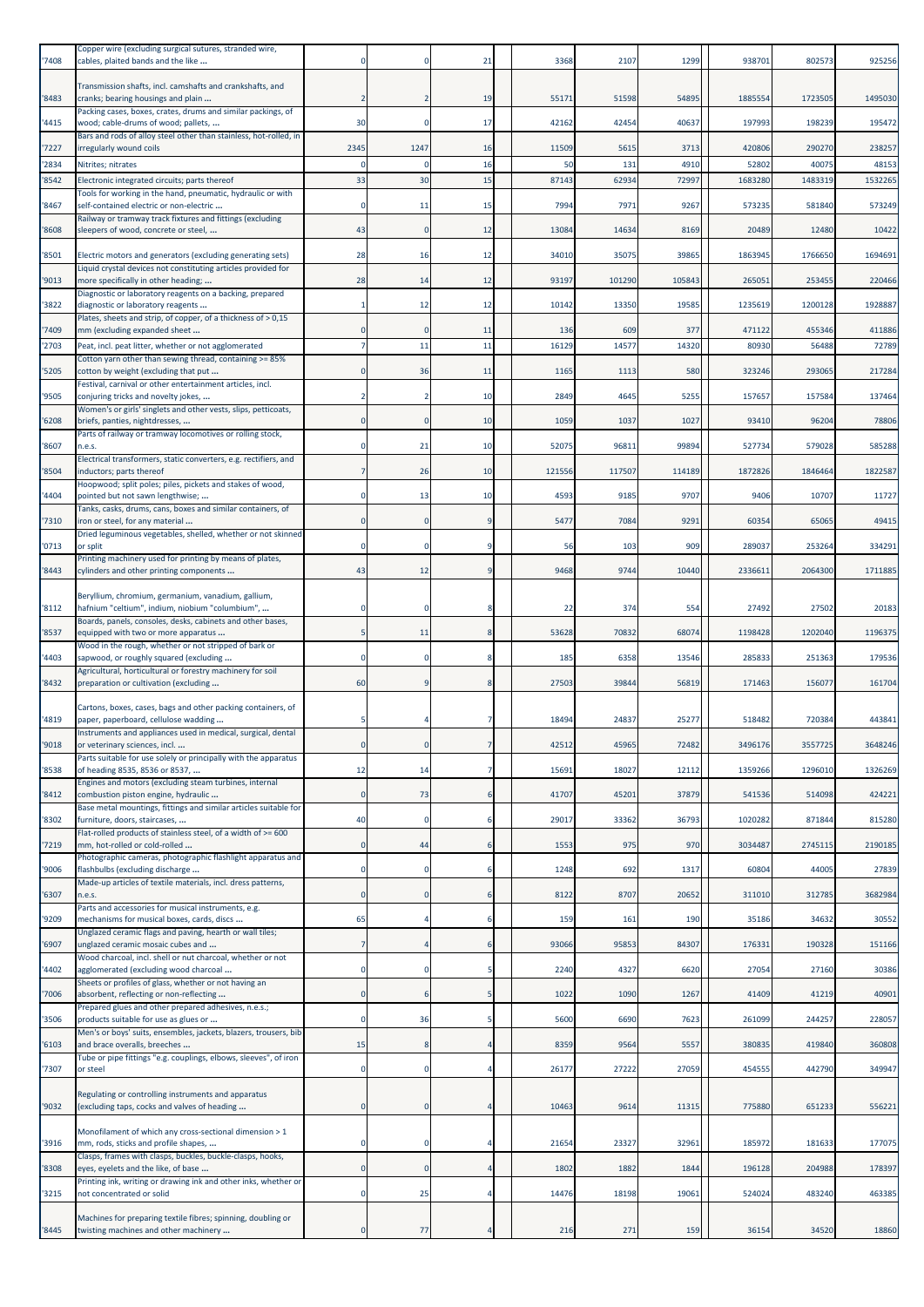| '8529 | Parts suitable for use solely or principally with transmission<br>and reception apparatus for                                               |     |             |                | 7316   | 27154  | 8406   | 390513   | 414949   | 356278   |
|-------|---------------------------------------------------------------------------------------------------------------------------------------------|-----|-------------|----------------|--------|--------|--------|----------|----------|----------|
| '7010 | Carboys, bottles, flasks, jars, pots, phials, ampoules and other<br>containers, of glass, of a                                              | 14  | 18          | 3              | 10407  | 20107  | 15893  | 583710   | 586033   | 610155   |
|       | Medicaments consisting of mixed or unmixed products for                                                                                     |     | 14          | 3              | 214011 | 255459 | 283982 | 16156920 | 16786496 | 18329307 |
| '3004 | therapeutic or prophylactic uses, put<br>Electrical apparatus for switching or protecting electrical<br>circuits, or for making connections |     | $\mathbf 0$ |                | 1378   | 1650   | 1965   |          | 15684    | 152834   |
| '8535 | Titanium and articles thereof, n.e.s.; titanium waste and                                                                                   |     |             |                |        |        |        | 148937   |          |          |
| '8108 | scrap (excluding ash and residues<br>Tubes, pipes and hollow profiles "e.g., open seam or welded,                                           |     | $\Omega$    |                | 335    | 305    | 391    | 283410   | 285070   | 220706   |
| '7306 | riveted or similarly closed",<br>Structures and parts of structures "e.g., bridges and bridge-                                              |     | $\Omega$    | 3              | 66054  | 53769  | 57932  | 319929   | 257808   | 188071   |
| '7308 | sections, lock-gates, towers,<br>Medical, surgical, dental or veterinary furniture, e.g.                                                    | 316 | $\Omega$    | 3              | 134517 | 185222 | 162909 | 420225   | 447374   | 382668   |
| '9402 | operating tables, examination tables,<br>Centrifuges, incl. centrifugal dryers (excluding those for                                         |     | 59          |                | 9478   | 10310  | 10837  | 92475    | 70779    | 109761   |
| '8421 | isotope separation); filtering or                                                                                                           |     | 10          |                | 40900  | 54582  | 48296  | 1635923  | 1531636  | 1571718  |
| '4911 | Printed matter, incl. printed pictures and photographs, n.e.s.<br>Live animals (excluding horses, asses, mules, hinnies, bovine             |     | $\mathbf 0$ | 3              | 3804   | 4169   | 5050   | 20102:   | 164113   | 125703   |
| '0106 | animals, swine, sheep, goats,<br>Beauty or make-up preparations and preparations for the                                                    |     |             |                | 611    | 567    | 785    | 24262    | 29089    | 24317    |
| '3304 | care of the skin, incl. sunscreen or<br>Paintings, e.g. oil paintings, watercolours and pastels, and                                        |     |             |                | 56811  | 67034  | 69250  | 1204865  | 1170486  | 1004423  |
| '9701 | drawings executed entirely by<br>Trunks, suitcases, vanity cases, executive-cases, briefcases,                                              |     |             | 3              | 105    | 34     | 125    | 124945   | 106856   | 68587    |
| '4202 | school satchels, spectacle cases,<br>Prepared or preserved fish; caviar and caviar substitutes                                              |     |             |                | 17855  | 18078  | 15768  | 3502765  | 3397875  | 2772248  |
| '1604 | prepared from fish eggs                                                                                                                     |     | 12          |                | 184099 | 202022 | 201678 | 1346745  | 1220710  | 1319990  |
| '4420 | Wood marquetry and inlaid wood; caskets and cases for<br>jewellery or cutlery, and similar articles,                                        |     | $\Omega$    |                | 1009   | 1137   | 1362   | 44351    | 40490    | 27946    |
| '7223 | Wire of stainless steel, in coils (excluding bars and rods)                                                                                 |     | 0           | 2              | 234    | 247    | 521    | 162578   | 103408   | 95050    |
| '8450 | Household or laundry-type washing machines, incl. machines<br>which both wash and dry; parts thereof                                        |     |             |                | 33764  | 29642  | 29300  | 474259   | 455819   | 453910   |
| '9705 | Collections and collector's pieces of zoological, botanical,<br>mineralogical, anatomical, historical,                                      |     |             |                | 196    | 1299   | 2432   | 5746     | 7098     | 8988     |
| '8505 | Electromagnets (excluding magnets for medical use);<br>permanent magnets and articles intended                                              |     | 24          | 2              | 1282   | 1373   | 1456   | 272980   | 251877   | 219296   |
| '8541 | Diodes, transistors and similar semiconductor devices;<br>photosensitive semiconductor devices,                                             |     |             | 2              | 14692  | 10910  | 12187  | 996004   | 1005529  | 831912   |
| '4907 | Unused postage, revenue or similar stamps of current or new<br>issue in the country in which they                                           |     |             |                | 3646   | 3052   | 2900   | 6065     | 3447     | 4366     |
| '7325 | Articles of iron or steel, cast, n.e.s.                                                                                                     | 10  | $\Omega$    | $\overline{2}$ | 29697  | 29257  | 31123  | 45136    | 434070   | 392593   |
| '8309 | Stoppers, caps and lids, incl. crown corks, screw caps and<br>pouring stoppers, capsules for bottles,                                       |     | $\Omega$    | 2              | 23151  | 26354  | 32761  | 170687   | 173906   | 181701   |
| '8536 | Electrical apparatus for switching or protecting electrical<br>circuits, or for making connections                                          |     | 10          |                | 35661  | 38484  | 40610  | 2305506  | 2171355  | 2042807  |
| '8547 | Insulating fittings for electrical machines, appliances or<br>equipment, being fittings wholly                                              |     | 0           | $\overline{2}$ | 1516   | 1419   | 1499   | 88844    | 86463    | 82352    |
|       | Monitors and projectors, not incorporating television                                                                                       |     |             |                |        |        |        |          |          |          |
| '8528 | reception apparatus; reception apparatus<br>Agricultural, horticultural, forestry, poultry-keeping or bee-                                  |     |             |                | 107164 | 132137 | 161218 | 1995648  | 1872897  | 1783706  |
| '8436 | keeping machinery, incl. germination                                                                                                        |     | O           |                | 12758  | 14066  | 17560  | 86038    | 91578    | 91399    |
| '3707 | Chemical preparations for photographic uses (excluding<br>varnishes, glues, adhesives and similar                                           |     | 6           | 2              | 2622   | 1383   | 1160   | 167205   | 163397   | 79068    |
| '6201 | Men's or boys' overcoats, car coats, capes, cloaks, anoraks,<br>incl. ski jackets, windcheaters,                                            | 0   | 0           | 2              | 22771  | 22622  | 20245  | 1001584  | 1026799  | 859545   |
| '4821 | Paper or paperboard labels of all kinds, whether or not<br>printed                                                                          | 14  | 3           | $\overline{2}$ | 12174  | 14166  | 14096  | 121433   | 115569   | 105110   |
| '8422 | Dishwashing machines; machinery for cleaning or drying<br>bottles or other containers; machinery                                            |     | 16          | $\overline{2}$ | 12257  | 11501  | 12162  | 860113   | 824879   | 804196   |
| '8503 | Parts suitable for use solely or principally with electric motors<br>and generators, electric                                               |     | 6           | 1              | 5394   | 5492   | 4244   | 784119   | 671460   | 621380   |
| '9704 | Postage or revenue stamps, stamp-postmarks, first-day<br>covers, postal stationery, stamped paper                                           |     | $\Omega$    |                |        |        | -2     | 1270     | 843      | 4179     |
| '8453 | Machinery for preparing, tanning or working hides, skins or<br>leather or for making or repairing                                           |     | 19          | 1              | 147    | 106    | 167    | 46809    | 27805    | 23747    |
| '3919 | Self-adhesive plates, sheets, film, foil, tape, strip and other<br>flat shapes, of plastics, whether                                        |     | $\mathbf 0$ |                | 8669   | 8404   | 8790   | 434071   | 426048   | 406715   |
| '8414 | Air or vacuum pumps (excluding gas compound elevators and<br>pneumatic elevators and conveyors);                                            |     | 51          | -1             | 67485  | 67763  | 67295  | 2109194  | 1873700  | 1743758  |
| '6203 | Men's or boys' suits, ensembles, jackets, blazers, trousers, bib<br>and brace overalls, breeches                                            |     | 20          | -1             | 54785  | 46857  | 43792  | 1738496  | 1759499  | 1411306  |
| '6205 | Men's or boys' shirts (excluding knitted or crocheted,<br>nightshirts, singlets and other vests)                                            |     | 20          | 0              | 9683   | 7931   | 4911   | 536116   | 515768   | 384671   |
| '6303 | Curtains, incl. drapes, and interior blinds; curtain or bed<br>valances of all types of textile                                             |     | $\mathbf 0$ | $\mathbf{0}$   | 9455   | 9867   | 10143  | 76240    | 66748    | 54693    |
|       | Umbrellas and sun umbrellas, incl. walking-stick umbrellas,                                                                                 |     |             |                |        |        |        |          |          |          |
| '6601 | garden umbrellas and similar umbrellas<br>Monumental or building stone, natural (excluding slate),                                          |     | 0           | 0              | 1646   | 2169   | 2006   | 70395    | 70980    | 61711    |
| '6802 | worked, and articles; mosaic cubes<br>Panels, boards, tiles, blocks and similar articles of vegetable                                       |     | $\Omega$    | $\Omega$       | 4781   | 7760   | 7408   | 102109   | 93283    | 88989    |
| '6808 | fibre, of straw or of shavings,<br>Friction material and articles thereof, e.g., sheets, rolls, strips,                                     |     | 0           | 0              | 4956   | 7912   | 9224   | 5408     | 9208     | 4568     |
| '6813 | segments, discs, washers,<br>Articles of stone or of other mineral substances, incl. carbon                                                 |     | $\mathbf 0$ | $\mathbf 0$    | 480    | 403    | 467    | 32029    | 29095    | 27341    |
| '6815 | fibres, articles of carbon fibres                                                                                                           |     | 0           | 0              | 24898  | 24638  | 29321  | 464634   | 433734   | 388134   |
| '6913 | Statuettes and other ornamental ceramic articles, n.e.s.                                                                                    |     | 0           | 0              | 838    | 852    | 1012   | 61296    | 55385    | 50564    |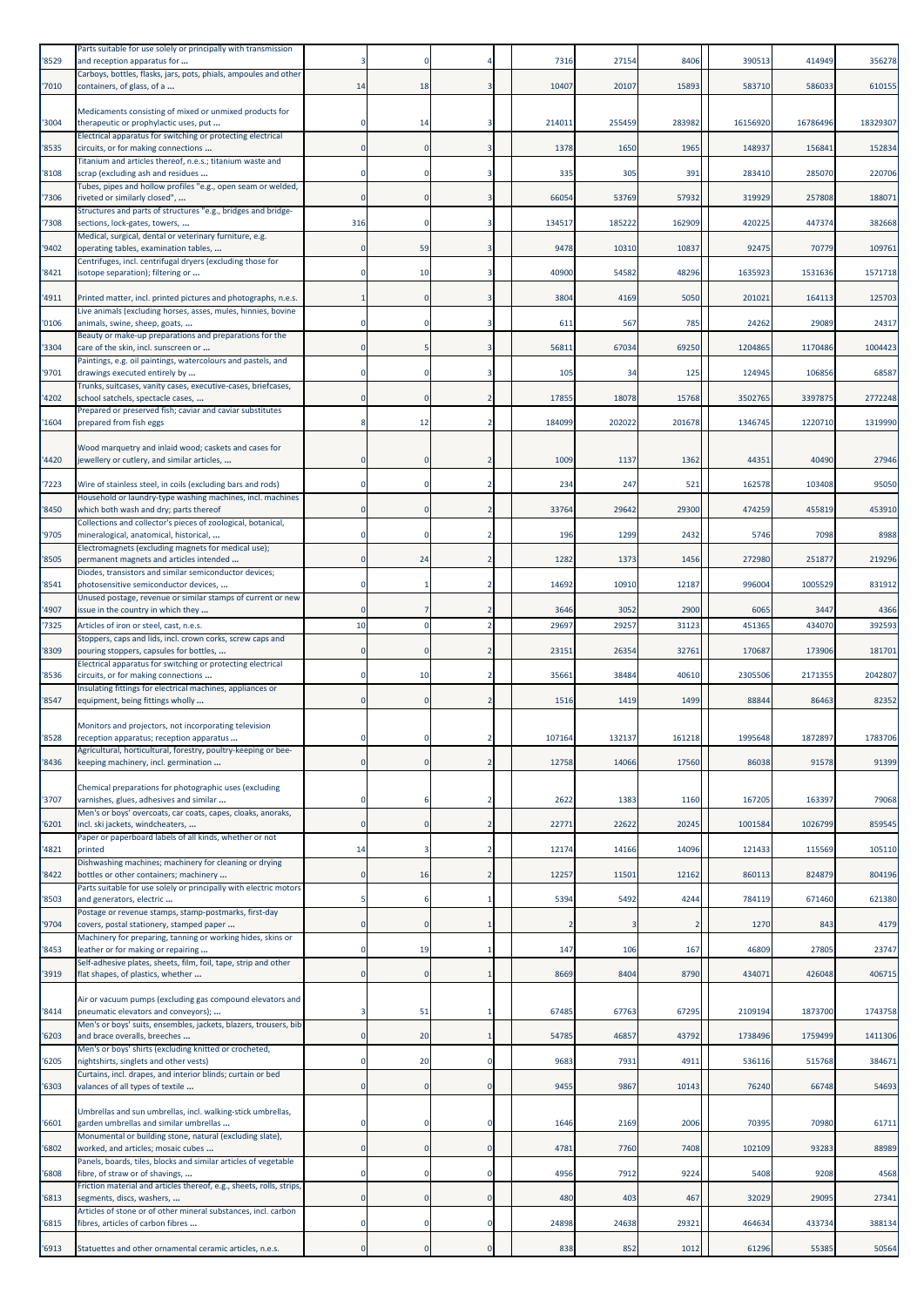| '7002          | Glass in balls, rods or tubes, unworked (excluding glass<br>microspheres <= 1 mm in diameter,          |              |                |                          | 2000        | 402                  | 359          | 54135            | 49591            | 54906            |
|----------------|--------------------------------------------------------------------------------------------------------|--------------|----------------|--------------------------|-------------|----------------------|--------------|------------------|------------------|------------------|
| '7004          | Sheets of glass, drawn or blown, whether or not having an<br>absorbent, reflecting or non-reflecting   |              | $\Omega$       |                          | 140         | 261                  | 173          | 1111             | 1134             | 940              |
| '7104          | Precious and semi-precious stones, synthetic or<br>reconstructed, whether or not worked or graded      |              | 0              | $\Omega$                 |             |                      |              | 9322             | 7788             | 5306             |
| '7106          | Silver, incl. silver plated with gold or platinum, unwrought or<br>in semi-manufactured forms,         |              |                |                          |             |                      |              | 421760           | 414598           | 442866           |
|                | Articles of goldsmiths' or silversmiths' wares and parts                                               |              |                |                          |             |                      |              | 19508            |                  | 8654             |
| '7114          | thereof, of precious metal or of metal<br>Articles of natural or cultured pearls, precious or semi-    |              |                |                          |             |                      |              |                  | 17545            |                  |
| '7116          | precious stones "natural, synthetic<br>Iron and non-alloy steel in ingots or other primary forms       |              | $\Omega$       | $\Omega$                 |             |                      |              | 21280            | 16965            | 14322            |
| '7206          | (excluding remelting scrap ingots,<br>Flat-rolled products of stainless steel, of a width of < 600 mm, |              |                |                          |             |                      |              | 5427             | 8130             | 5895             |
| '7220          | hot-rolled or cold-rolled<br>Wood wool; wood flour "wood powder able to pass through                   |              | 11             |                          | 129         | 109                  | 115          | 167334           | 148522           | 129204           |
| '4405          | a fine", 0,63 mm mesh, sieve with a<br>Particle board, oriented strand board "OSB" and similar board   |              | 0              | $\Omega$                 |             | 227                  | 101          | 1709             | 1360             | 1771             |
| '4410          | 'e.g. waferboard" of wood or                                                                           |              | $\mathbf 0$    | $\Omega$                 | 312960      | 225662               | 246109       | 347394           | 292938           | 256955           |
| '4010          | Conveyor or transmission belts or belting, of vulcanised<br>rubber                                     |              |                |                          | 3539        | 4264                 | 4488         | 17445            | 149695           | 132988           |
| '4206          | Articles of gut, goldbeater's skin, bladders or tendons<br>(excluding silkworm gut, sterile catgut,    |              | $\mathbf 0$    | $\Omega$                 |             |                      | $\Omega$     | 5742             | 5899             | 7668             |
| '4302          | Tanned or dressed furskins, incl. heads, tails, paws and other<br>pieces, scraps and remnants,         |              |                | $\Omega$                 | 3211        | 2334                 | 6377         | 78641            | 54577            | 40219            |
| '5001          | Silkworm cocoons suitable for reeling<br>Garnetted stock of wool or of fine or coarse animal hair,     |              | $\Omega$       | $\Omega$                 |             |                      |              |                  |                  | $\mathbf 0$      |
| '5104          | neither carded nor combed                                                                              |              |                |                          |             |                      |              | 220              | 293              | 161              |
| '5201          | Cotton, neither carded nor combed                                                                      |              |                |                          | 144         |                      | 211          | 78719            | 61865            | 56089            |
| '5207          | Cotton yarn put up for retail sale (excluding sewing thread)                                           |              |                | $\Omega$                 | 100         | 61                   | 116          | 2852             | 2680             | 3937             |
| '5307          | Yarn of jute or of other textile bast fibres of heading 5303                                           |              | $\Omega$       |                          | 82          | 110                  | 74           | 1002             | 845              | 758              |
| '5602          | Felt, whether or not impregnated, coated, covered or<br>laminated, n.e.s.                              |              | 0              |                          | 3788        | 4089                 | 6007         | 27874            | 20820            | 21467            |
| '5701          | Carpets and other textile floor coverings, of textile materials,<br>knotted, whether or not made       |              |                | $\mathbf 0$              | 23          | 44                   | 36           | 25722            | 23808            | 19419            |
| '5806          | Narrow woven fabrics of textile materials, with a width of <=<br>30 cm (excluding labels, badges       |              |                |                          | 11105       | 10144                | 9394         | 67603            | 61772            | 59008            |
|                | Braids of textile materials, in the piece; ornamental                                                  |              |                | $\Omega$                 |             |                      |              |                  |                  |                  |
| '5808          | trimmings of textile materials, in the<br>Men's or boys' underpants, briefs, nightshirts, pyjamas,     |              | $\Omega$       |                          | 956         | 986                  | 1317         | 8208             | 7978             | 6585             |
| '6107          | bathrobes, dressing gowns and similar                                                                  |              | $\Omega$       | $\Omega$                 | 4822        | 3895                 | 3688         | 269560           | 260991           | 228413           |
| '3502          | Albumins, incl. concentrates of two or more whey proteins<br>containing by weight > 80% whey proteins, |              |                |                          | 638         | 1438                 | 790          | 36595            | 30762            | 40076            |
| '3504          | Peptones and their derivatives; other protein substances and<br>their derivatives, n.e.s.; hide        |              |                |                          | 55          | 153                  | 632          | 57378            | 66024            | 83184            |
| '3806          | Rosin, resin acids and derivatives thereof; rosin spirit and<br>rosin oils; run gums                   |              | $\mathbf{0}$   | $\Omega$                 | 13123       | 7124                 | 13088        | 61507            | 55810            | 53900            |
| '3808          | Insecticides, rodenticides, fungicides, herbicides, anti-<br>sprouting products and plant-growth       |              |                |                          | 93213       | 106318               | 100547       | 941229           | 874691           | 1016447          |
| '3821          | Prepared culture media for the development or maintenance<br>of micro-organisms "incl. viruses         |              |                |                          | 78          | 79                   | 169          | 47312            | 54883            | 58017            |
|                | Industrial monocarboxylic fatty acids; acid oils from refining;                                        |              |                |                          |             |                      |              |                  |                  |                  |
| '3823<br>'3906 | industrial fatty alcohols                                                                              | $\Omega$     | 0<br>$\Omega$  | $\Omega$<br>$\Omega$     | 537<br>7505 | 570<br>6774          | 947<br>6999  | 340969<br>648068 | 356544<br>630232 | 404860<br>591237 |
|                | Acrylic polymers, in primary forms<br>Waste, parings and scrap of soft rubber and powders and          |              |                |                          |             |                      |              |                  |                  |                  |
| '4004<br>'0301 | granules obtained therefrom<br>Live fish                                                               |              | $\overline{0}$ | $\Omega$<br>$\mathbf{0}$ | 1982<br>715 | 2246<br>883          | 1766<br>769  | 1057<br>24749    | 935<br>19725     | 1175<br>17864    |
| '0504          | Guts, bladders and stomachs of animals (other than fish),<br>whole and pieces thereof, fresh,          |              | $\mathbf 0$    | 0                        | 6815        | 6714                 | 7406         | 124807           | 121278           | 110410           |
| '0604          | Foliage, branches and other parts of plants, without flowers                                           | $\mathbf{0}$ | $\overline{0}$ | $\mathbf 0$              | 1719        | 2643                 | 4143         | 26754            | 20496            | 19004            |
|                | or flower buds, and grasses, mosses<br>Lettuce "Lactuca sativa" and chicory "Cichorium spp.", fresh    |              |                |                          |             |                      |              |                  |                  |                  |
| '0705          | or chilled<br>Vegetables, uncooked or cooked by steaming or boiling in                                 | $\Omega$     | $\mathbf 0$    | $\Omega$                 | 3865        | 1054                 | 187          | 118906           | 115130           | 109742           |
| '0710'         | water, frozen<br>Fresh strawberries, raspberries, blackberries, back, white or                         | $\mathbf{0}$ | $\mathbf{0}$   | $\overline{0}$           | 33059       | 40217                | 23735        | 301553           | 306038           | 290489           |
| '0810<br>'1002 | red currants, gooseberries and<br>Rye                                                                  | 0            | 0              | 0<br>$\Omega$            | 19672       | 26460                | 15273<br>121 | 376223<br>3316   | 364026<br>3588   | 402518<br>2811   |
| '1103          | Cereal groats, meal and pellets                                                                        |              |                | $\Omega$                 | 286         | 256                  | 342          | 26675            | 9685             | 9216             |
| '1109          | Wheat gluten, whether or not dried                                                                     | $\Omega$     |                | $\Omega$                 |             |                      | $\Omega$     | 26093            | 19881            | 19516            |
| '1213          | Cereal straw and husks, unprepared, whether or not<br>chopped, ground, pressed or in the form          |              | 0              | $\Omega$                 | 73          | 14                   |              | 5059             | 9500             | 5960             |
|                | Animal or vegetable fats and oils and their fractions, boiled,                                         |              |                |                          |             |                      |              |                  |                  |                  |
| '1518          | oxidised, dehydrated, sulphurised,<br>Malt extract; food preparations of flour, groats, meal, starch   |              | $\mathbf{0}$   | $\mathbf 0$              | 10229       | 10865                | 14220        | 41012            | 34051            | 45366            |
| '1901          | or malt extract, not containing                                                                        | $\Omega$     | $\mathbf 0$    | 0                        | 113817      | 55469                | 31743        | 397535           | 361099           | 327480           |
| '2005          | Other vegetables prepared or preserved otherwise than by<br>vinegar or acetic acid, not frozen         | $\Omega$     | $\overline{0}$ | $\Omega$                 | 31308       | 37481                | 44249        | 296671           | 322793           | 298059           |
| '2007          | Jams, fruit jellies, marmalades, fruit or nut purée and fruit or<br>nut pastes, obtained by cooking,   |              | $\mathbf 0$    | $\Omega$                 | 11715       | 14956                | 20550        | 122407           | 106433           | 112602           |
| '2104          | Soups and broths and preparations therefor; food<br>preparations consisting of finely homogenised      |              | $\mathbf 0$    | $\Omega$                 | 1033        | 1419                 | 2078         | 93455            | 87002            | 55339            |
| '2401          | Unmanufactured tobacco; tobacco refuse                                                                 |              | 0              | $\Omega$                 |             |                      |              | 177236           | 175336           | 143311           |
| 2501           | Salts, incl. table salt and denatured salt, and pure sodium<br>chloride, whether or not in aqueous     | $\Omega$     | $\mathbf 0$    | $\mathbf 0$              | 89154       | 88390                | 61937        | 56516            | 72330            | 52363            |
| '2513          | Pumice stone; emery; natural corundum, natural garnet and<br>other natural abrasives, whether          | $\Omega$     | $\Omega$       | $\Omega$                 |             | 23                   | ۶            | 6485             | 7587             | 5558             |
|                | Gypsum; anhydrite; plasters consisting of calcined gypsum or                                           |              |                |                          |             |                      |              |                  |                  |                  |
| '2520<br>'2614 | calcium sulphate, whether or not<br><b>Titanium ores and concentrates</b>                              |              | $\mathbf 0$    | $\mathbf 0$              | 83          | 127<br>$\mathcal{C}$ | 886<br>27    | 8165<br>37426    | 7991<br>25065    | 6146<br>49272    |
|                |                                                                                                        |              |                |                          |             |                      |              |                  |                  |                  |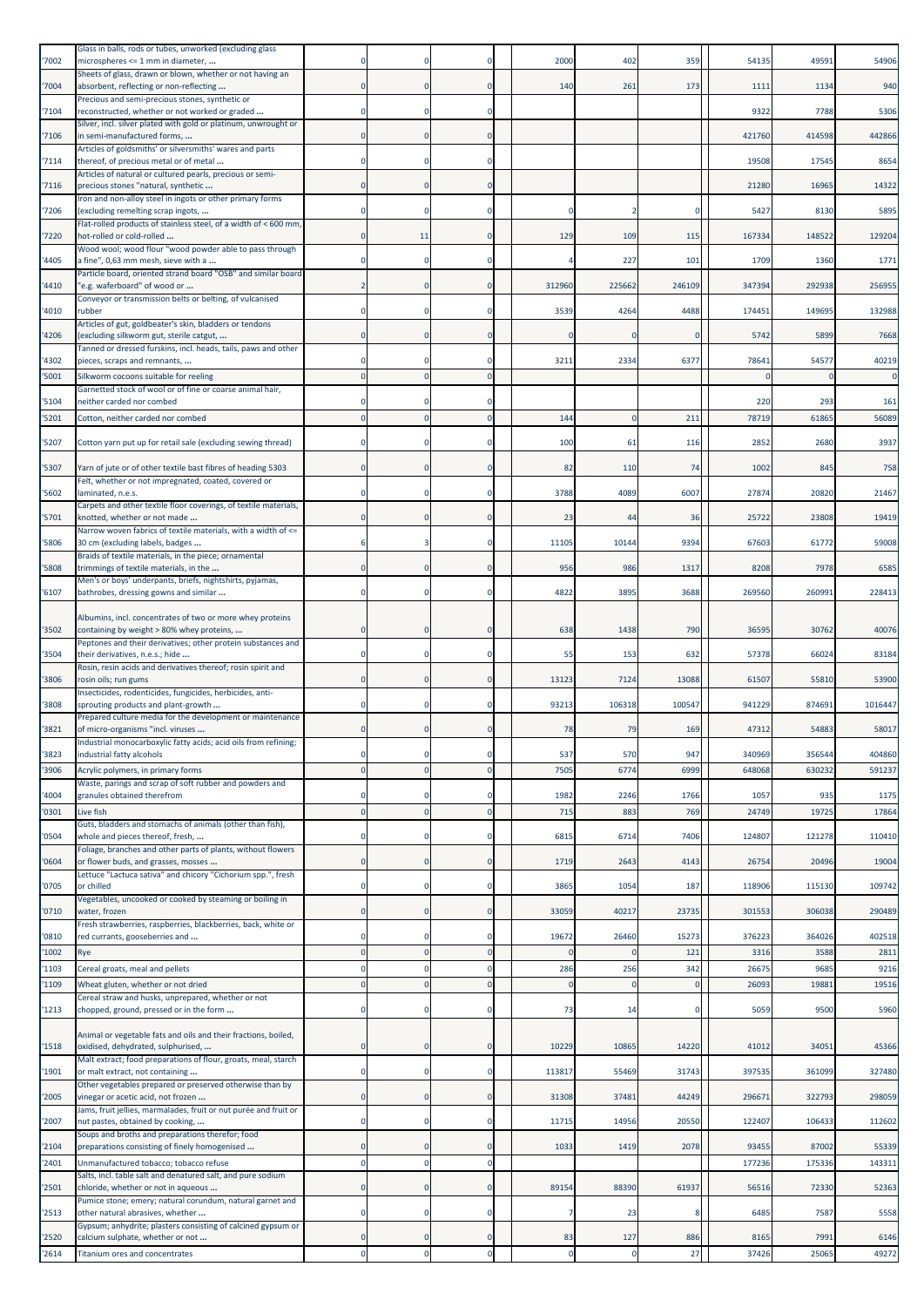| '2616 | Precious-metal ores and concentrates                                                                      |                |                |             | 18      | 72     | 55           | 103     | 2172    | 1816    |
|-------|-----------------------------------------------------------------------------------------------------------|----------------|----------------|-------------|---------|--------|--------------|---------|---------|---------|
| '2705 | Coal gas, water gas, producer gas, lean gas and similar gases<br>(excluding petroleum gases and           | $^{\circ}$     | 0              | $\Omega$    |         |        |              | 107     | 3901    | 14      |
|       | Oils and other products of the distillation of high temperature                                           |                |                |             |         |        |              |         |         |         |
| '2707 | coal tar; similar products                                                                                | $\Omega$       |                | $\Omega$    | 259914  | 141289 | 89827        | 145659  | 173777  | 182768  |
| '2716 | <b>Electrical energy</b><br>Alkali or alkaline-earth metals; rare-earth metals, scandium                  | $\Omega$       | $\Omega$       |             | 54630   | 123563 | 34299        | 3094352 | 2335474 | 1795828 |
| '2805 | and yttrium, whether or not intermixed                                                                    | $\Omega$       |                | $\Omega$    |         |        | $\Omega$     | 12088   | 7596    | 11278   |
| '2822 | Cobalt oxides and hydroxides; commercial cobalt oxides                                                    | $^{\circ}$     |                | $\Omega$    |         |        |              | 33966   | 14319   | 14374   |
| '2824 | Lead oxides; red lead and orange lead                                                                     | $\Omega$       | $\Omega$       | $\mathbf 0$ | 16      |        | $\Omega$     | 4407    | 3434    | 2548    |
| '2905 | Acyclic alcohols and their halogenated, sulphonated, nitrated<br>or nitrosated derivatives                |                |                | $\Omega$    | 8951    | 9085   | 4959         | 1077538 | 816855  | 672971  |
|       | Saturated acyclic monocarboxylic acids and their anhydrides,                                              |                |                |             |         |        |              |         |         |         |
| '2915 | halides, peroxides and peroxyacids;                                                                       | $\Omega$       | $\Omega$       | $\Omega$    | 582     | 482    | 527          | 612869  | 518434  | 452210  |
| '2922 | Oxygen-function amino-compounds                                                                           | $\Omega$       | $\Omega$       | $\Omega$    | 652     | 2099   | 1793         | 546270  | 521792  | 509193  |
| '2928 | Organic derivatives of hydrazine or of hydroxylamine                                                      | $\Omega$       |                | $\Omega$    | 24      | 14     |              | 125360  | 147218  | 152084  |
|       | Nucleic acids and their salts, whether or not chemically                                                  |                |                |             |         |        |              |         |         |         |
| '2934 | defined; heterocyclic compounds (excluding                                                                |                |                | $\Omega$    | 143     | 160    | 494          | 706120  | 664275  | 862896  |
| '2936 | Provitamins and vitamins, natural or reproduced by synthesis,<br>incl. natural concentrates, derivatives  | $\mathbf 0$    | $\mathbf 0$    | $\mathbf 0$ | 645     | 1820   | 3681         | 221848  | 211238  | 239595  |
|       | Wadding, gauze, bandages and the like, e.g. dressings,                                                    |                |                |             |         |        |              |         |         |         |
| '3005 | adhesive plasters, poultices, impregnated                                                                 | $^{\circ}$     | 0              | $\Omega$    | 1074    | 1393   | 989          | 18264   | 202976  | 214422  |
| '3101 | Animal or vegetable fertilisers, whether or not mixed<br>together or chemically treated; fertilisers      | $\mathbf 0$    |                | $\Omega$    | 1256    | 1075   | 158          | 46605   | 44810   | 44549   |
|       | Synthetic organic colouring matter, whether or not                                                        |                |                |             |         |        |              |         |         |         |
| '3204 | chemically defined; preparations based on                                                                 | 0              |                |             | 1101    | 1641   | 1677         | 555167  | 565182  | 453519  |
| '3206 | Inorganic or mineral colouring matter, n.e.s.; preparations<br>based on inorganic or mineral colouring    |                |                |             | 1093    | 1852   | 2157         | 650952  | 588130  | 541028  |
|       | Mixtures of odoriferous substances and mixtures, incl.                                                    |                |                |             |         |        |              |         |         |         |
| '3302 | alcoholic solutions, based on one or<br>Furnace burners for liquid fuel, for pulverised solid fuel or for | $\Omega$       | $\mathbf 0$    | $\mathbf 0$ | 1997    | 1693   | 2994         | 717948  | 678137  | 665658  |
| '8416 | gas; mechanical stokers,                                                                                  | $\mathbf 0$    |                | $\Omega$    | 1234    | 3647   | 1584         | 89519   | 83945   | 71421   |
| '8426 | Ships' derricks; cranes, incl. cable cranes (excluding wheel-<br>mounted cranes and vehicle cranes        |                |                |             | 4727    | 3177   | 3460         | 251632  | 199909  | 200702  |
| '8427 | Fork-lift trucks; other works trucks fitted with lifting or<br>handling equipment (excluding straddle     | $\mathbf 0$    | 14             | $\mathbf 0$ | 3033    | 3656   | 1979         | 774572  | 767976  | 623670  |
|       | Plates, sheets, strip and foil, of nickel (excluding expanded                                             |                |                |             |         |        |              |         |         |         |
| '7506 | plates, sheets or strip)<br>Aluminium tube or pipe fittings "e.g., couplings, elbows,                     | $\Omega$       | $\Omega$       | $\Omega$    | 122     | 32     | 52           | 82652   | 79794   | 84632   |
| '7609 | sleeves"                                                                                                  | $\Omega$       | 3              | $\Omega$    | 74      | 152    | 263          | 1351:   | 16644   | 17381   |
| '7613 | Aluminium containers for compressed or liquefied gas                                                      | $\Omega$       | $\Omega$       | $\Omega$    | э       |        | 11           | 13949   | 12262   | 11629   |
| '7903 | Zinc dust, powders and flakes (excluding grains of zinc, and<br>spangles of heading 8308)                 | $\Omega$       | $\Omega$       | $\Omega$    | 119     | 73     | 49           | 8096    | 6011    | 5937    |
|       | Plates, sticks, tips and the like for tools, unmounted, of                                                |                |                |             |         |        |              |         |         |         |
| '8209 | sintered metal carbides or cermets<br>Articles of cutlery, n.e.s., e.g. hair clippers, butchers' or       | $\Omega$       |                | $\Omega$    | 1432    | 1360   | 2150         | 383934  | 335414  | 291237  |
| '8214 | kitchen cleavers, choppers and                                                                            |                |                | $\Omega$    | 149     | 161    | 280          | 18504   | 19246   | 17997   |
| '0104 | Live sheep and goats                                                                                      |                |                |             | 11      | 28     | 6            | 7373    | 60410   | 46879   |
| '7309 | Reservoirs, tanks, vats and similar containers, of iron or steel<br>for any material "other than          |                |                | $\Omega$    | 4617    | 4904   | 5288         | 29199   | 36686   | 36547   |
|       | Sanitary ware, and parts thereof, of iron or steel (excluding                                             |                |                |             |         |        |              |         |         |         |
| '7324 | cans, boxes and similar containers<br>Recovered "waste and scrap" paper or paperboard (excluding          | $\Omega$       |                | $\Omega$    | 2446    | 2692   | 2819         | 47544   | 43888   | 42738   |
| '4707 | paper wool)                                                                                               | $\mathbf 0$    | $\mathbf 0$    | $\mathbf 0$ | 4099    | 3339   | 9838         | 118721  | 90099   | 63051   |
| '4801 | Newsprint as specified in Note 4 to chapter 48, in rolls of a<br>width > 36 cm or in square or            | $\mathbf 0$    | $\Omega$       | $\mathbf 0$ | 15576   | 11733  | 9435         | 308032  | 287954  | 194757  |
| '4803 | Toilet or facial tissue stock, towel or napkin stock and similar<br>paper for household or sanitary       | $\Omega$       |                | $\Omega$    | 14295   | 13957  | 15152        | 180296  | 114003  | 34581   |
|       |                                                                                                           |                |                |             |         |        |              |         |         |         |
| '8452 | Sewing machines (other than book-sewing machines of<br>heading 8440); furniture, bases and covers         | $\Omega$       | $\Omega$       | $\Omega$    | 831     | 1097   | 1485         | 94869   | 76341   | 76087   |
|       | Machine tools for planing, shaping, slotting, broaching, gear                                             |                |                |             |         |        |              |         |         |         |
| '8461 | cutting, gear grinding or gear<br>Ball or roller bearings (excluding steel balls of heading 7326);        | $\mathbf 0$    | $\mathbf 0$    | $\mathbf 0$ | 1532    | 2170   | 1815         | 9153    | 88708   | 40621   |
| '8482 | parts thereof                                                                                             | 8              | $\Omega$       | $\mathbf 0$ | 39375   | 42424  | 34287        | 1449315 | 1321729 | 1057564 |
| '8484 | Gaskets and similar joints of metal sheeting combined with<br>other material or of two or more            | $\mathbf 0$    |                | $\mathbf 0$ | 6354    | 7043   | 7370         | 222104  | 190120  | 182282  |
| '8508 | Vacuum cleaners, incl. dry cleaners and wet vacuum cleaners                                               | 4              | $\mathbf 0$    | $\mathbf 0$ | 1877    | 2427   | 7002         | 414087  | 507484  | 482265  |
|       | Thermionic, cold cathode or photo-cathode valves and tubes,                                               |                |                |             |         |        |              |         |         |         |
| '8540 | e.g. vacuum or vapour or gas filled<br>Motor vehicles for the transport of goods, incl. chassis with      | $\mathbf 0$    |                | $\Omega$    | 2762    | 1811   | 3577         | 14693   | 15125   | 15253   |
| '8704 | engine and cab<br>Chassis fitted with engines, for tractors, motor vehicles for                           | $^{\circ}$     |                | 0           | 1296935 | 953482 | 620416       | 346037  | 3190358 | 2037486 |
| '8706 | the transport of ten or more                                                                              | $\mathbf 0$    | $\mathbf 0$    | $\mathbf 0$ | 6777    | 2616   | 3264         | 11070   | 14279   | 10541   |
| '8714 | Parts and accessories for motorcycles and bicycles and for<br>carriages for disabled persons,             | $\mathbf 0$    | $\Omega$       | $\mathbf 0$ | 710     | 952    | 1507         | 873684  | 912149  | 885361  |
| '8903 | Yachts and other vessels for pleasure or sports; rowing boats<br>and canoes                               | $\mathbf 0$    |                | $\mathbf 0$ | 411     | 761    | 666          | 279687  | 371821  | 302796  |
| '9004 | Spectacles, goggles and the like, corrective, protective or<br>other (excluding spectacles for            | $\mathbf 0$    | $\mathbf 0$    | $\mathbf 0$ | 1402    | 1549   | 1496         | 591442  | 631208  | 494884  |
|       |                                                                                                           |                |                |             |         |        |              |         |         |         |
| '9010 | Apparatus and equipment for photographic or<br>cinematographic laboratories, not elsewhere specified      | $\bf{0}$       | $\mathbf 0$    | $\mathbf 0$ | 74      | 248    | 104          | 5027    | 10882   | 4486    |
|       | Machines and appliances for testing the hardness, strength,                                               |                |                |             |         |        |              |         |         |         |
| '9024 | compressibility, elasticity or<br>Clock and watch cases and parts thereof, n.e.s. (excluding for          | $\overline{a}$ | $\overline{0}$ | $\mathbf 0$ | 375     | 231    | 402          | 47241   | 35929   | 31511   |
| '9112 | wrist-watches, pocket-watches                                                                             | $\mathbf 0$    |                | $\mathbf 0$ | 19      | 17     | 15           | 451     | 352     | 392     |
| '9114 | Clock or watch parts, n.e.s.                                                                              | $\mathbf 0$    | $\mathbf 0$    | $\mathbf 0$ | 4       | 25     | $\mathbf{0}$ | 18100   | 15831   | 10138   |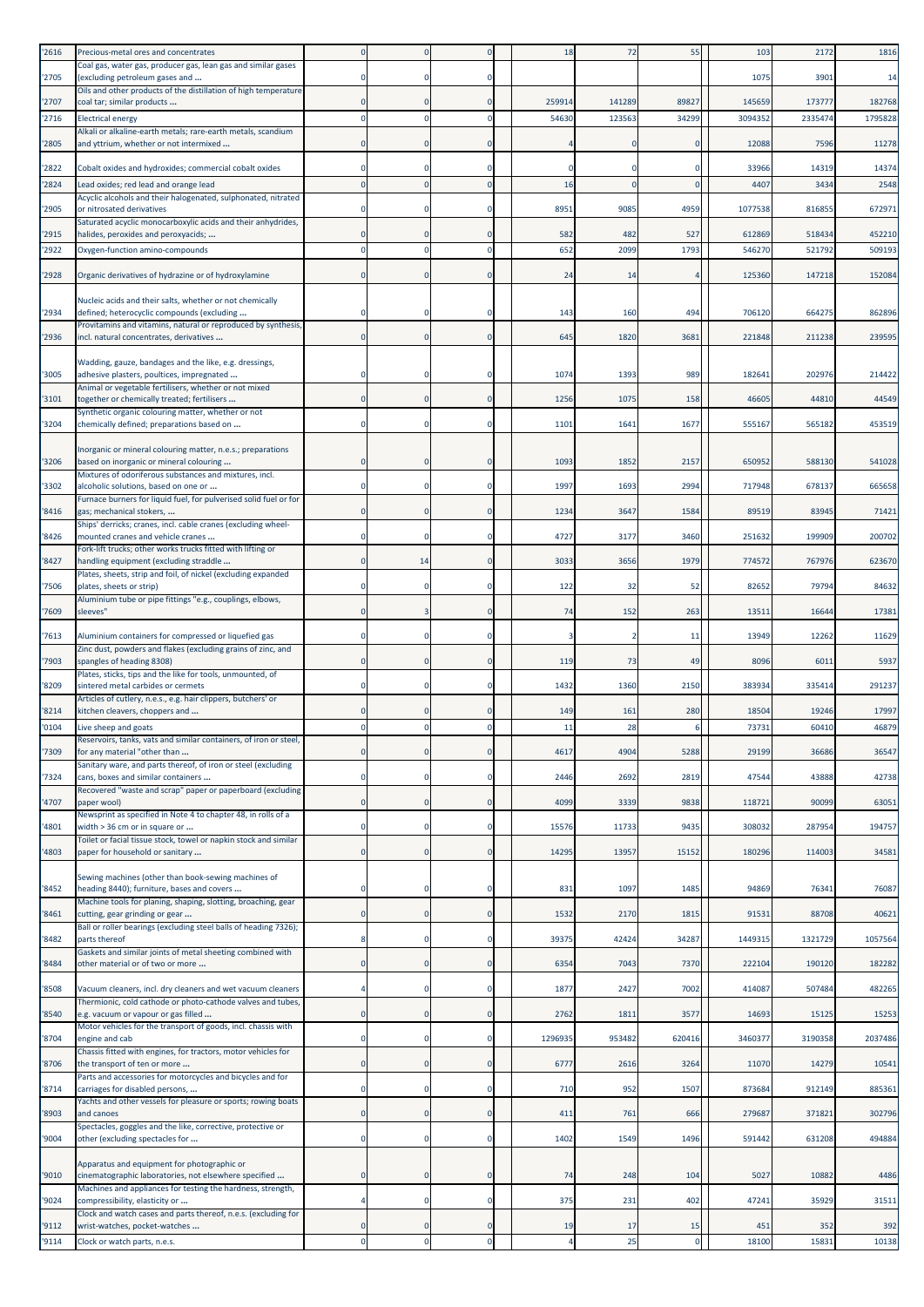|       | Wind musical instruments "e.g. clarinets, trumpets, bagpipes,                                                 |   |          |                |            |        |          |          |          |             |
|-------|---------------------------------------------------------------------------------------------------------------|---|----------|----------------|------------|--------|----------|----------|----------|-------------|
| '9205 | keyboard pipe organs, harmoniums                                                                              |   |          | 0              | 12         | 43     | 74       | 17493    | 21562    | 9296        |
|       | Musical boxes, fairground organs, mechanical street organs,                                                   |   |          |                |            |        |          |          |          |             |
| '9208 | mechanical singing birds, musical<br>Powders and flakes, of copper (excluding grains of copper                |   |          | $\mathbf 0$    | 16         | 12     | 12       | 1461     | 2134     | 1275        |
| '7406 | and spangles of heading 8308)                                                                                 |   |          | $\mathbf 0$    | -2         | 10     |          | 39440    | 33260    | 27119       |
|       | Lamps and lighting fittings, incl. searchlights and spotlights,                                               |   |          |                |            |        |          |          |          |             |
| '9405 | and parts thereof, n.e.s; illuminated<br>Fishing rods, fish-hooks and other line fishing tackle n.e.s; fish   |   |          | $\mathbf 0$    | 43190      | 44137  | 37853    | 1130200  | 1046048  | 862901      |
| '9507 | landing nets, butterfly                                                                                       |   |          | $\mathbf 0$    | 1701       | 2061   | 2091     | 44304    | 46232    | 43067       |
|       | Pencils, crayons, pencil leads, pastels, drawing charcoals,                                                   |   |          |                |            |        |          |          |          |             |
| '9609 | writing or drawing chalks and tailors'<br>Combs, hair-slides and the like; hairpins; curling pins, curling    |   |          | 0              | 323        | 443    | 1157     | 40247    | 35776    | 36275       |
| '9615 | grips, hair-curlers and the                                                                                   |   |          | $\mathbf 0$    | 247        | 415    | 597      | 34571    | 46455    | 17068       |
|       | Vacuum flasks and other vacuum vessels, and parts thereof                                                     |   |          |                |            |        |          |          |          |             |
| '9617 | (excluding glass inners)                                                                                      |   |          | $\Omega$       | 319        | 479    | 537      | 13277    | 28393    | 48968       |
| '1801 | Cocoa beans, whole or broken, raw or roasted                                                                  |   |          | $\mathbf 0$    |            |        | $\Omega$ | 256095   | 24803    | 302295      |
| '2001 | Vegetables, fruit, nuts and other edible parts of plants,<br>prepared or preserved by vinegar                 |   |          | $\mathbf 0$    | 13063      | 12444  | 12962    | 25833    | 2641     | 24547       |
|       | Mushrooms and truffles, prepared or preserved otherwise                                                       |   |          |                |            |        |          |          |          |             |
| '2003 | than by vinegar or acetic acid                                                                                |   |          | $\mathbf 0$    | 878        | 1865   | 2703     | 23993    | 25150    | 23499       |
| '2202 | Waters, incl. mineral waters and aerated waters, containing<br>added sugar or other sweetening                |   |          | $\mathbf 0$    | 44562      | 41657  | 39094    | 293470   | 259036   | 251086      |
| '2203 | Beer made from malt                                                                                           |   |          | $\Omega$       | 39957      | 33194  | 25750    | 675836   | 676147   | 547494      |
|       | Vermouth and other wine of fresh grapes, flavoured with                                                       |   |          |                |            |        |          |          |          |             |
| '2205 | plants or aromatic substances                                                                                 |   |          | 0              | 1489       | 1683   | 906      | 2840     | 3348     | 4117        |
| '2307 | Wine lees; argol                                                                                              |   |          | $\mathbf 0$    |            |        |          | 2785     | 1591     | 1856        |
| '2309 | Preparations of a kind used in animal feeding                                                                 |   |          | 0              | 19832      | 25475  | 30448    | 996687   | 982325   | 1082631     |
| '2504 | Natural graphite                                                                                              |   |          | $\overline{0}$ |            | 238    | 488      | 8535     | 6079     | 4595        |
|       | Quartz (excluding natural sands); quartzite, whether or not                                                   |   |          | $\Omega$       |            |        |          |          |          |             |
| '2506 | roughly trimmed or merely cut,<br>Natural calcium phosphates and natural aluminium calcium                    |   |          |                |            | 15     |          | 36710    | 35825    | 36500       |
| '2510 | phosphates, natural and phosphatic                                                                            |   |          | $\mathbf 0$    |            |        |          | 12487    | 12884    | 10970       |
|       | Siliceous fossil meals, e.g. kieselguhr, tripolite and diatomite,                                             |   |          |                |            |        |          |          |          |             |
| '2512 | and similar siliceous earths,<br>Marble, travertine, ecaussine and other calcareous                           |   |          | $\mathbf 0$    | 34         | 63     | 36       | 7815     | 9512     | 8165        |
| '2515 | monumental or building stone of an apparent                                                                   |   |          | $\Omega$       |            | 21     |          | 91829    | 132661   | 70944       |
|       | Pebbles, gravel, broken or crushed stone, for concrete                                                        |   |          |                |            |        |          |          |          |             |
| '2517 | aggregates, for road metalling or for                                                                         |   |          | $\mathbf 0$    | 80009      | 71013  | 47904    | 20064    | 22234    | 24544       |
|       | Quicklime, slaked lime and hydraulic lime (excluding pure                                                     |   |          |                |            |        |          |          |          |             |
| '2522 | calcium oxide and calcium hydroxide)                                                                          |   |          | 0              | 6417       | 6380   | 6382     | 6146     | 4771     | 4125        |
| '2524 | Asbestos (excluding products made from asbestos)                                                              |   |          | $\Omega$       |            |        | $\Omega$ |          |          | $\mathbf 0$ |
|       |                                                                                                               |   |          |                |            |        |          |          |          |             |
| '2530 | Vermiculite, perlite and other mineral substances, n.e.s.                                                     |   |          | $\mathbf 0$    | 529        | 651    | 994      | 66223    | 67265    | 50331       |
|       | Manganese ores and concentrates, incl. ferruginous                                                            |   |          |                |            |        |          |          |          |             |
| '2602 | manganese ores and concentrates, with a                                                                       |   |          | 0              |            |        |          | 4177     | 3329     | 3031        |
| '2610 | Chromium ores and concentrates                                                                                |   |          | $\mathbf 0$    | $\Omega$   |        | $\Omega$ | 11085    | 8064     | 6890        |
| '2612 | Uranium or thorium ores and concentrates                                                                      |   |          | 0              |            |        |          | 10       |          | 0           |
| '2620 | Slag, ash and residues containing metals, arsenic or their                                                    |   |          | $\mathbf 0$    | 3337       | 3045   | 1737     | 100835   | 114651   | 139932      |
|       | compounds (excluding those from<br>Petroleum oils and oils obtained from bituminous minerals,                 |   |          |                |            |        |          |          |          |             |
| '2709 | crude                                                                                                         |   |          | $\mathbf 0$    | 809895     | 726767 | 343164   | 32571120 | 29102359 | 16165051    |
| '2801 | Fluorine, chlorine, bromine and iodine                                                                        |   |          | $\mathbf 0$    | 78         |        |          | 57226    | 59150    | 77032       |
| '2807 | Sulphuric acid: oleum                                                                                         |   |          | $\Omega$       | 5242       | 3897   | 3086     | 5833     | 5923     | 4786        |
|       | Hydroxide and peroxide of magnesium; oxides, hydroxides                                                       |   |          |                |            |        |          |          |          |             |
| '2816 | and peroxides, of strontium or barium<br>Hypochlorites; commercial calcium hypochlorite; chlorites;           |   |          | $\mathbf 0$    |            |        |          | 17673    | 19612    | 18506       |
| '2828 | hypobromites                                                                                                  |   |          | $\mathbf 0$    | 447        | 457    | 251      | 15797    | 18586    | 23151       |
| '2841 | Salts of oxometallic or peroxometallic acids                                                                  |   |          | $\mathbf{0}$   | 37         |        |          | 45558    | 34089    | 25180       |
|       | Colloidal precious metals; inorganic or organic compounds of                                                  |   |          |                |            |        |          |          |          |             |
| '2843 | precious metals, whether or not                                                                               |   |          | $\mathbf 0$    |            |        |          | 60450    | 65538    | 94729       |
|       | Compounds, inorganic or organic, of mercury, whether or not                                                   |   |          |                |            |        |          |          |          |             |
| '2852 | chemically defined (excluding amalgams)                                                                       |   |          | $\overline{0}$ |            |        | 0        | 1511     | 2849     | 787         |
|       |                                                                                                               |   |          |                |            |        |          |          |          |             |
| '2909 | Ethers, ether-alcohols, ether-phenols, ether-alcohol-phenols,<br>alcohol peroxides, ether peroxide,           |   |          | 0              | 35668      | 13676  | 1862     | 609086   | 552893   | 419593      |
|       | Acetals and hemiacetals, whether or not with other oxygen                                                     |   |          |                |            |        |          |          |          |             |
| '2911 | function, and their halogenated,                                                                              | 0 | $\Omega$ | $\mathbf 0$    | $\sqrt{ }$ |        |          | 3127     | 2527     | 2886        |
| '3603 | Safety fuses; detonating fuses; percussion or detonating caps;<br>igniters; electric detonators               |   |          | $\mathbf 0$    | 0          |        |          | 14248    | 11816    | 10673       |
|       |                                                                                                               |   |          |                |            |        |          |          |          |             |
| '3605 | Matches (excluding pyrotechnic articles of heading 3604)                                                      |   |          | $\mathbf 0$    | 6239       | 6129   | 1274     | 1131     | 1174     | 946         |
|       | Artificial graphite; colloidal or semi-colloidal graphite;                                                    |   |          | $\mathbf 0$    | 296        | 122    | 176      | 52300    | 43486    | 34833       |
| '3801 | preparations based on graphite or<br>Synthetic rubber and factice derived from oils, in primary               |   |          |                |            |        |          |          |          |             |
| '4002 | forms or in plates, sheets or strip;                                                                          |   |          | $\mathbf{0}$   | 893        | 1190   | 2554     | 694437   | 618985   | 489115      |
|       | Vulcanised rubber thread and cord (excluding ungimped                                                         |   |          |                |            |        |          |          |          |             |
| '4007 | single thread with a diameter of > 5<br>Tubes, pipes and hoses, of vulcanised rubber other than hard          |   |          | $\mathbf 0$    | 97         | 36     |          | 14288    | 12151    | 12613       |
| '4009 | rubber, with or without their                                                                                 |   |          | $\mathbf 0$    | 19009      | 20009  | 18102    | 299146   | 271288   | 207994      |
|       | Retreaded or used pneumatic tyres of rubber; solid or                                                         |   |          |                |            |        |          |          |          |             |
| '4012 | cushion tyres, tyre treads and tyre flaps,<br>Hygienic or pharmaceutical articles, incl. teats, of vulcanised |   |          | 0              | 613        | 768    | 893      | 80338    | 75330    | 65514       |
| '4014 | rubber (excluding hard rubber),                                                                               |   |          | $\mathbf 0$    | 1897       | 4372   | 5714     | 50737    | 42818    | 41061       |
|       |                                                                                                               |   |          |                |            |        |          |          |          |             |
| '4114 | Chamois leather, incl. combination chamois leather<br>(excluding glacé-tanned leather subsequently            |   |          | $\mathbf 0$    | 62         | 37     |          | 28031    | 29005    | 14418       |
|       | Carboxyamide-function compounds; amide-function                                                               |   |          |                |            |        |          |          |          |             |
| '2924 | compounds of carbonic acid                                                                                    |   |          | $\mathbf 0$    | 115        | 3728   | 236      | 281748   | 247154   | 253552      |
| '2938 | Glycosides, natural or reproduced by synthesis, and their<br>salts, ethers, esters and other                  |   |          | $\mathbf 0$    | 55         | 77     | 54       | 22709    | 19443    | 19062       |
|       |                                                                                                               |   |          |                |            |        |          |          |          |             |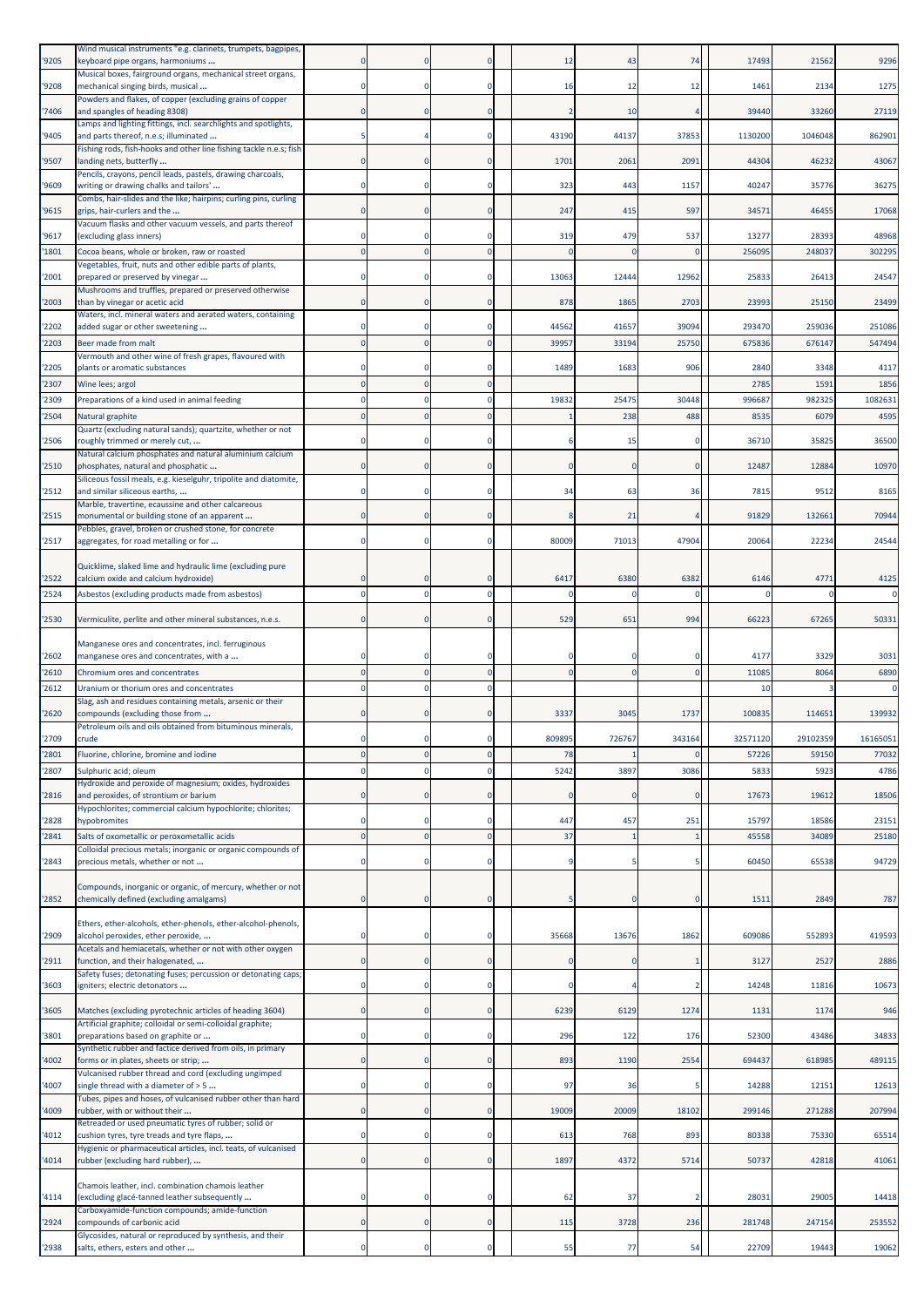| '3001         | Dried glands and other organs for organo-therapeutic uses,<br>whether or not powdered; extracts       |                         | $\mathbf 0$          | $\mathbf 0$             | 36           | 56           | 114          | 159418           | 187721           | 233323          |
|---------------|-------------------------------------------------------------------------------------------------------|-------------------------|----------------------|-------------------------|--------------|--------------|--------------|------------------|------------------|-----------------|
| '3103         | Mineral or chemical phosphatic fertilisers (excluding those in<br>tablets or similar forms, or        |                         |                      | $\Omega$                |              |              | $\Omega$     | 19401            | 15274            | 13069           |
| '3105         | Mineral or chemical fertilisers containing two or three of the<br>fertilising elements nitrogen,      | 0                       | $\Omega$             | 0                       | 285656       | 306239       | 318035       | 292669           | 301616           | 273376          |
| '3208         | Paints and varnishes, incl. enamels and lacquers, based on<br>synthetic polymers or chemically        |                         | $\Omega$             | 0                       | 30625        | 36495        | 31588        | 370234           | 341452           | 311126          |
| 3211          | Prepared driers                                                                                       |                         |                      | $\Omega$                | 57           | 13           | 15           | 3567             | 582              | 6360            |
| '3213         | Artist's, student's or signboard painter's colours, modifying<br>tints, amusement colours and         |                         | $\Omega$             | 0                       | 573          | 625          | 769          | 8510             | 11734            | 11470           |
| '3301         | Essential oils, whether or not terpeneless, incl. concretes and<br>absolutes; resinoids; extracted    | $\Omega$                | $\Omega$             | $\Omega$                | 61           | 197          | 402          | 77873            | 75011            | 81833           |
| '3306         | Preparations for oral or dental hygiene, incl. denture fixative<br>pastes and powders; yarn used      |                         | $\Omega$             | 0                       | 4373         | 4290         | 4098         | 157532           | 168478           | 148849          |
|               | Soap; organic surface-active products and preparations for                                            |                         |                      |                         |              |              |              |                  |                  |                 |
| 3401          | use as soap, in the form of bars,<br>Casein, caseinates and other casein derivatives; casein glues    |                         | $\mathbf 0$          | 0                       | 9281         | 11445        | 12960        | 233829           | 231046           | 268599          |
| '3501<br>1205 | (excluding those packaged as<br>Rape or colza seeds, whether or not broken                            |                         | $\Omega$<br>$\Omega$ | 0<br>$\Omega$           | 11327<br>100 | 7488<br>853  | 10949<br>931 | 49786<br>24289   | 45890<br>8105    | 54846<br>21081  |
|               | Plants and parts of plants, incl. seeds and fruits, of a kind                                         |                         |                      |                         |              |              |              |                  |                  |                 |
| '1211         | used primarily in perfumery,<br>Lac; natural gums, resins, gum-resins, balsams and other              |                         |                      | O                       | 1973         | 3244         | 2684         | 8456             | 83573            | 86438           |
| 1301          | natural oleoresins<br>Pig fat, incl. lard, and poultry fat, rendered or otherwise                     |                         | $\mathbf 0$          | $\mathbf 0$             | 81           | 27           | 12           | 28810            | 16696            | 13502           |
| 1501          | extracted (excluding lard stearin<br>Lard stearin, lard oil, oleostearin, oleo-oil and tallow oil     |                         | $\Omega$             | 0                       | 401          | 381          | 388          | 8144             | 5322             | 5543            |
| '1503         | (excluding emulsified, mixed or                                                                       |                         | $\Omega$             | $\Omega$                |              |              |              | 1911             | 1837             | 1282            |
| 1522          | Degras; residues resulting from the treatment of fatty<br>substances or animal or vegetable waxes     |                         | $^{\circ}$           | 0                       |              |              | $\Omega$     | 1001             | 3365             | 11759           |
|               | Prepared or preserved meat, offal or blood (excluding                                                 |                         |                      |                         |              |              |              |                  |                  |                 |
| 1602          | sausages and similar products, and meat                                                               |                         | 0                    | O                       | 50767        | 58573        | 63753        | 240469           | 223561           | 216345          |
| '0102         | Live bovine animals<br>Milk and cream, not concentrated nor containing added sugar                    |                         |                      | O                       | 3638         | 5268         | 3160         | 1524818          | 1057803          | 1421585         |
| '0401         | or other sweetening matter<br>Animal products n.e.s.; dead animals of all types, unfit for            |                         |                      |                         | 176748       | 178153       | 185529       | 803443           | 826808           | 678510          |
| 0511          | human consumption                                                                                     |                         | $\Omega$             | 0                       | 1755         | 1653         | 1411         | 43644            | 52396            | 48140           |
| '0709         | Other vegetables, fresh or chilled (excluding potatoes,<br>tomatoes, alliaceous vegetables, edible    |                         | $\Omega$             | $\Omega$                | 82076        | 79993        | 68240        | 331198           | 406473           | 315091          |
|               | Dried vegetables, whole, cut, sliced, broken or in powder, but                                        |                         |                      |                         |              |              |              |                  |                  |                 |
| '0712         | not further prepared                                                                                  | $\Omega$                | $\Omega$             | $\mathbf 0$             | 752          | 554          | 397          | 77504            | 82484            | 87283           |
| '0714         | Roots and tubers of manioc, arrowroot, salep, Jerusalem<br>artichokes, sweet potatoes and similar     |                         |                      |                         | 25           | 18           |              | 11685            | 17179            | 13313           |
| 0808          | Apples, pears and quinces, fresh                                                                      |                         | $\Omega$             | $\Omega$                | 37900        | 37760        | 31537        | 14211            | 122948           | 149951          |
| 1008          | Buckwheat, millet, canary seed and other cereals (excluding<br>wheat and meslin, rye, barley,         | 0                       | $\Omega$             | $\mathbf 0$             | 118          | 746          | 3704         | 35586            | 34165            | 40762           |
| '1105         | Flour, meal, powder, flakes, granules and pellets of potatoes                                         | 0                       | 180                  | $\Omega$                | 1136         | 1842         | 2404         | 65846            | 67730            | 61044           |
| '6109         | T-shirts, singlets and other vests, knitted or crocheted                                              |                         |                      |                         | 15281        | 18518        | 15120        | 1755316          | 1789606          | 1450817         |
| '6111         | Babies' garments and clothing accessories, knitted or<br>crocheted (excluding hats)                   |                         | $^{\circ}$           | 0                       | 3587         | 4424         | 3126         | 305861           | 266234           | 220406          |
|               | Women's or girls' overcoats, car coats, capes, cloaks, anoraks,                                       |                         |                      |                         |              |              |              |                  |                  |                 |
| '6202         | incl. ski jackets, windcheaters,<br>Men's or boys' singlets and other vests, underpants, briefs,      | $\overline{0}$          | $\Omega$             | $\mathbf 0$             | 30702        | 30704        | 23047        | 1083623          | 1047830          | 875709          |
| 6207          | nightshirts, pyjamas, bathrobes,<br>Babies' garments and clothing accessories of textile materials    | 0                       | $\Omega$             | 0                       | 777          | 206          | 286          | 36819            | 37187            | 29577           |
| '6209         | (excluding knitted or crocheted<br>Ties, bow ties and cravats of textile materials (excluding         | $\mathbf{0}$            | $\mathbf 0$          | $\mathbf 0$             | 419          | 366          | 218          | 90844            | 91062            | 64825           |
| 6215          | knitted or crocheted)                                                                                 | $\mathbf 0$             | $\mathbf 0$          | $\mathbf 0$             | 68           | 94           | 60           | 26880            | 20909            | 13823           |
| 6217          | Made-up clothing accessories and parts of garments or<br>clothing accessories, of all types of        | $\mathbf{0}$            | $\Omega$             | $\mathbf 0$             | 1166         | 1178         | 1157         | 81710            | 73109            | 54868           |
| '6301         | Blankets and travelling rugs of all types of textile materials<br>(excluding table covers, bedspreads | $\mathbf 0$             | $\mathbf 0$          | 0                       | 1122         | 884          | 1346         | 62948            | 55542            | 45574           |
| 6308          | Sets consisting of woven fabric and yarn, whether or not with<br>accessories, for making up into      | $\mathbf{0}$            | $\overline{0}$       | $\circ$                 | 141          | 217          | 312          | 4995             | 22765            | 4447            |
| 6402          | Footwear with outer soles and uppers of rubber or plastics                                            | 0                       | $\mathbf 0$          | $\mathbf 0$             | 29349        | 45906        | 58190        | 1118685          | 1202088          | 1043708         |
|               | (excluding waterproof footwear of<br>Footwear with outer soles of rubber or plastics, with uppers     |                         |                      |                         |              |              |              |                  |                  |                 |
| 6405<br>6506  | other than rubber, plastics, leather<br>Headgear, whether or not lined or trimmed, n.e.s.             | $\Omega$<br>$\mathbf 0$ | $\Omega$<br>$\Omega$ | $\Omega$<br>$\mathbf 0$ | 2431<br>9396 | 5241<br>4842 | 4811<br>5041 | 129882<br>139728 | 105898<br>136437 | 78135<br>131562 |
| 6702          | Artificial flowers, foliage and fruit and parts thereof, and<br>articles made of artificial flowers,  | 0                       | $\Omega$             | $\mathbf{0}$            | 997          | 2103         | 2177         | 74604            | 68282            | 56482           |
|               | Wigs, false beards, eyebrows and eyelashes, switches and the                                          |                         |                      |                         |              |              |              |                  |                  |                 |
| '6704         | like, of human or animal hair<br>Millstones, grindstones, grinding wheels and the like, without       |                         | $\Omega$             | 0                       | 67           | 29           | 55           | 25623            | 25361            | 23158           |
| 6804          | frameworks, for milling, grinding,<br>Ceramic sinks, washbasins, washbasin pedestals, baths,          |                         | $\overline{0}$       | $\mathbf 0$             | 2261         | 2683         | 3029         | 149564           | 130515           | 127727          |
| 6910          | bidets, water closet pans, flushing<br>Cullet and other waste and scrap of glass; glass in the mass   | $\mathbf 0$             | $\mathbf 0$          | $\mathbf 0$             | 6767         | 6329         | 5387         | 148636           | 135953           | 130882          |
| 7001          | (excluding glass in the form of                                                                       |                         | $\mathbf 0$          | 0                       | 4394         | 4496         | 3259         | 8097             | 6672             | 7546            |
| 4502          | Natural cork, debacked or roughly squared, or in square or<br>rectangular blocks, plates, sheets      | 0                       | $\mathbf 0$          | $\mathbf 0$             | r            | -C           | $\mathbf 0$  | 715              | 485              | 225             |
| 4601          | Plaits and similar products of plaiting materials, whether or<br>not assembled into strips; plaiting  | $\mathbf{0}$            | $\Omega$             | $\mathbf 0$             | 49           | 75           | 242          | 14395            | 14206            | 12979           |
| 4701          | Mechanical wood pulp, not chemically treated                                                          | $\Omega$                | $\Omega$             | $\Omega$                | C            |              | $\mathbf 0$  | 26387            | 32407            | 30418           |
| 4705          | Wood pulp obtained by a combination of mechanical and<br>chemical pulping processes                   | 0                       | $\mathbf 0$          | $\mathbf 0$             | C            | C            | 13           | 56824            | 47521            | 30072           |
| 4805          | Other paper and paperboard, uncoated, in rolls of a width ><br>36 cm or in square or rectangular      | $\mathbf 0$             | $\mathbf 0$          | $\mathbf 0$             | 41040        | 36215        | 27517        | 795393           | 605610           | 524099          |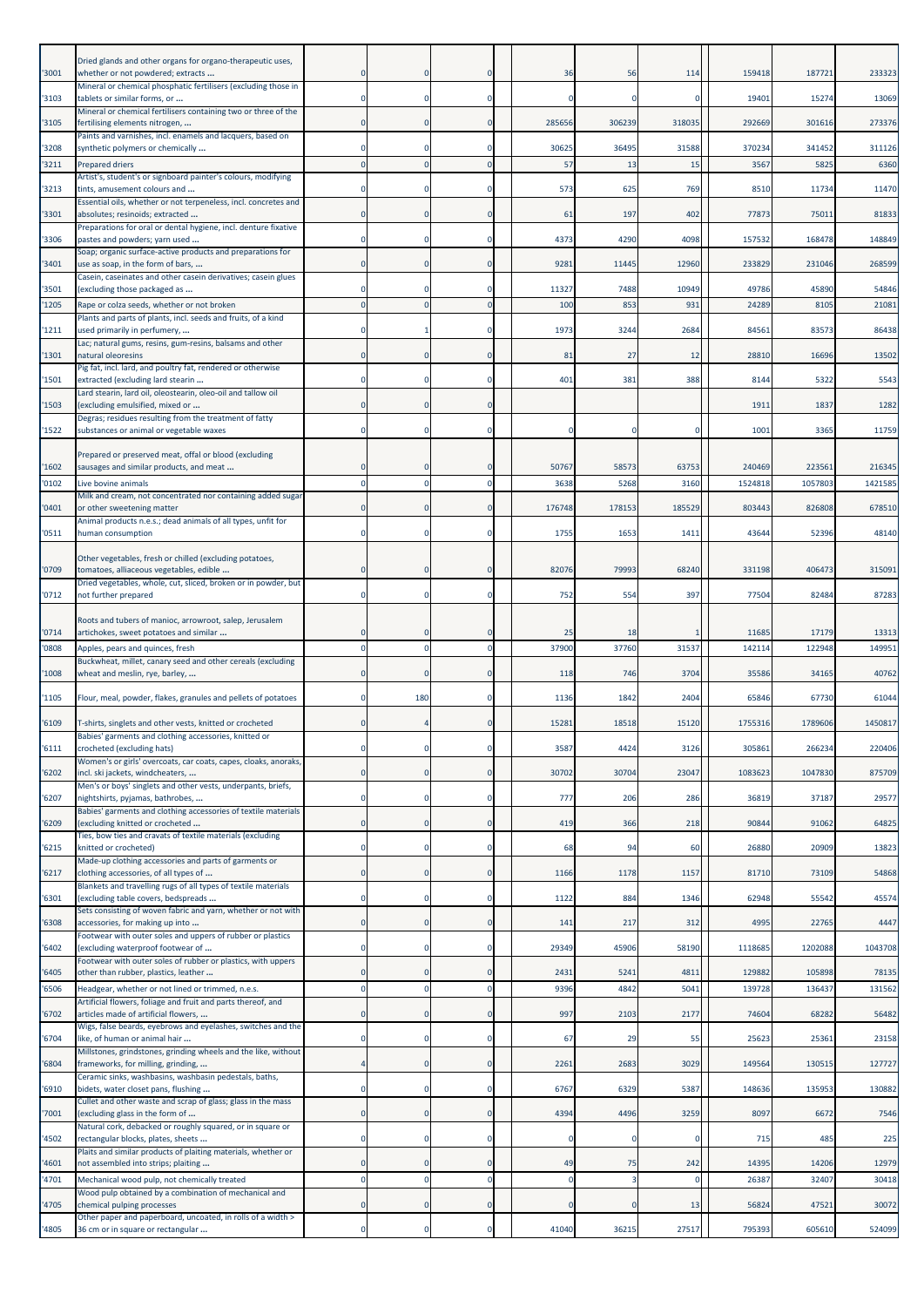| '4807          | Composite paper and paperboard "made by sticking flat<br>layers of paper or paperboard together                                                               |          |              | $\Omega$                      | 17         | 16          | 18     | 21289            | 19108            | 18934            |
|----------------|---------------------------------------------------------------------------------------------------------------------------------------------------------------|----------|--------------|-------------------------------|------------|-------------|--------|------------------|------------------|------------------|
| '4817          | Envelopes, letter cards, plain postcards and correspondence<br>cards, of paper or paperboard;                                                                 |          |              | $\Omega$                      | 376        | 334         | 167    | 10702            | 17844            | 9282             |
| '5407          | Woven fabrics of synthetic filament yarn, incl. monofilament<br>of >= 67 decitex and with a cross                                                             |          | 25           | $\mathbf 0$                   | 38831      | 31400       | 20243  | 532616           | 585621           | 394279           |
| '5507          | Artificial staple fibres, carded, combed or otherwise<br>processed for spinning                                                                               |          |              | 0                             |            |             |        | 2775             | 2880             | 3223             |
| '5509          | Yarn of synthetic staple fibres (excluding sewing thread and<br>yarn put up for retail sale)                                                                  | 12       |              | $\Omega$                      | 28880      | 27308       | 24397  | 227277           | 179131           | 142247           |
| '5511          | Yarn of man-made staple fibres, put up for retail sale<br>(excluding sewing thread)                                                                           |          |              | $\mathbf 0$                   | 550        | 461         | 176    | 4649             | 3954             | 4530             |
| '5705          | Carpets and other textile floor coverings, whether or not<br>made up (excluding knotted, woven                                                                |          |              | $\mathbf 0$                   | 191        | 288         | 150    | 24429            | 24135            | 20268            |
|                | Tulles and other net fabrics (excluding woven, knitted or                                                                                                     |          |              | 0                             | 4012       | 2509        |        |                  | 29249            |                  |
| '5804          | crocheted fabrics); lace in the piece,<br>Embroidery on a textile fabric ground, in the piece, in strips                                                      |          |              |                               |            |             | 2634   | 32346            |                  | 13864            |
| '5810          | or in motifs<br>Textile wicks, woven, plaited or knitted, for lamps, stoves,                                                                                  |          |              | $\mathbf 0$                   | 972        | 622         | 166    | 110108           | 87539            | 52752            |
| '5908<br>'7008 | lighters, candles or the like;<br>Multiple-walled insulating units of glass                                                                                   |          |              | $\mathbf 0$<br>$\overline{0}$ | 4057       | 2144        | 2433   | 387<br>40708     | 404<br>46376     | 427<br>49033     |
| '7011          | Glass envelopes, incl. bulbs and tubes, open, and glass parts<br>thereof, without fittings, for                                                               |          |              | $\mathbf 0$                   |            |             |        | 2917             | 16906            | 918              |
|                | Diamonds, whether or not worked, but not mounted or set                                                                                                       |          |              |                               |            |             |        |                  |                  |                  |
| '7102          | (excluding unmounted stones for pick-up<br>Coin, incl. legal tender (excluding medals, jewellery made                                                         |          |              | $\mathbf 0$                   |            |             |        | 64767            | 718497           | 436464           |
| '7118          | from coins, collectors' items of                                                                                                                              |          |              | $\mathbf 0$                   |            |             |        | 554              | 183              | 310              |
| '7216          | Angles, shapes and sections of iron or non-alloy steel, n.e.s.                                                                                                |          |              | $\mathbf 0$                   | 17758      | 15684       | 10758  | 273864           | 283392           | 204665           |
| '7218          | Stainless steel in ingots or other primary forms (excluding<br>remelting scrap ingots and products                                                            |          |              | 0                             | 10         | 145         |        | 78004            | 164243           | 135926           |
| '5203          | Cotton, carded or combed<br>Woven fabrics of cotton, containing predominantly, but <                                                                          |          |              | $\overline{0}$                |            |             | 41     | 3522             | 2284             | 2656             |
| '5210          | 85% cotton by weight, mixed principally<br>Woven fabrics of cotton, containing predominantly, but <                                                           |          |              | $\mathbf 0$                   | 903        | 1173        | 954    | 41057            | 34574            | 29619            |
| '5212          | 85% cotton by weight, other than those                                                                                                                        |          |              | $\Omega$                      | 763        | 746         | 619    | 18078            | 16931            | 16691            |
| '5309          | Woven fabrics of flax<br>Woven fabrics of jute or of other textile bast fibres of heading                                                                     | 910      | 698          | $\mathbf 0$                   | 45486      | 45944       | 39142  | 80559            | 10863:           | 47492            |
| '5310          | 5303<br>Radiators for central heating, non-electrically heated, and                                                                                           |          |              | $\mathbf 0$                   |            |             |        | 4148             | 4762             | 5656             |
| '7322          | parts thereof, of iron or steel;                                                                                                                              |          |              | $\Omega$                      | 12920      | 8181        | 10134  | 64403            | 62750            | 59033            |
| '7402          | Copper, unrefined; copper anodes for electrolytic refining<br>Waste and scrap, of copper (excluding ingots or other similar                                   |          |              | $\mathbf 0$                   |            | C           | 0      | 272              | 529              | 417              |
| '7404<br>'7901 | unwrought shapes, of remelted<br>Unwrought zinc:                                                                                                              |          |              | $\mathbf 0$<br>$\overline{0}$ | 5148<br>25 | 13140<br>16 | 8078   | 979541<br>680574 | 820313<br>572574 | 725339<br>444305 |
| '8001          | Unwrought tin                                                                                                                                                 |          |              | $\mathbf 0$                   | 42         |             | 177    | 117807           | 110320           | 81856            |
|                |                                                                                                                                                               |          |              |                               |            |             |        |                  |                  |                  |
| '8102          | Molybdenum and articles thereof, n.e.s.; molybdenum waste<br>and scrap (excluding ash and residues<br>Magnesium and articles thereof, n.e.s.; magnesium waste |          |              | $\mathbf 0$                   | 166        | 127         | 155    | 6970             | 5249             | 4436             |
| '8104          | and scrap (excluding ash and residues                                                                                                                         |          |              | $\mathbf 0$                   | 41         | 477         | 628    | 40073            | 40487            | 25613            |
| '8106          | Bismuth and articles thereof, n.e.s.; bismuth waste and scrap<br>(excluding ash and residues containing                                                       |          |              |                               |            |             | U      | 389:             | 2768             | 1329             |
| '8306          | Bells, gongs and the like, non-electric, of base metal<br>(excluding musical instruments); statuettes                                                         |          | $\Omega$     | $\mathbf 0$                   | 459        | 406         | 654    | 26610            | 25332            | 19824            |
| '8403          | Central heating boilers, non-electric; parts thereof (excluding<br>vapour generating boilers and                                                              |          |              | $\mathbf 0$                   | 6638       | 10075       | 16134  | 485805           | 410777           | 430637           |
| '8405          | Producer gas or water gas generators, with or without their<br>purifiers; acetylene gas generators                                                            | 22       |              | $\bf{0}$                      | 43         | 166         | 182    | 26624            | 32829            | 43303            |
| '8408          | Compression-ignition internal combustion piston engine<br>"diesel or semi-diesel engine"                                                                      |          |              | $\mathbf 0$                   | 47157      | 48787       | 38424  | 1618375          | 1349557          | 847880           |
| '8410          | Hydraulic turbines, water wheels, and regulators therefor<br>(excluding hydraulic power engines                                                               |          |              | $\bf{0}$                      |            | 18          | 24     | 21196            | 12119            | 8131             |
| '8417          | ndustrial or laboratory furnaces and ovens, non-electric, incl.<br>incinerators (excluding drying                                                             |          | $\Omega$     | $\mathbf 0$                   | 40         | 403         | 414    | 123120           | 117049           | 82051            |
| '8433          | Harvesting or threshing machinery, incl. straw or fodder<br>balers; grass or hay mowers; machines                                                             |          | $\Omega$     | $\mathbf 0$                   | 128815     | 140938      | 163377 | 489249           | 523096           | 527350           |
| '8435          | Presses, crushers and similar machinery used in the<br>manufacture of wine, cider, fruit juices                                                               |          | $\mathbf{0}$ | $\bf{0}$                      | 19         | 49          | 12     | 13054            | 12243            | 9414             |
| '8463          | Machine tools for working metal, sintered metal carbides or<br>cermets, without removing material                                                             |          |              | $\mathbf 0$                   | 254        | 297         | 151    | 50469            | 49952            | 24682            |
| '8470          | Calculating machines and pocket-size "dimensions <= 170                                                                                                       |          |              | $\mathbf 0$                   | 388        | 354         | 1126   | 176452           | 236455           | 205736           |
|                | mm x 100 mm x 45 mm" data recording,<br>Machines and apparatus of a kind used solely or principally                                                           |          |              |                               |            |             |        |                  |                  |                  |
| '8486          | for the manufacture of semiconductor<br>Video recording or reproducing apparatus, whether or not                                                              |          |              | $\mathbf 0$                   | 2943       | 3415        | 5308   | 305284           | 208789           | 212817           |
| '8521          | incorporating a video tuner (excluding<br>Discs, tapes, solid-state non-volatile storage devices, "smart                                                      |          |              | $\mathbf 0$                   | 480        | 903         | 1063   | 91699            | 48636            | 44413            |
| '8523          | cards" and other media for the<br>Self-propelled railway or tramway coaches, vans and trucks                                                                  |          |              | $\mathbf 0$                   | 14746      | 12778       | 6890   | 873155           | 807144           | 748299           |
| '8603          | (excluding those of heading 8604)                                                                                                                             |          | 0            | $\bf{0}$                      | 35613      | 152246      | 134370 | 46539            | 44047            | 54280            |
| '8605          | Railway or tramway passenger coaches, luggage vans, post<br>office coaches and other special purpose                                                          |          | 0            | $\bf{0}$                      | 11387      | 43907       | 96390  | 14902            | 2476             | 21431            |
| '8702          | Motor vehicles for the transport of >= 10 persons, incl. driver                                                                                               |          |              | $\mathbf 0$                   | 112317     | 106892      | 165477 | 855213           | 790637           | 609303           |
| '8707          | Bodies, incl. cabs, for tractors, motor vehicles for the<br>transport of ten or more persons,                                                                 |          |              | $\mathbf 0$                   | 19848      | 28533       | 50164  | 234783           | 254832           | 153113           |
| '8801          | Balloons and dirigibles; gliders, hang gliders and other non-<br>powered aircraft                                                                             | 0        | $\mathbf{0}$ | $\bf{0}$                      |            |             |        | 150              | 496              | 732              |
| '8802          | Powered aircraft "e.g. helicopters and aeroplanes";<br>spacecraft, incl. satellites, and suborbital                                                           | $\Omega$ | $\Omega$     | $\mathbf 0$                   |            |             |        | 128199           | 162556           | 103322           |
| '8905          | Light-vessels, fire-floats, dredgers, floating cranes, and other<br>vessels the navigability of                                                               |          |              | $\bf{0}$                      | 41         | 30          | 47     | 1103             | 4329             | 817              |
|                |                                                                                                                                                               |          |              |                               |            |             |        |                  |                  |                  |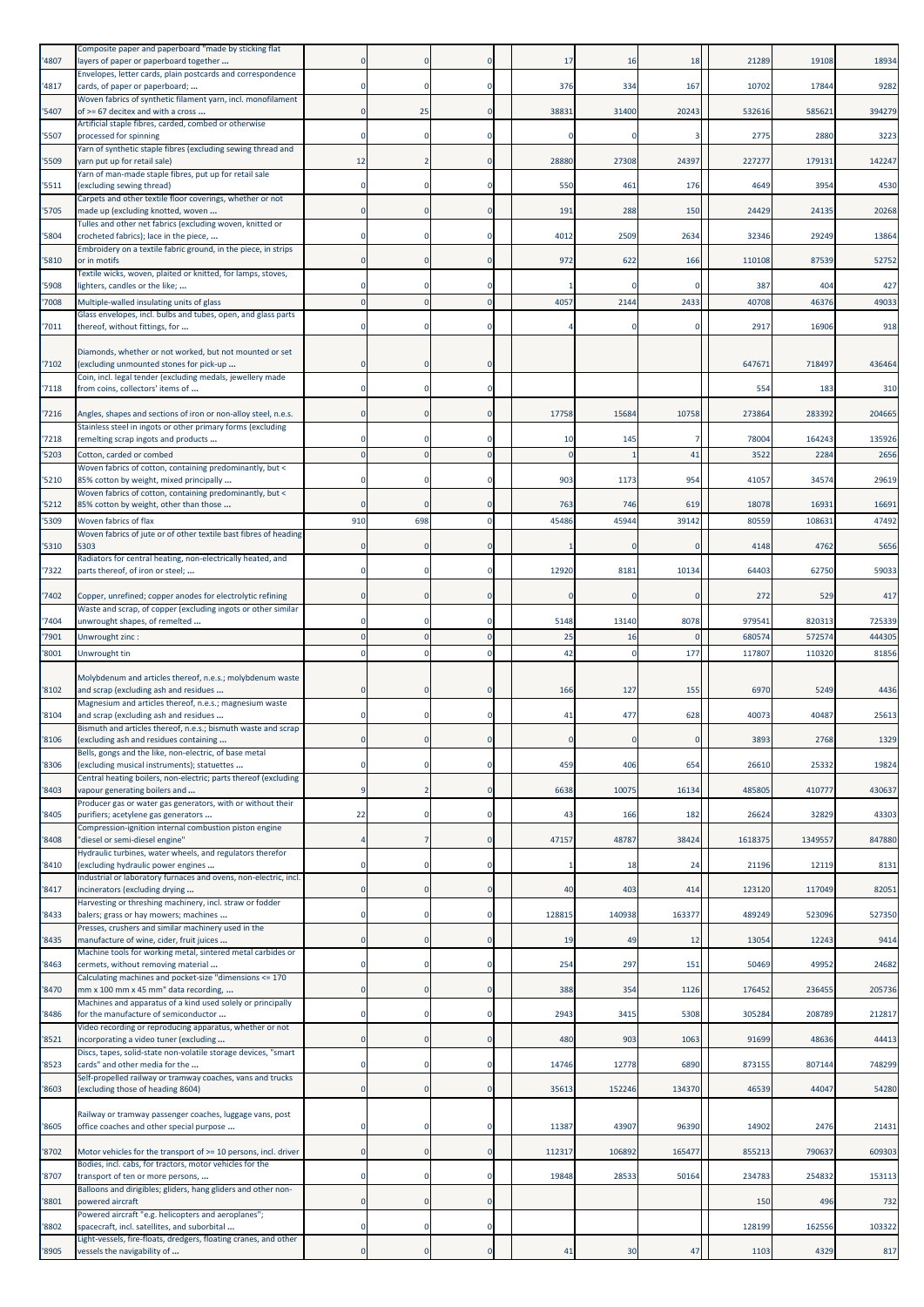| '8906          | Vessels, incl. warships and lifeboats (excluding rowing boats<br>and other vessels of heading                |          |              | 0                |        |             |                   | 229            | 5786           | 6200          |
|----------------|--------------------------------------------------------------------------------------------------------------|----------|--------------|------------------|--------|-------------|-------------------|----------------|----------------|---------------|
| '8908          | Vessels and other floating structures for breaking up                                                        |          |              | $\mathbf 0$      |        |             |                   | 7533           | 4711           | 106           |
| '9002          | Lenses, prisms, mirrors and other optical elements, of any<br>material, mounted, being parts of              |          |              | $\mathbf 0$      | 5416   | 3462        | 3419              | 109252         | 101634         | 86491         |
| '9016          | Balances of a sensitivity of 50 mg or better, with or without<br>weights                                     |          |              | $\mathbf 0$      | 29     | 28          | 44                | 8796           | 9490           | 8280          |
| '9703          | Original sculptures and statuary, in any material                                                            |          |              | $\Omega$         | 76     | 266         | 64                | 61891          | 50269          | 48604         |
| '3924          | Tableware, kitchenware, other household articles and toilet<br>articles, of plastics (excluding              |          |              | $\mathbf 0$      | 11782  | 14022       | 15740             | 354576         | 312749         | 311691        |
| '9033          | Parts and accessories for machines, appliances, instruments<br>or other apparatus in chapter 90,             |          |              | $\mathbf 0$      | 772    | 1203        | 1077              | 69209          | 63547          | 76050         |
| '9106          | Time of day recording apparatus and apparatus for<br>measuring, recording or otherwise indicating            |          |              | $\mathbf 0$      | 26     | 21          | 19                | 10492          | 16070          | 6571          |
| '9201          | Pianos, incl. automatic; harpsichords and other keyboard<br>stringed instruments                             |          |              | $\mathbf 0$      | 35     | 90          | 263               | 11276          | 11768          | 8295          |
| '9306          | Bombs, grenades, torpedos, mines, missiles, cartridges and<br>other ammunition and projectiles               |          |              | $\mathbf 0$      |        |             |                   | 55921          | 6031           | 42338         |
|                | Electrical ignition or starting equipment of a kind used for                                                 |          |              |                  |        |             |                   |                |                |               |
| '8511          | spark-ignition or compression-ignition                                                                       |          |              | 0                | 36190  | 36430       | 34731             | 487850         | 489771         | 454430        |
| '8533          | Electrical resistors, incl. rheostats and potentiometers<br>(excluding heating resistors); parts             |          |              | $\mathbf 0$      | 1684   | 2408        | 2444              | 144346         | 125511         | 125528        |
| '7017          | Laboratory, hygienic or pharmaceutical glassware, whether or<br>not graduated or calibrated (excluding       |          |              | $\Omega$         | 92     | 203         | 199               | 21093          | 23364          | 20649         |
| '7108          | Gold, incl. gold plated with platinum, unwrought or not<br>further worked than semi-manufactured             |          |              | $\mathbf 0$      |        |             |                   | 4056681        | 5211038        | 9712628       |
| 7111           | Base metals, silver or gold, clad with platinum, not further<br>worked than semi-manufactured                |          |              | $\mathbf 0$      |        |             |                   | 120976         | 5552           | 715           |
| '7112          | Waste and scrap of precious metal or of metal clad with<br>precious metal; other waste and scrap             |          |              | $\mathbf 0$      |        |             |                   | 1474345        | 1809919        | 2280566       |
| '7201          | Pig iron and spiegeleisen, in pigs, blocks or other primary<br>forms                                         |          |              | $\mathbf 0$      | 81     | 235         | 161               | 651510         | 480543         | 354330        |
| '7208          | Flat-rolled products of iron or non-alloy steel, of a width >=<br>600 mm, hot-rolled, not clad,              |          |              | $\mathbf 0$      | 1770   | 1335        | 2772              | 3933977        | 3595028        | 2438111       |
|                |                                                                                                              |          |              |                  |        |             |                   |                |                |               |
| '8606          | Railway or tramway goods vans and wagons (excluding self-<br>propelled and luggage vans and post             |          |              | 0                | 21432  | 109823      | 64570             | 34189          | 25752          | 15362         |
| '8701          | Tractors (other than tractors of heading 8709)<br>Parts and accessories for tractors, motor vehicles for the |          | 99           | $\overline{0}$   | 583133 | 625305      | 593655            | 1693267        | 1823888        | 1821026       |
| '8708          | transport of ten or more persons,<br>Trailers and semi-trailers; other vehicles, not mechanically            |          | 23           | $\mathbf 0$      | 352030 | 400910      | 329794            | 8976564        | 8131453        | 6997621       |
| '8716          | propelled (excluding railway and                                                                             |          | $\Omega$     | $\mathbf 0$      | 36081  | 52243       | 35109             | 703536         | 660434         | 471174        |
| '8803          | Parts of aircraft and spacecraft of heading 8801 or 8802,<br>n.e.s.                                          |          |              | 0                |        |             |                   | 2140348        | 2443493        | 2465389       |
| '9017          | Drawing, marking-out or mathematical calculating<br>instruments, e.g. drafting machines, pantographs,        |          |              | $\mathbf 0$      | 762    | 865         | 923               | 46220          | 44071          | 38110         |
| '9029          | Revolution counters, production counters, taximeters,<br>milometers, pedometers and the like (excluding      |          |              | 0                | 2424   | 2490        | 2692              | 156532         | 139979         | 110204        |
| '7318          | Screws, bolts, nuts, coach screws, screw hooks, rivets,<br>cotters, cotter pins, washers, incl.              |          | 23           | $\Omega$         | 56733  | 57425       | 59348             | 1038033        | 949652         | 876497        |
| '7401          | Copper mattes; cement copper "precipitated copper"                                                           |          |              | $\mathbf 0$      |        |             |                   | 49             | 337            | 91            |
| '7413          | Stranded wire, cables, plaited bands and the like, of copper<br>(excluding electrically insulated            |          |              | $\mathbf 0$      | 795    | 1229        | 871               | 92234          | 84239          | 96620         |
| '7504          | Powders and flakes, of nickel (excluding nickel oxide sinters)                                               | 0        | 0            | $\mathbf 0$      | 153    | 10          | 0                 | 14183          | 11375          | 13940         |
| '7508          | Articles of nickel, n.e.s. (excluding powder, flakes, bars,<br>profiles, wire, plates, sheets,               |          | $\Omega$     | $\mathbf 0$      | 369    | Я           | 3                 | 41960          | 31786          | 33620         |
| '7605          | Aluminium wire (excluding stranded wire, cables, plaited<br>bands and the like and other articles            |          |              | $\mathbf 0$      | 148    | 89          | 85                | 161090         | 149066         | 145120        |
|                | Reservoirs, tanks, vats and similar containers, of aluminium,                                                |          |              |                  |        |             |                   |                |                |               |
| '7611<br>'7801 | for any material (other than<br>Unwrought lead :                                                             |          |              | $\mathbf 0$<br>0 | 22695  | 31<br>14593 | $\Omega$<br>14436 | 3897<br>270759 | 1652<br>195462 | 420<br>169417 |
| '8007          | Articles of tin, n.e.s.<br>Cobalt mattes and other intermediate products of cobalt                           |          |              | $\overline{0}$   |        |             |                   | 8247           | 5088           | 6763          |
| '8105          | metallurgy; cobalt and articles thereof,                                                                     |          |              | $\Omega$         | 20     | 51          | 29                | 44094          | 33184          | 26545         |
| '8207          | Tools, interchangeable, for hand tools, whether or not power-<br>operated, or for machine tools              |          |              | $\mathbf 0$      | 13531  | 14309       | 15119             | 597560         | 587219         | 503326        |
| '8212          | Non-electric razors and razor blades of base metal, incl. razor<br>blade blanks in strips                    |          |              | $\mathbf 0$      | 2339   | 4832        | 6243              | 87806          | 84752          | 74459         |
| '8307          | Flexible tubing of base metal, with or without fittings                                                      |          |              | $\mathbf 0$      | 1992   | 1871        | 1641              | 60847          | 53290          | 52274         |
| '8310          | Sign-plates, nameplates, address-plates and similar plates,<br>numbers, letters and other symbols,           |          | $\Omega$     | $\mathbf 0$      | 133    | 204         | 287               | 14320          | 10250          | 10190         |
| '8418          | Refrigerators, freezers and other refrigerating or freezing<br>equipment, electric or other; heat            |          | $\Omega$     | $\mathbf 0$      | 183054 | 172923      | 174343            | 1225864        | 1216681        | 1111406       |
| '8424          | Mechanical appliances, whether or not hand-operated, for<br>projecting, dispersing or spraying               | $\Omega$ | 120          | $\mathbf 0$      | 11174  | 10272       | 11012             | 507850         | 526367         | 557202        |
| '8429          | Self-propelled bulldozers, angledozers, graders, levellers,<br>scrapers, mechanical shovels, excavators,     |          | $\Omega$     | $\mathbf 0$      | 43816  | 26926       | 32543             | 761886         | 895310         | 973264        |
| '8434          | Milking machines and dairy machinery (excluding<br>refrigerating or heat treatment equipment,                |          |              | $\mathbf 0$      | 4155   | 5108        | 4268              | 72920          | 77953          | 54771         |
| '8448          | Auxiliary machinery for use with machines of heading 8444,<br>8445, 8446 or 8447, e.g. dobbies,              | 0        | $\mathbf{0}$ | $\bf{0}$         | 261    | 160         | 395               | 252949         | 184845         | 138085        |
| '8454          | Converters, ladles, ingot moulds and casting machines of a<br>kind used in metallurgy or in metal            | $\Omega$ | 77           | $\mathbf 0$      | 524    | 342         | 1513              | 82603          | 73548          | 66943         |
| '8465          | Machine tools, incl. machines for nailing, stapling, glueing or<br>otherwise assembling, for working         | 45       | 60           | $\bf{0}$         | 8543   | 7611        | 8591              | 205237         | 161932         | 127147        |
|                |                                                                                                              |          |              |                  |        |             |                   |                |                |               |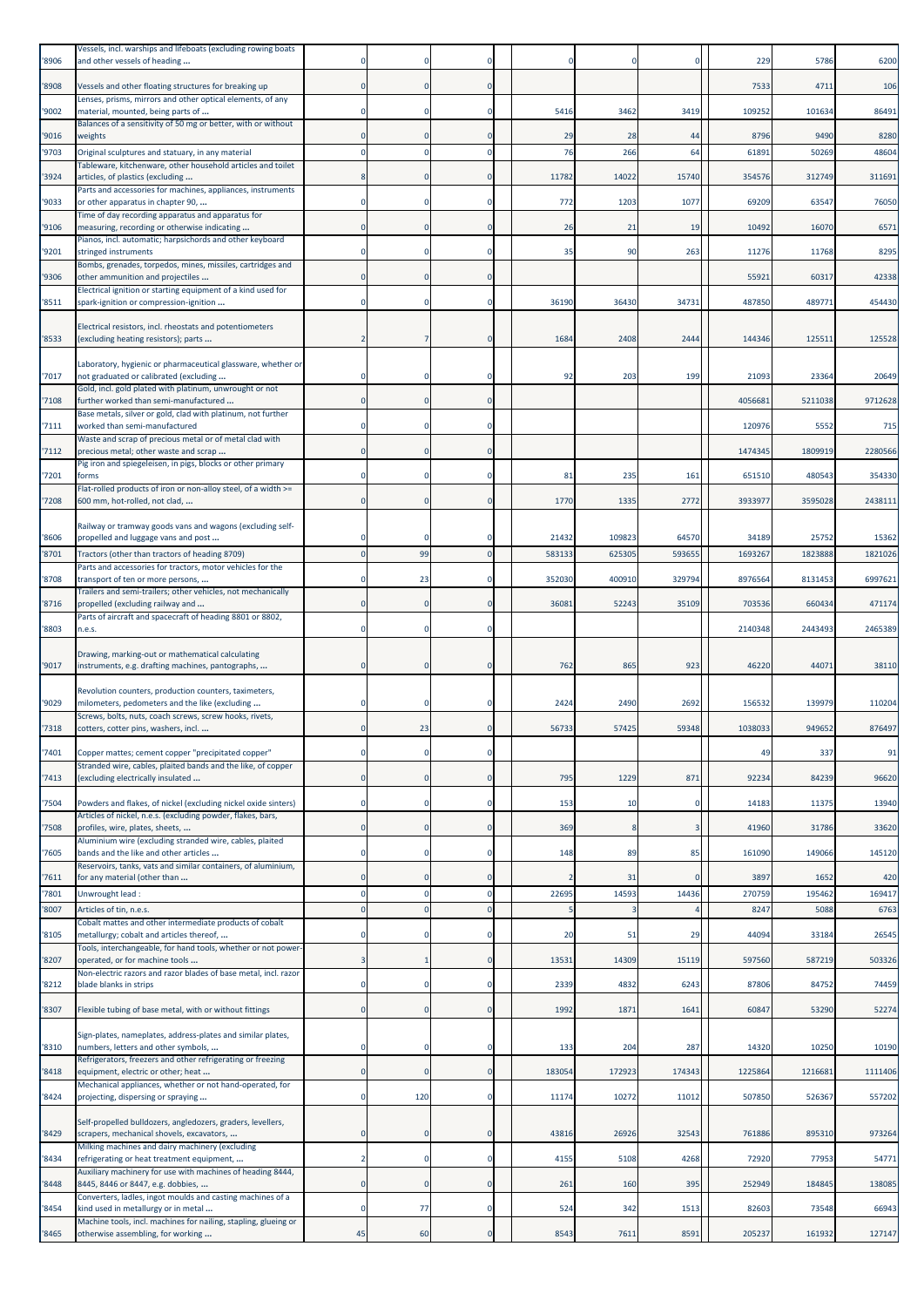| '8472          | Office machines, e.g. hectograph or stencil duplicating<br>machines, addressing machines, automatic<br>Time switches with clock or watch movement or with |                      | $\Omega$                    | $\Omega$                      | 674            | 381       | 315            | 113869          | 74312           | 72610                |
|----------------|-----------------------------------------------------------------------------------------------------------------------------------------------------------|----------------------|-----------------------------|-------------------------------|----------------|-----------|----------------|-----------------|-----------------|----------------------|
| '9107          | synchronous motor                                                                                                                                         |                      | $\mathbf{0}$                | $\Omega$                      | 257            | 351       | 411            | 20540           | 19940           | 17921                |
| '9110          | Complete, unassembled or partly assembled watch or clock<br>movements or movement sets; incomplete                                                        |                      |                             |                               |                |           |                | 733             | 712             | 733                  |
| '9206          | Percussion musical instruments, e.g. drums, xylophones,<br>cymbals, castanets, maracas                                                                    | $\Omega$             | $\mathbf{0}$                | $\mathbf 0$                   | 37             | 22        | 37             | 8891            | 6839            | 4638                 |
| '9401          | Seats, whether or not convertible into beds, and parts<br>thereof, n.e.s. (excluding medical,                                                             | 149                  | q                           | $\Omega$                      | 119452         | 142687    | 159734         | 1157776         | 1092741         | 999078               |
| '9504          | Video game consoles and machines, articles for funfair, table<br>or parlour games, incl. pintables,                                                       |                      | $\Omega$                    | $\Omega$                      | 4965           | 5651      | 7826           | 571621          | 492375          | 433443               |
| '9614          | Smoking pipes, incl. pipe bowls, cigar or cigarette holders,<br>and parts thereof, n.e.s.                                                                 |                      |                             | $\Omega$                      | 365            | 516       | 554            | 1061            | 1138            | 704                  |
|                | Flat-rolled products of alloy steel other than stainless, of a                                                                                            |                      |                             | $\Omega$                      |                |           |                |                 |                 |                      |
| '7225          | width of >= 600 mm, hot-rolled<br>Tubes and pipes, having circular cross-sections and an                                                                  |                      | $\Omega$                    |                               | 378            | 484       | 519            | 1207097         | 988046          | 832282               |
| '7305          | external diameter of > 406,4 mm, of<br>Dates, figs, pineapples, avocados, guavas, mangoes and                                                             |                      |                             | $\Omega$                      | 5290           | 4968      | 4938           | 532077          | 693383          | 170893               |
| '0804          | mangosteens, fresh or dried                                                                                                                               |                      | $\Omega$                    |                               | 2212           | 3009      | 2395           | 275132          | 295581          | 281611               |
| '0902<br>'1006 | Tea, whether or not flavoured<br>Rice                                                                                                                     |                      |                             | $\Omega$                      | 585<br>56      | 986<br>92 | 2146<br>197    | 78097<br>156037 | 77785<br>171208 | 75477<br>187816      |
| '1007          | Grain sorghum                                                                                                                                             |                      |                             |                               |                |           |                | 12992           | 19517           | 19993                |
| '1107<br>'1203 | Malt, whether or not roasted                                                                                                                              |                      |                             | $\Omega$                      | 23103          | 24050     | 27567          | 6629            | 74223           | 73347<br>$\mathbf 0$ |
| '1206          | Copra<br>Sunflower seeds, whether or not broken                                                                                                           |                      |                             | $\Omega$                      | 60             | 59        | 209            | 128255          | 120882          | 100820               |
| '1506          | Other animal fats and oils and their fractions, whether or not<br>refined, but not chemically                                                             |                      |                             | $\Omega$                      | 131            | 25        | 15             | 26525           | 22566           | 25119                |
|                |                                                                                                                                                           |                      |                             |                               |                |           |                |                 |                 |                      |
| '1516          | Animal or vegetable fats and oils and their fractions, partly or<br>wholly hydrogenated, inter-esterified,                                                |                      | $\Omega$                    | $\Omega$                      |                | 14        | 10             | 62243           | 86824           | 163609               |
| '1704          | Sugar confectionery not containing cocoa, incl. white<br>chocolate                                                                                        |                      | $\mathbf 0$                 | $\Omega$                      | 13070          | 13090     | 12751          | 163074          | 165298          | 137444               |
| '2009          | Fruit juices, incl. grape must, and vegetable juices,<br>unfermented, not containing added spirit,                                                        |                      | $\mathbf 0$                 | $\mathbf 0$                   | 10047          | 11697     | 8740           | 249330          | 231628          | 245430               |
|                | Yeasts, active or inactive; other dead single-cell micro-                                                                                                 |                      | $\Omega$                    | $\Omega$                      | 3247           |           | 8582           | 65059           | 67925           | 68623                |
| '2102          | organisms, prepared baking powders                                                                                                                        | 333                  |                             |                               |                | 4557      |                |                 |                 |                      |
| '2206          | Cider, perry, mead and other fermented beverages and<br>mixtures of fermented beverages and non-alcoholic                                                 |                      | $\Omega$                    | $\Omega$                      | 2862           | 3524      | 2994           | 10170           | 10143           | 10554                |
| '2304          | Oilcake and other solid residues, whether or not ground or in<br>the form of pellets, resulting                                                           |                      | $\mathbf 0$                 | $\Omega$                      | 82031          | 106149    | 157187         | 837836          | 679710          | 603219               |
|                | Sulphur of all kinds (excluding sublimed sulphur, precipitated                                                                                            |                      | $\mathbf 0$                 | $\mathbf 0$                   |                |           | 193            | 17416           | 7510            | 4252                 |
| '2503          | sulphur and colloidal sulphur)<br>Dolomite, whether or not calcined or sintered, incl. dolomite                                                           |                      |                             |                               |                |           |                |                 |                 |                      |
| '2518<br>'2605 | roughly trimmed or merely cut,<br>Cobalt ores and concentrates                                                                                            |                      | $\Omega$                    | $\Omega$                      | 427            | 2137      | 4190           | 1772            | 2266<br>32      | 2073<br>70           |
|                | Granulated slag "slag sand" from the manufacture of iron or                                                                                               |                      | $\Omega$                    |                               |                |           |                |                 | 4759            |                      |
| '2618          | steel<br>Slag and ash, incl. seaweed ash "kelp"; ash and residues from                                                                                    |                      |                             |                               |                |           |                | 3963            |                 | 1185                 |
| '2621          | the incineration of municipal<br>Pitch and pitch coke, obtained from coal tar or from other                                                               |                      |                             |                               | 1210           | 388       | 324            | 3138            | 4463            | 5742                 |
| '2708          | mineral tars<br>Petroleum jelly, paraffin wax, micro- crystalline petroleum                                                                               |                      |                             | $\Omega$                      |                | $\Omega$  | 0              | 10466           | 8647            | 5513                 |
| '2712          | wax, slack wax, ozokerite, lignite                                                                                                                        | $\Omega$             | $\Omega$                    | $\mathbf 0$                   | 47             | 45        | 416            | 70587           | 69344           | 68813                |
|                | Diphosphorus pentaoxide; phosphoric acid; polyphosphoric                                                                                                  |                      |                             |                               |                |           |                |                 |                 |                      |
| '2809<br>'2810 | acids, whether or not chemically defined<br>Oxides of boron; boric acids                                                                                  | $\Omega$             | $\Omega$                    | $\Omega$<br>$\mathbf{0}$      | 41<br>$\Omega$ | 28        | $\overline{2}$ | 76554<br>11177  | 69595<br>10177  | 71256<br>9222        |
|                | Inorganic acids and inorganic oxygen compounds of non-                                                                                                    |                      |                             |                               |                |           |                |                 |                 |                      |
| '2811          | metals (excluding hydrogen chloride "hydrochloric                                                                                                         |                      |                             |                               | 699            | 733       | 736            | 126465          | 122227          | 93998                |
| '2815          | Sodium hydroxide "caustic soda", potassium hydroxide<br>'caustic potash"; peroxides of sodium                                                             | $\Omega$             | $\mathbf{0}$                | $\mathbf 0$                   | 11302          | 13122     | 12957          | 202773          | 153898          | 124567               |
| '2820          | Manganese oxides<br>Chlorides, chloride oxides and chloride hydroxides; bromides                                                                          |                      | 0                           | $\mathbf 0$                   |                |           |                | 287             | 3163            | 2905                 |
| '2827          | and bromide oxides; iodides and                                                                                                                           | $\Omega$             | $\Omega$                    | $\mathbf 0$                   | 401            | 284       | 649            | 66750           | 59615           | 57558                |
| '2830          | Sulphides; polysulphides, whether or not chemically defined                                                                                               | $\Omega$             | $\Omega$                    | $\Omega$                      | O              | 16        | r              | 21779           | 23194           | 20257                |
|                | Silicates; commercial alkali metal silicates (excluding                                                                                                   |                      |                             |                               |                |           |                |                 |                 |                      |
| '2839          | inorganic or organic compounds of mercury)                                                                                                                |                      | $\mathbf{0}$                | $\Omega$                      | 6974           | 9241      | 8804           | 21488           | 22859           | 19437                |
| '2840          | Borates; peroxoborates "perborates"                                                                                                                       |                      | 0                           | $\mathbf 0$                   | 110            | 80        | 66             | 14502           | 12852           | 11792                |
| '2847<br>'2907 | Hydrogen peroxide, whether or not solidified with urea<br>Phenols; phenol-alcohols                                                                        | $\Omega$<br>$\Omega$ | $\mathbf{0}$<br>$\mathbf 0$ | $\mathbf 0$<br>$\overline{0}$ | 251<br>22      | 212<br>60 | 118<br>98      | 40709<br>136573 | 39672<br>122629 | 42589<br>105120      |
|                | Aldehydes, whether or not with other oxygen function; cyclic                                                                                              |                      |                             |                               |                |           |                |                 |                 |                      |
| '2912          | polymers of aldehydes; parafo                                                                                                                             | $\Omega$             | $\mathbf{0}$                | $\Omega$                      | 1066           | 1042      | 1063           | 62211           | 61192           | 55630                |
| '2919          | Phosphoric esters and their salts, incl. lactophosphates; their<br>halogenated, sulphonated, nitrated                                                     |                      | $\mathbf 0$                 | $\Omega$                      |                | 17        |                | 44574           | 41329           | 32084                |
| '2926          | Nitrile-function compounds                                                                                                                                | $\Omega$             | $\Omega$                    | $\mathbf{0}$                  | 104222         | 79020     | 40086          | 66246           | 61917           | 330086               |
| '2932          | Heterocyclic compounds with oxygen hetero-atom[s] only                                                                                                    |                      | $\Omega$                    | $\Omega$                      | 130            | 72        | 151            | 127605          | 149911          | 174758               |
| '2939          | Vegetable alkaloids, natural or reproduced by synthesis, and<br>their salts, ethers, esters and                                                           | $\Omega$             | $\mathbf{0}$                | $\mathbf 0$                   | 316            | 196       | 25             | 119256          | 98153           | 75769                |
| '2940          | Sugars, chemically pure (excluding sucrose, lactose, maltose,<br>glucose and fructose); sugar                                                             | $\Omega$             | $\mathbf 0$                 | $\mathbf 0$                   | q              | 10        | 41             | 33540           | 33922           | 33687                |
|                | Human blood; animal blood prepared for therapeutic,                                                                                                       |                      |                             |                               |                |           |                |                 |                 |                      |
| '3002          | prophylactic or diagnostic uses; antisera                                                                                                                 |                      |                             |                               | 15930          | 13253     | 20105          | 9456780         | 9218320         | 8900595              |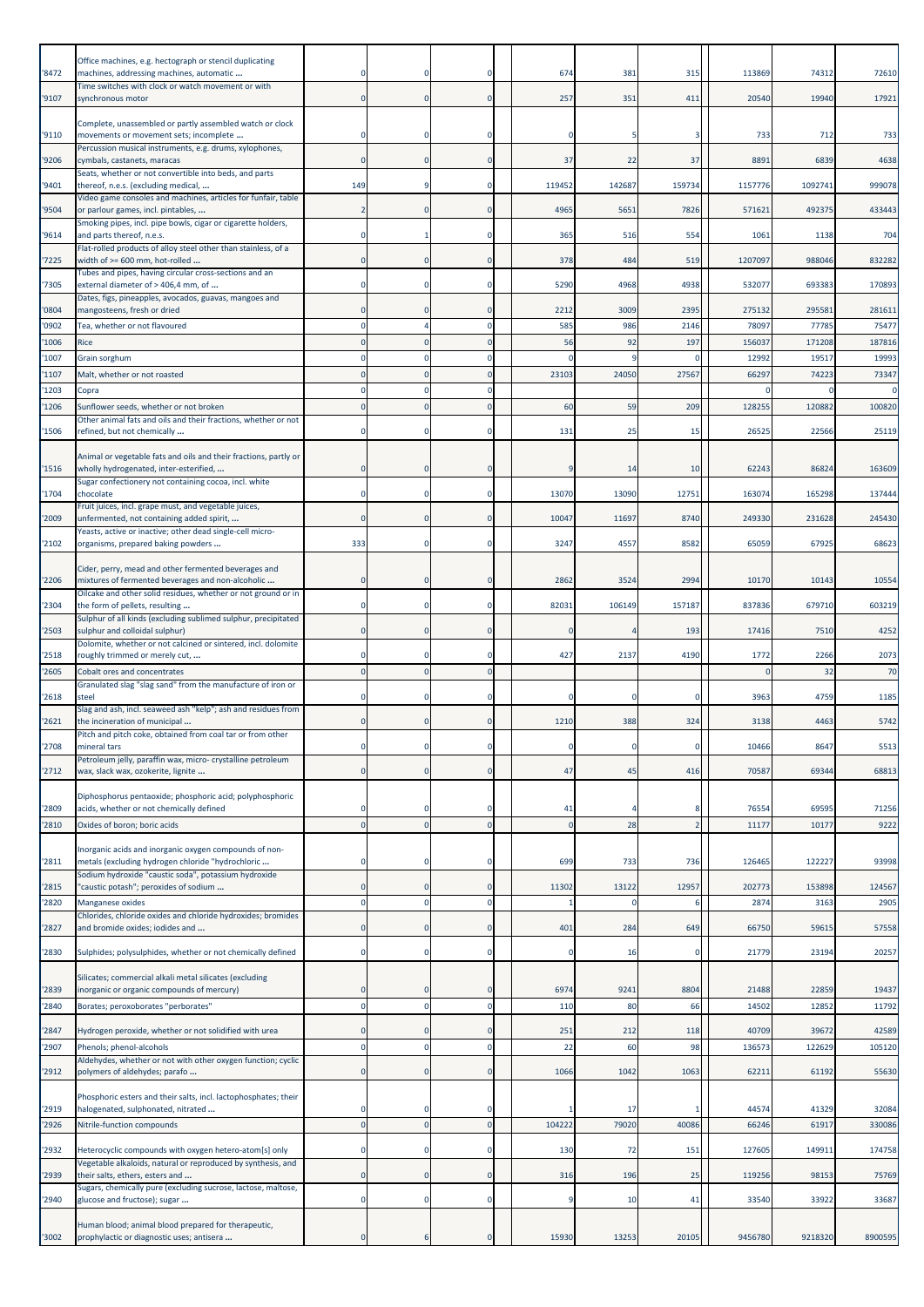|               | Synthetic organic tanning substances; inorganic tanning                                                 |             |                |              |               |               |                |                 |                 |                  |
|---------------|---------------------------------------------------------------------------------------------------------|-------------|----------------|--------------|---------------|---------------|----------------|-----------------|-----------------|------------------|
| '3202         | substances; tanning preparations, whether<br>Paints and varnishes, incl. enamels and lacquers, based on |             |                | 0            |               |               | 17             | 49839           | 49720           | 34458            |
| '3209         | synthetic polymers or chemically                                                                        |             |                | O            | 6898          | 9161          | 8496           | 143509          | 131973          | 121412           |
| 3604          | Fireworks, signalling flares, rain rockets, fog signals and other<br>pyrotechnic articles (excluding    |             | $\Omega$       | $\Omega$     | 2472          | 4119          | 3897           | 24325           | 26850           | 17533            |
| '3702         | Photographic film in rolls, sensitised, unexposed, of any<br>material other than paper, paperboard      |             | $\Omega$       | 0            | 64            | 827           | 249            | 5830            | 5449            | 3817             |
| '3704         | Photographic plates, film, paper, paperboard and textiles,<br>exposed but not developed                 |             |                |              |               |               |                | 538             | 374             | 358              |
|               | Activated carbon; activated natural mineral products; animal                                            |             |                |              |               |               |                |                 |                 |                  |
| 3802          | black, whether or not spent<br>Residual lyes from the manufacture of wood pulp, whether or              |             | $\Omega$       | $\mathbf 0$  | 190           | 362           | 503            | 95016           | 79411           | 80932            |
| '3804         | not concentrated, desugared or                                                                          |             | $\Omega$       | $\mathbf{0}$ | 82            | 36            | 72             | 5406            | 5755            | 5690             |
| '3812         | Prepared rubber accelerators; compound plasticisers for<br>rubber or plastics, n.e.s.; anti-oxidising   |             |                |              | 831           | 1095          | 1430           | 155857          | 123861          | 114203           |
|               | Hydraulic brake fluids and other prepared liquids for                                                   |             |                |              |               |               |                |                 |                 |                  |
| '3819<br>3901 | hydraulic transmission not containing<br>Polymers of ethylene, in primary forms                         |             | $\Omega$       | $\mathbf 0$  | 551<br>116761 | 761<br>143681 | 1416<br>111147 | 16886<br>288365 | 17957<br>257071 | 13641<br>2194637 |
| '3904         | Polymers of vinyl chloride or of other halogenated olefins, in<br>primary forms                         |             | $\Omega$       | $\Omega$     | 800           | 1285          | 4870           | 1091878         | 926401          | 832903           |
|               |                                                                                                         |             |                |              |               |               |                |                 |                 |                  |
| '3911         | Petroleum resins, coumarone-indene resins, polyterpenes,<br>polysulphides, polysulphones and other      |             | $\Omega$       | O            | 50            | 288           | 469            | 386601          | 349878          | 322671           |
| '3921         | Plates, sheets, film, foil and strip, of plastics, reinforced,<br>laminated, supported or similarly     |             | 16             | 0            | 41080         | 49042         | 50804          | 692603          | 672476          | 618521           |
| 4013          | Inner tubes, of rubber                                                                                  |             | $\Omega$       | $\Omega$     | 564           | 704           | 549            | 22630           | 21076           | 22092            |
| 4101          | Raw hides and skins of bovine "incl. buffalo" or equine<br>animals, fresh, or salted, dried, limed,     |             | $^{\circ}$     | 0            | 1246          |               | 711            | 969687          | 665397          | 482722           |
| 4113          | Leather further prepared after tanning or crusting "incl.<br>parchment-dressed leather", of goats       |             | $\Omega$       | $\mathbf 0$  | 941           | 782           | 771            | 110694          | 77152           | 45785            |
| 4201          | Saddlery and harness for any animal, incl. traces, leads, knee                                          |             | $\Omega$       | O            | 257           | 422           | 435            | 39300           | 36652           | 38957            |
|               | pads, muzzles, saddle cloths,<br>Artificial filament yarn, incl. artificial monofilament of < 67        |             |                |              |               |               |                |                 |                 |                  |
| 5403          | decitex (excluding sewing thread<br>Articles of cement, concrete or artificial stone, whether or        |             | $\mathbf 0$    | $\mathbf 0$  | 155           | 117           | 156            | 173858          | 135448          | 91621            |
| 6810          | not reinforced<br>Ceramic pipes, conduits, guttering and pipe fittings (excluding                       |             |                | 0            | 93873         | 96047         | 95105          | 100844          | 108874          | 95287            |
| '6906         | of siliceous fossil meals or                                                                            |             | $\Omega$       | $\Omega$     |               | 17            |                | 9645            | 6139            | 9008             |
| 6404          | Footwear with outer soles of rubber, plastics, leather or<br>composition leather and uppers of          |             | $^{\circ}$     | 0            | 11435         | 16950         | 20989          | 1705550         | 1544489         | 1419029          |
| 6507          | Headbands, linings, covers, hat foundations, hat frames,<br>peaks and chinstraps, for headgear          |             |                | 0            | 184           | 916           | 191            | 18421           | 19024           | 16840            |
| '6603         | Parts, trimmings and accessories for umbrellas and sun<br>umbrellas of heading 6601 or for walking      |             |                | O            |               |               | 56             | 2767            | 2963            | 2789             |
|               | Human hair, dressed, thinned, bleached or otherwise                                                     |             |                |              |               |               |                |                 |                 |                  |
| '6703         | worked; wool, other animal hair or other                                                                |             | $\Omega$       | $\Omega$     |               | 11            |                | 14845           | 13487           | 12115            |
| '5508         | Sewing thread of man-made staple fibres, whether or not put<br>up for retail sale                       |             | $\Omega$       | 0            | 373           | 345           | 320            | 9836            | 9659            | 8586             |
| '5604         | Textile-covered rubber thread and cord; textile yarn, strip and<br>the like of heading 5404 and         |             | $\Omega$       | 0            | 1686          | 1684          | 1998           | 10335           | 8721            | 8395             |
| 5606          | Gimped yarn, gimped strip and the like of heading 5404 or<br>5405; chenille yarn, incl. flock           |             |                |              | 294           | 320           | 28             | 65069           | 50312           | 50482            |
|               | Terry towelling and similar woven terry fabrics, tufted textile                                         |             |                |              |               |               |                |                 |                 |                  |
| 5802          | fabrics (excluding narrow woven<br>Quilted textile products in the piece, composed of one or            | 0           | $\mathbf 0$    | $\mathbf 0$  | 117           | 112           | 159            | 1037            | 929             | 1025             |
| 5811          | more layers of textile materials<br>Tyre cord fabric of high-tenacity yarn of nylon or other            |             | $\Omega$       | 0            | 585           | 457           | 524            | 4602            | 4873            | 2363             |
| '5902         | polyamides, polyesters or viscose<br>Knitted or crocheted fabrics, of a width <= 30 cm, containing      |             |                |              | 35005         | 25392         | 24124          | 47089           | 46050           | 45548            |
| '6002         | by weight >= 5% of elastomeric                                                                          | 0           | $\mathbf 0$    | $\mathbf 0$  | 736           | 1104          | 1757           | 5047            | 1997            | 3145             |
| 6004          | Knitted or crocheted fabrics, of a width > 30 cm, containing<br>by weight >= 5% of elastomeric          | $\mathbf 0$ | 22             | $\mathbf 0$  | 3572          | 5399          | 1346           | 219677          | 194628          | 185684           |
| '6104         | Women's or girls' suits, ensembles, jackets, blazers, dresses,<br>skirts, divided skirts, trousers,     |             | 3              | 0            | 26165         | 28821         | 21692          | 969348          | 864690          | 778080           |
|               | Made-up clothing accessories, knitted or crocheted; knitted                                             |             |                |              |               |               |                |                 |                 |                  |
| '6117         | or crocheted parts of garments<br>Gloves, mittens and mitts, of all types of textile materials          |             | $\mathbf 0$    | 0            | 1228          | 1055          | 1428           | 71139           | 63963           | 59004            |
| '6216         | (excluding knitted or crocheted                                                                         | 0           | $\mathbf 0$    | $\mathbf 0$  | 776           | 1122          | 710            | 37107           | 32488           | 28348            |
| 6305          | Sacks and bags, of a kind used for the packing of goods, of all<br>types of textile materials           | $\mathbf 0$ | $\Omega$       | $\mathbf 0$  | 6836          | 9589          | 7186           | 124128          | 124855          | 106837           |
| 4416          | Casks, barrels, vats, tubs and other coopers' products parts<br>thereof, of wood, incl. staves          |             | $^{\circ}$     | 0            | 15            | 34            | 131            | 21869           | 23633           | 18775            |
|               |                                                                                                         |             |                |              |               |               |                |                 |                 |                  |
| '4504         | Agglomerated cork, with or without a binding substance, and<br>articles of agglomerated cork (excluding |             | $\mathbf 0$    | $\circ$      | 637           | 731           | 550            | 135307          | 120884          | 130116           |
|               | Vegetable parchment, greaseproof papers, tracing papers                                                 |             |                |              |               |               |                |                 |                 |                  |
| 4806          | and glassine and other glazed transparent<br>Paper, paperboard, cellulose wadding and webs of cellulose |             | $^{\circ}$     | 0            | 597           | 670           | 786            | 116769          | 90925           | 99737            |
| 4811          | fibres, coated, impregnated, covered,<br>Toilet paper and similar paper, cellulose wadding or webs of   | 0           | 12             | $\mathbf 0$  | 4153          | 6918          | 5169           | 734913          | 704842          | 697107           |
| 4818          | cellulose fibres, of a kind used                                                                        | $\Omega$    | $\Omega$       | $\mathbf 0$  | 10130         | 9467          | 10619          | 120152          | 127092          | 127188           |
| 4823          | Paper, paperboard, cellulose wadding and webs of cellulose<br>fibres, in strips or rolls of a           |             |                | 0            | 6845          | 9177          | 9814           | 150153          | 194452          | 202772           |
| 4908          | Transfers "decalcomanias"<br>Silk waste, incl. cocoons unsuitable for reeling, yarn waste               |             | $\overline{0}$ | $\mathbf 0$  | 1690          | 1676          | 1623           | 30786           | 31158           | 23127            |
| 5003          | and garnetted stock                                                                                     | $\mathbf 0$ | $\mathbf 0$    | $\circ$      |               |               |                | 24770           | 17804           | 16426            |
| 5006          | Silk yarn and yarn spun from silk waste, put up for retail sale;<br>silkworm gut                        | 0           | $^{\circ}$     | $\mathbf 0$  |               | 17            | 19             | 902             | 724             | 391              |
| '5102         | Fine or coarse animal hair, neither carded nor combed<br>(excluding wool, hair and bristles used        | $\pmb{0}$   | $\bf{0}$       | $\mathbf 0$  | $\Omega$      | $\Omega$      | $\mathbf 0$    | 311519          | 312337          | 192348           |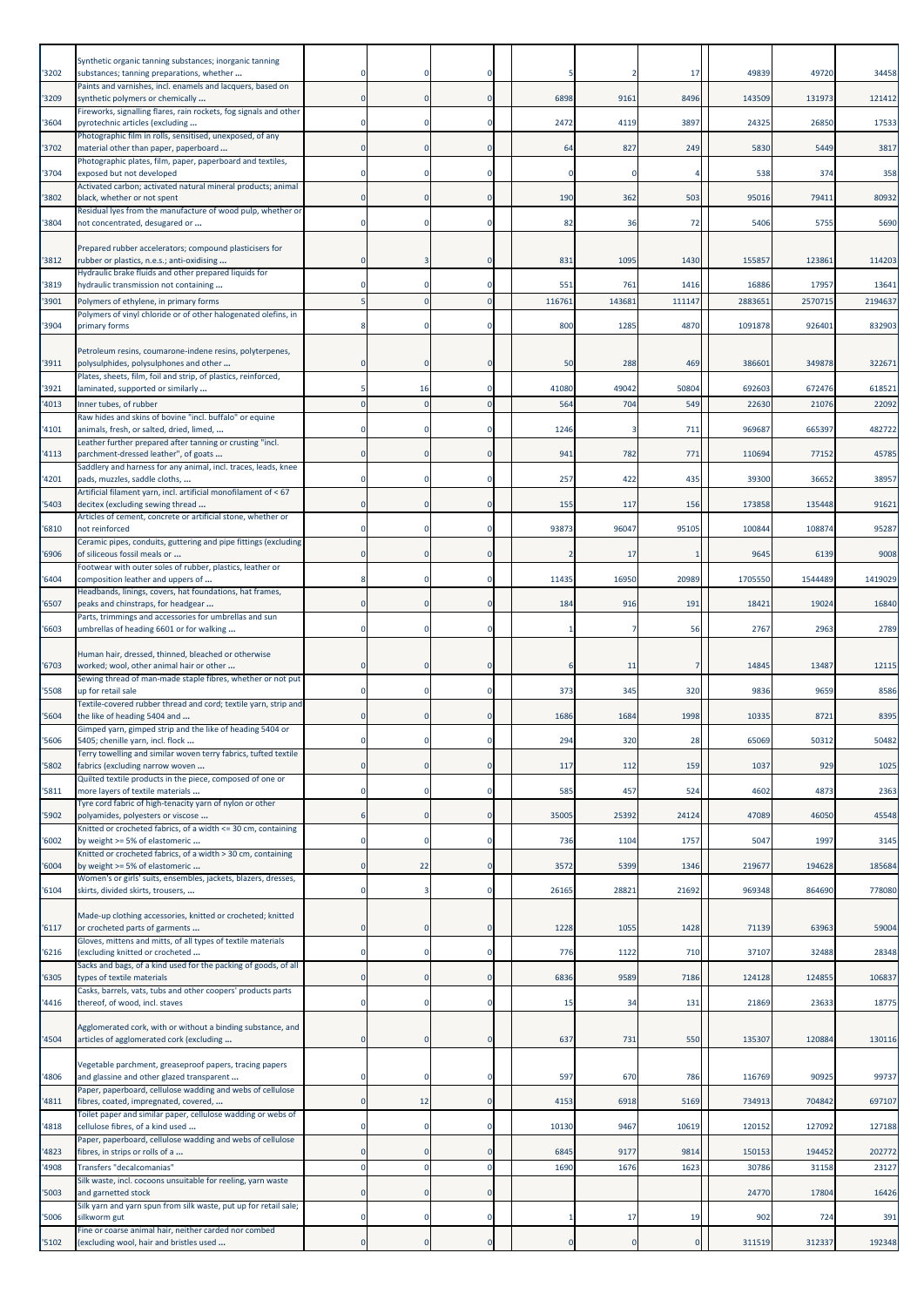| '0202          | Meat of bovine animals, frozen                                                                                             |                               |                      |                      | 162128       | 205143       | 216298       | 33597            | 268163            | 278803            |
|----------------|----------------------------------------------------------------------------------------------------------------------------|-------------------------------|----------------------|----------------------|--------------|--------------|--------------|------------------|-------------------|-------------------|
| '0209          | Pig fat, free of lean meat, and poultry fat, not rendered or<br>otherwise extracted, fresh, chilled,                       |                               | 16                   | $\Omega$             | 2902         | 1099         | 15           | 10079            | 9716              | 13471             |
| '0210          | Meat and edible offal, salted, in brine, dried or smoked;<br>edible flours and meals of meat or                            | $^{\circ}$                    |                      | $\Omega$             | 408          | 920          | 1126         | 135338           | 140580            | 124548            |
|                | Fish, fit for human consumption, dried, salted or in brine;                                                                |                               |                      |                      |              |              |              |                  |                   |                   |
| '0305          | smoked fish, fit for human consumption,<br>Milk and cream, concentrated or containing added sugar or                       | $\Omega$                      | $\Omega$             | $\Omega$             | 112486       | 122016       | 101339       | 584098           | 563156            | 528348            |
| '0402          | other sweetening matter<br>Buttermilk, curdled milk and cream, yogurt, kephir and other                                    | $\Omega$                      |                      | $\Omega$             | 402063       | 451655       | 465136       | 338277           | 342903            | 378387            |
| '0403          | fermented or acidified milk and                                                                                            | $\mathbf 0$                   | $\Omega$             | $\Omega$             | 158027       | 182024       | 184474       | 428362           | 392716            | 431506            |
| '0410          | Turtles' eggs, birds' nests and other edible products of animal<br>origin, n.e.s.                                          | $^{\circ}$                    | $\Omega$             | 0                    |              |              | 16           | 3420             | 6235              | 3116              |
| '0502          | Pigs', hogs' or boars' bristles and hair; badger hair and other<br>brush making hair; waste of                             | $\Omega$                      |                      | $\Omega$             | $\Omega$     |              | $\Omega$     | 5169             | 4167              | 3539              |
|                | Bones and horn-cores and their powder and waste,                                                                           |                               |                      |                      |              |              |              |                  |                   |                   |
| '0506          | unworked, defatted, simply prepared, treated<br>Ivory, tortoiseshell, whalebone and whalebone hair, horns,                 | $^{\circ}$                    | 0                    | $\Omega$             | 11           | 12           | 123          | 613              | 7266              | 6095              |
| '0507          | antlers, hooves, nails, claws and                                                                                          | $\Omega$                      | $\Omega$             | $\Omega$             | 92           | 110          | 104          | 67 <sup>2</sup>  | 3246              | 1773              |
| '0602          | Live plants incl. their roots, cuttings and slips; mushroom<br>spawn (excluding bulbs, tubers,                             |                               |                      |                      | 14614        | 16326        | 19000        | 333660           | 226190            | 310261            |
| '0707          | Cucumbers and gherkins, fresh or chilled<br>Machines for cleaning, sorting or grading seed, grain or dried                 | $\Omega$                      | $\Omega$             | $\Omega$             | 23533        | 26183        | 30340        | 2008             | 1811              | 16793             |
| '8437          | leguminous vegetables; machinery                                                                                           | $\Omega$                      | 3                    | $\Omega$             | 2498         | 3279         | 3780         | 48887            | 48024             | 34928             |
| '8438          | Machinery, not specified or included elsewhere in this<br>chapter, for the industrial preparation                          | $\Omega$                      |                      | $\Omega$             | 16388        | 16561        | 18408        | 307463           | 268640            | 249950            |
| '8444          | Machines for extruding, drawing, texturing or cutting man-<br>made textile materials                                       | $^{\circ}$                    | 50                   | 0                    |              | 49           | 48           | 357              | 4908              | 5749              |
|                | Knitting machines, stitch-bonding machines and machines for                                                                |                               |                      |                      |              |              |              |                  |                   |                   |
| '8447<br>'8458 | making gimped yarn, tulle, lace,<br>Lathes, incl. turning centres, for removing metal                                      | $\Omega$<br>$\Omega$          | $\Omega$             | $\Omega$<br>$\Omega$ | 228<br>5941  | 263<br>5046  | 209<br>6467  | 86518<br>432124  | 82305<br>353708   | 52977<br>182462   |
|                | Automatic goods-vending machines, e.g. postage stamp,                                                                      |                               |                      |                      |              |              |              |                  |                   |                   |
| '8476          | cigarette, food or beverage machines,<br>Nuclear reactors; fuel elements "cartridges", non-irradiated,                     | $\Omega$                      |                      | $\Omega$             | 41           | 96           | 185          | 60412            | 68955             | 49799             |
| '8401          | for nuclear reactors; machinery<br>Electric, incl. electrically heated gas, laser or other light or                        | $^{\circ}$                    |                      | $\Omega$             |              |              |              | 7046             | 5126              | 1166              |
| '8515          | photon beam, ultrasonic, electron                                                                                          | $\mathbf 0$                   | 11                   | $\mathbf 0$          | 2667         | 2982         | 4913         | 240560           | 207841            | 179401            |
|                | Transmission apparatus for radio-broadcasting or television,                                                               |                               |                      |                      |              |              |              |                  |                   |                   |
| '8525          | whether or not incorporating reception                                                                                     | ٠q                            | 51                   | 0                    | 1760         | 1956         | 4109         | 564185           | 564443            | 610788            |
|                | Reception apparatus for radio-broadcasting, whether or not                                                                 |                               |                      |                      |              |              |              |                  |                   |                   |
| '8527<br>'8534 | combined, in the same housing, with<br><b>Printed circuits</b>                                                             | $\Omega$<br>49                | $\Omega$             | $\Omega$             | 678<br>592   | 333<br>707   | 1280<br>848  | 333166<br>42791  | 259888<br>395188  | 225213<br>394367  |
|                | Baths, shower-baths, sinks, washbasins, bidets, lavatory pans                                                              |                               |                      |                      |              |              |              |                  |                   |                   |
| '3922          | seats and covers, flushing cisterns                                                                                        | $\mathbf 0$                   | $\Omega$             | $\Omega$             | 5014         | 5912         | 6154         | 174225           | 170365            | 153891            |
| '4016          | Articles of vulcanised rubber (excluding hard rubber), n.e.s.<br>Tanned or crust skins of sheep or lambs, without wool on, | $^{\circ}$                    | 0                    | $\Omega$             | 20490        | 24096        | 25055        | 625225           | 582782            | 554228            |
| '4105          | whether or not split (excluding further<br>Flat-rolled products of alloy steel other than stainless, of a                  |                               |                      | $\Omega$             | 171          | 87           | 17           | 159389           | 131738            | 86630             |
| '7226          | width of < 600 mm, hot-rolled                                                                                              | $\Omega$                      | 0                    | $\Omega$             | 145          | 105          | 82           | 172315           | 127161            | 119958            |
| '7229          | Wire of alloy steel other than stainless, in coils (excluding<br>bars and rods)                                            |                               |                      |                      | 12016        | 14552        | 13402        | 7652             | 64774             | 50116             |
| '7313          | Barbed wire of iron or steel; twisted hoop or single flat wire,<br>barbed or not, and loosely                              |                               |                      | $\Omega$             |              |              |              | 739              | 992               | 690               |
|                | Cloth, incl. endless bands, grill, netting and fencing, of iron or                                                         |                               |                      |                      |              |              |              |                  |                   |                   |
| '7314<br>'7601 | steel wire, expanded metal<br>Unwrought aluminium                                                                          | $\mathbf 0$<br>$\Omega$       | $\Omega$             | $\Omega$<br>$\Omega$ | 6749<br>7407 | 7669<br>6365 | 7656<br>7875 | 123765<br>312453 | 124008<br>2561970 | 119678<br>1965661 |
|                | Files, rasps, pliers, incl. cutting pliers, pincers and tweezers                                                           |                               |                      |                      |              |              |              |                  |                   |                   |
| '8203          | for non-medical use, metal-cutting<br>Filing cabinets, card-index cabinets, paper trays, paper rests,                      | $\mathbf 0$                   |                      | 0                    | 677          | 812          | 1019         | 46691            | 47076             | 43683             |
| '8304          | pen trays, office-stamp stands<br>Amino-resins, phenolic resins and polyurethanes, in primary                              | $\mathbf 0$                   | $\mathbf 0$          | 0                    | Я            | 10           | 23           | 14727            | 13093             | 23267             |
| '3909          | forms                                                                                                                      | $\mathbf 0$                   |                      | $\mathbf{0}$         | 57028        | 44885        | 49071        | 828491           | 666793            | 602899            |
| '3915          | Waste, parings and scrap, of plastics<br>Table, kitchen or other household articles, sanitary ware, and                    | $\Omega$                      | $\Omega$             | $\Omega$             | 4134         | 6869         | 4202         | 109447           | 87027             | 69813             |
| '7615          | parts thereof, of aluminium,                                                                                               | $\Omega$                      |                      | $\Omega$             | 3810         | 3846         | 4000         | 148044           | 164104            | 139503            |
| 7806<br>'7905  | Articles of lead, n.e.s.<br>Zinc plates, sheets, strip and foil                                                            | $\Omega$<br>$\overline{0}$    | $\Omega$<br>$\Omega$ | $\mathbf{0}$         | 17<br>366    | 349          | 12<br>171    | 17867<br>45508   | 13979<br>36944    | 18627<br>30860    |
| '8003          | Tin bars, rods, profiles and wire, n.e.s.                                                                                  | $\mathbf 0$                   | $\Omega$             | $\Omega$             | 14           |              | 31           | 764              | 10883             | 5424              |
| '8109          | Zirconium and articles thereof, n.e.s.; zirconium waste and<br>scrap (excluding ash and residues                           | $\mathbf 0$                   | $\mathbf 0$          | $\mathbf{0}$         | $\Omega$     |              | $\Omega$     | 3994             | 2490              | 3040              |
|                | Manganese and articles thereof, n.e.s.; manganese waste and                                                                |                               |                      |                      |              |              |              |                  |                   |                   |
| '8111          | scrap (excluding ash and residues<br>Wrist-watches, pocket-watches and other watches, incl. stop-                          | $\mathbf 0$                   | $\Omega$             | $\mathbf 0$          | $\Omega$     |              | $\Omega$     | 14697            | 10993             | 6110              |
| '9102<br>'9108 | watches (excluding of precious                                                                                             | $\mathbf 0$<br>$\overline{0}$ | $\mathbf 0$          | 0<br>$\mathbf{0}$    | 1590<br>13   | 1163<br>24   | 1907         | 952516<br>642:   | 714703<br>5445    | 465717<br>4543    |
|                | Watch movements, complete and assembled<br>Firearms and similar devices which operate by the firing of an                  |                               |                      |                      |              |              |              |                  |                   |                   |
| '9303          | explosive charge, e.g. sporting<br>Spring, air or gas guns and pistols, truncheons and other non-                          | $\mathbf 0$                   |                      | $\mathbf{0}$         |              |              |              | 14144            | 14617             | 15876             |
| '9304          | firearms (excluding swords, cutlasses,                                                                                     | $^{\circ}$                    |                      | $\Omega$             |              |              |              | 6174             | 4586              | 4742              |
| '9602          | Worked vegetable or mineral carving material and articles of<br>these materials n.e.s; moulded                             | $\mathbf 0$                   | $\Omega$             | $\Omega$             | 438          | 259          | 585          | 23429            | 22221             | 21258             |
| '9603          | Brooms, brushes, incl. brushes constituting parts of<br>machines, appliances or vehicles, hand-operated                    | $^{\circ}$                    |                      | $\Omega$             | 7354         | 8262         | 11016        | 208586           | 197908            | 189696            |
| '9607          | Slide fasteners and parts thereof                                                                                          | $\overline{0}$                |                      | $\mathbf{0}$         | 1335         | 1228         | 1111         | 10602            | 106486            | 83086             |
| '9610          | Slates and boards, with writing or drawing surfaces, whether<br>or not framed                                              | $\Omega$                      |                      | $\mathbf 0$          | 274          | 431          | 675          | 8942             | 8853              | 7674              |
| '9611          | Hand-operated date, sealing or numbering stamps, and the<br>like; hand-operated composing sticks                           | $\mathbf 0$                   | $\Omega$             | $\circ$              | 120          | 80           | 139          | 6887             | 8286              | 4787              |
|                | Carbon electrodes, carbon brushes, lamp carbons, battery                                                                   |                               |                      |                      |              |              |              |                  |                   |                   |
| '8545          | carbons and other articles of graphite                                                                                     | $^{\circ}$                    | $\mathbf 0$          | $\mathbf 0$          | 162          | 316          | 365          | 547150           | 363059            | 252201            |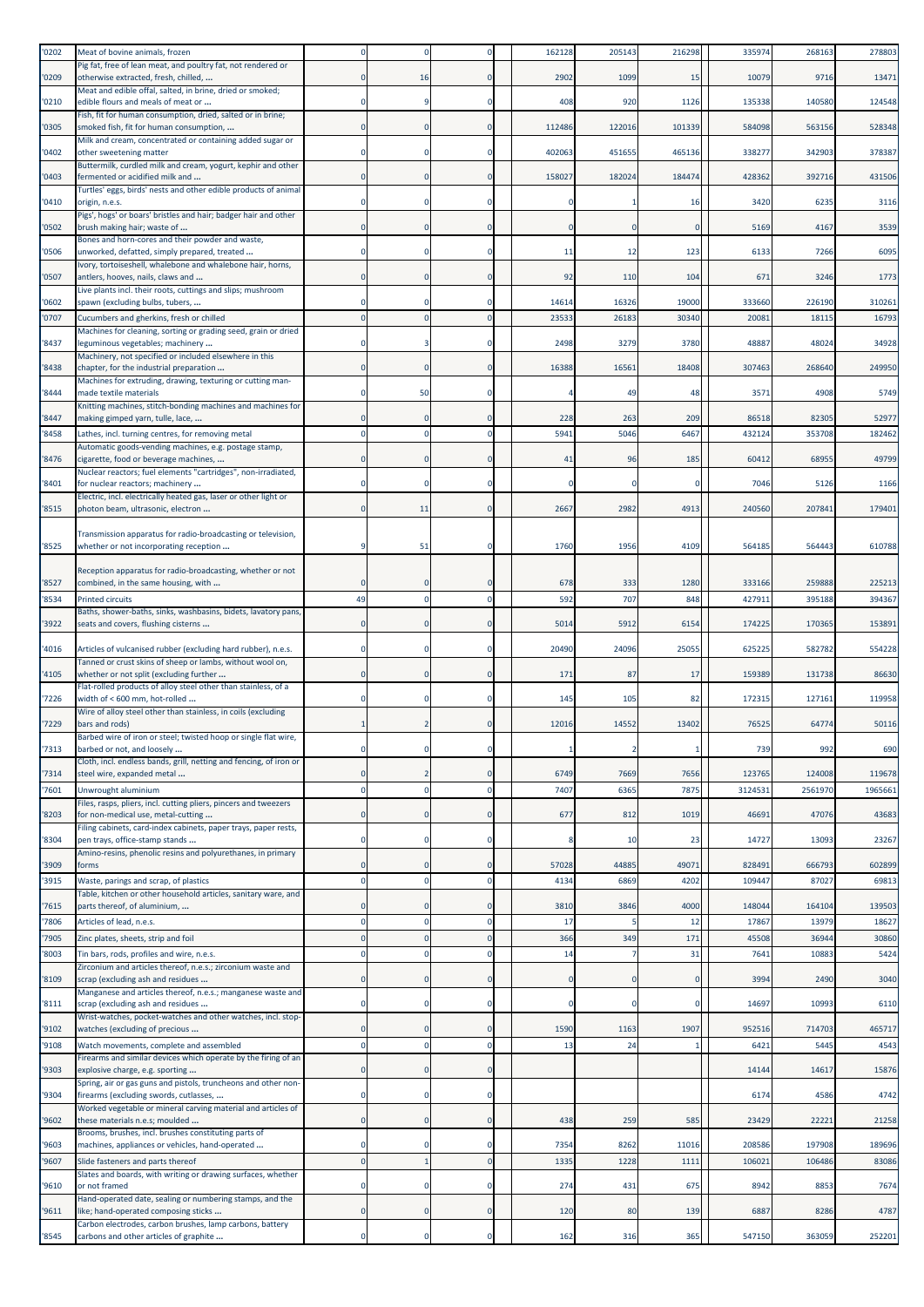| '8546 | Electrical insulators of any material (excluding insulating<br>fittings)                                                                                         |              |                |             | 364   | 404   | 271         | 70224   | 63686   | 66301   |
|-------|------------------------------------------------------------------------------------------------------------------------------------------------------------------|--------------|----------------|-------------|-------|-------|-------------|---------|---------|---------|
| '8602 | Rail locomotives (excluding those powered from an external<br>source of electricity or by accumulators);                                                         |              |                |             | 37    |       | 25          | 26915   | 24728   | 16679   |
| '8709 | Works trucks, self-propelled, not fitted with lifting or handling                                                                                                | $\mathbf{0}$ | $\Omega$       | $\mathbf 0$ | 1084  | 1033  | 671         | 18313   | 12224   | 9939    |
|       | equipment, of the type used<br>Bicycles and other cycles, incl. delivery tricycles, not                                                                          |              |                |             |       |       |             |         |         |         |
| '8712 | motorised                                                                                                                                                        | $\Omega$     | $\Omega$       | $\Omega$    | 5147  | 4635  | 6292        | 138338  | 196333  | 165033  |
| '8804 | Parachutes, incl. dirigible parachutes and paragliders, and<br>rotochutes; parts thereof and accessories                                                         |              | $\Omega$       | O           |       |       |             | 3587    | 3840    | 3580    |
| 8901  | Cruise ships, excursion boats, ferry-boats, cargo ships, barges<br>and similar vessels for the                                                                   |              | $\Omega$       | 0           | 165   |       | 78          | 1518209 | 1245523 | 269565  |
|       |                                                                                                                                                                  |              |                |             |       |       |             |         |         |         |
| '9007 | Cinematographic cameras and projectors, whether or not<br>incorporating sound recording or reproducing                                                           |              |                |             |       | 27    |             | 10322   | 4723    | 5114    |
| '9012 | Electron microscopes, proton microscopes and diffraction<br>apparatus                                                                                            | 0            | $\Omega$       | 0           | 69    | 41    |             | 13348   | 18956   | 18770   |
| '3404 | Artificial waxes and prepared waxes                                                                                                                              | 470          |                | $\Omega$    | 30878 | 25392 | 21106       | 116299  | 113180  | 117574  |
| '3407 | Modelling pastes, incl. those put up for children's<br>amusement; preparations known as "dental                                                                  |              | $\Omega$       | 0           | 1850  | 2173  | 3039        | 27456   | 19024   | 16795   |
| '3705 | Photographic plates and film, exposed and developed<br>(excluding products made of paper, paperboard                                                             |              | $\Omega$       | 0           | 13    | 46    | 13          | 8534    | 6720    | 5151    |
| '3815 | Reaction initiators, reaction accelerators and catalytic                                                                                                         | 0            | $^{\circ}$     | 0           | 458   | 1072  | 1328        | 531873  | 444291  | 418379  |
|       | preparations, n.e.s. (excluding rubber<br>Refractory cements, mortars, concretes and similar                                                                     |              |                |             |       |       |             |         |         |         |
| '3816 | compositions (excluding preparations based                                                                                                                       | $\Omega$     | $\Omega$       | $\Omega$    | 116   | 971   | 1280        | 9416:   | 83606   | 75792   |
| '2835 | Phosphinates "hypophosphites", phosphonates "phosphites"<br>and phosphates; polyphosphates, whether                                                              |              | $\Omega$       | 0           | 220   | 278   | 198         | 93640   | 92840   | 91867   |
| 2903  | Halogenated derivatives of hydrocarbons                                                                                                                          |              | $\Omega$       | $\Omega$    | 154   | 256   | 76          | 236460  | 187204  | 171481  |
| '2913 | Halogenated, sulphonated, nitrated or nitrosated derivatives<br>of cyclic polymers of aldehydes                                                                  |              | $\Omega$       | 0           |       |       | $\mathbf 0$ | 2906    | 4671    | 3820    |
| '2920 | Esters of other inorganic acids of non-metals and their salts;<br>their halogenated, sulphonated,                                                                |              | $\Omega$       | 0           | 15    |       | 34          | 56012   | 53783   | 45427   |
| '2941 | <b>Antibiotics</b>                                                                                                                                               |              | $\Omega$       | $\Omega$    | 2286  | 5874  | 4361        | 1433273 | 1528206 | 1378097 |
| 3003  | Medicaments consisting of two or more constituents mixed<br>together for therapeutic or prophylactic                                                             |              | $\Omega$       | 0           | 169   | 196   | 151         | 332509  | 300238  | 326717  |
|       | Textile products and articles, for technical use, specified in                                                                                                   |              |                |             |       |       |             |         |         |         |
| '5911 | Note 7 to chapter 59                                                                                                                                             |              |                | $\Omega$    | 4241  | 4501  | 4076        | 158081  | 144862  | 154365  |
| '6005 | Warp knit fabrics "incl. those made on galloon knitting<br>machines", of a width of > 30 cm (excluding<br>Men's or boys' shirts, knitted or crocheted (excluding |              | $\Omega$       | $\Omega$    | 2576  | 7767  | 3986        | 96804   | 82516   | 70567   |
| 6105  | nightshirts, T-shirts, singlets and                                                                                                                              |              | $^{\circ}$     | 0           | 1214  | 2790  | 1011        | 389392  | 349966  | 272212  |
| 6113  | Garments, knitted or crocheted, rubberised or impregnated,<br>coated or covered with plastics                                                                    |              | $\mathbf 0$    | $\mathbf 0$ | 657   | 652   | 905         | 33745   | 46088   | 41734   |
| '6116 | Gloves, mittens and mitts, knitted or crocheted (excluding for<br>babies)                                                                                        |              |                | 0           | 925   | 993   | 945         | 91588   | 92759   | 85928   |
| 6211  | Tracksuits, ski suits, swimwear and other garments, n.e.s.<br>(excluding knitted or crocheted)                                                                   | -1           | $\mathbf 0$    | $\mathbf 0$ | 7404  | 10144 | 9195        | 298491  | 314831  | 285266  |
| '6213 | Handkerchiefs, of which no side exceeds 60 cm (excluding<br>knitted or crocheted)                                                                                |              |                |             | 111   | 128   | 83          | 3784    | 3744    | 10630   |
| '6306 | Tarpaulins, awnings and sunblinds; tents; sails for boats,<br>sailboards or landcraft; camping                                                                   |              | $\mathbf 0$    | $\circ$     | 1420  | 1673  | 1889        | 68199   | 75498   | 75567   |
| 6504  | Hats and other headgear, plaited or made by assembling<br>strips of any material, whether or not                                                                 | $\mathbf 0$  | $\mathbf 0$    | $\mathbf 0$ | 24    | 35    | 58          | 6281    | 7627    | 4924    |
|       | Refractory bricks, blocks, tiles and similar refractory ceramic                                                                                                  |              |                |             |       |       |             |         |         |         |
| 6902  | constructional goods (excluding<br>Glassware of a kind used for table, kitchen, toilet, office,                                                                  | 0            | $\overline{0}$ | $\mathbf 0$ | 764   | 752   | 623         | 131276  | 142946  | 97606   |
| '7013 | indoor decoration or similar purposes<br>Signalling glassware and optical elements of glass, not                                                                 |              | $^{\circ}$     | $\mathbf 0$ | 8465  | 10241 | 7403        | 235659  | 225906  | 193176  |
| '7014 | optically worked (excluding clock or                                                                                                                             |              |                | 0           | 173   | 157   | 141         | 3180    | 2550    | 3388    |
| '7020 | Articles of glass, n.e.s.<br>Ferrous waste and scrap; remelting scrap ingots of iron or                                                                          | $\mathbf 0$  | $\mathbf 0$    | $\mathbf 0$ | 1076  | 1662  | 1169        | 7095    | 74765   | 66570   |
| '7204 | steel (excluding slag, scale and<br>Leather further prepared after tanning or crusting "incl.                                                                    | $\Omega$     | $\Omega$       | $\mathbf 0$ | 4328  | 4657  | 5469        | 2100007 | 1785564 | 1541074 |
| 4112  | parchment-dressed leather", of sheep<br>Sheets for veneering, incl. those obtained by slicing laminated                                                          | 0            | $^{\circ}$     | 0           | 152   | 78    | 243         | 100361  | 109036  | 88649   |
| 4408  | wood, for plywood or for other<br>Tableware and kitchenware, of wood (excluding interior                                                                         | 75           | $\mathbf 0$    | $\mathbf 0$ | 3630  | 3172  | 3580        | 175154  | 189403  | 151923  |
| '4419 | fittings, ornaments, cooperage products,                                                                                                                         | $\mathbf 0$  | $\Omega$       | $\mathbf 0$ | 498   | 697   | 888         | 36391   | 35540   | 36220   |
| 4812  | Filter blocks, slabs and plates, of paper pulp<br>Registers, account books, notebooks, order books, receipt                                                      | $\Omega$     | $\Omega$       | $\mathbf 0$ | 2210  | 2217  | 1883        | 7365    | 8030    | 7292    |
| 4820  | books, letter pads, memorandum pads,<br>Music, printed or in manuscript, whether or not bound or                                                                 | $\Omega$     | $\Omega$       | $\Omega$    | 4498  | 4719  | 3842        | 79639   | 75199   | 58559   |
| 4904  | illustrated                                                                                                                                                      | $\mathbf{0}$ | $\mathbf 0$    | $\mathbf 0$ |       |       | $\mathbf 0$ | 797     | 1576    | 482     |
| 5106  | Carded wool yarn (excluding that put up for retail sale)                                                                                                         |              | $^{\circ}$     | 0           | 205   | 138   | 98          | 30139   | 26572   | 20027   |
| '5112 | Woven fabrics of combed wool or of combed fine animal hair<br>(excluding fabrics for technical                                                                   |              | $\Omega$       | $\Omega$    | 5414  | 5977  | 5170        | 146112  | 128177  | 97428   |
| 5209  | Woven fabrics of cotton, containing >= 85% cotton by weight<br>and weighing $> 200$ g/m <sup>2</sup>                                                             | $\mathbf 0$  | $^{\circ}$     | 0           | 1006  | 1103  | 1208        | 202108  | 175326  | 128609  |
| 5404  | Synthetic monofilament of >= 67 decitex and with a cross<br>sectional dimension of <= 1 mm; strip                                                                | $\mathbf 0$  | $\mathbf 0$    | $\mathbf 0$ | 102   | 413   | 952         | 56428   | 48452   | 44676   |
| '5502 | Artificial filament tow as specified in Note 1 to chapter 55                                                                                                     |              | $\Omega$       | 0           |       | 18    | 259         | 56303   | 34686   | 22469   |
| 5505  | Waste of man-made staple fibres, incl. noils, yarn waste and<br>garnetted stock                                                                                  | 0            | $\overline{0}$ | $\mathbf 0$ | 641   | 641   | 944         | 25302   | 25755   | 24739   |
| '5512 | Woven fabrics containing >= 85% synthetic staple fibres by<br>weight                                                                                             | 0            | $\mathbf 0$    | $\mathbf 0$ | 4320  | 4255  | 1414        | 43117   | 34557   | 35038   |
|       |                                                                                                                                                                  |              |                |             |       |       |             |         |         |         |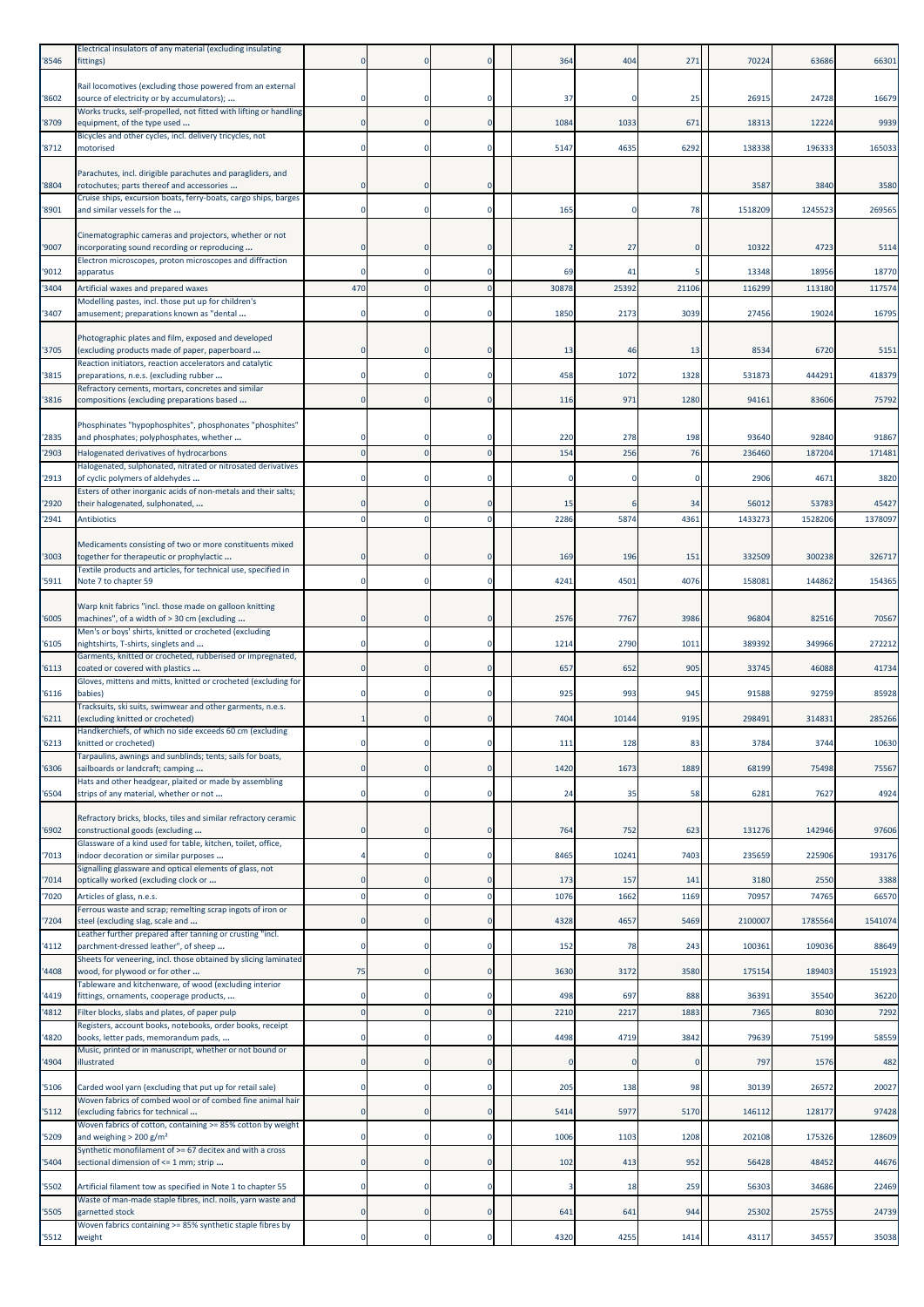| '5515          | Woven fabrics containing predominantly, but < 85% synthetic<br>staple fibres by weight, other                      |          |              |                      | 7687           | 5949           | 5975           | 62879            | 77425            | 45254            |
|----------------|--------------------------------------------------------------------------------------------------------------------|----------|--------------|----------------------|----------------|----------------|----------------|------------------|------------------|------------------|
|                | Articles of yarn, strip or the like of heading 5404 or 5405, or                                                    |          | 0            | $\Omega$             | 1227           | 1170           |                | 14095            | 17356            | 18813            |
| '5609          | of twine, cordage, ropes or<br>Carpets and other textile floor coverings, tufted "needle                           |          |              |                      |                |                | 1572           |                  |                  |                  |
| '5703          | punched", whether or not made up<br>Textile fabrics impregnated, coated, covered or laminated                      |          | $\Omega$     | $\Omega$             | 37592          | 33482          | 28036          | 103112           | 100896           | 73779            |
| '5903          | with plastics (excluding tyre cord<br>Bran, sharps and other residues, whether or not in the form                  |          |              | O                    | 8633           | 9505           | 18448          | 256727           | 241913           | 207372           |
| '2302          | of pellets, derived from the sifting,                                                                              |          | $\mathbf 0$  | $\Omega$             | 1187           | 510            | 437            | 16809            | 17906            | 16325            |
| '2305          | Oilcake and other solid residues, whether or not ground or in<br>the form of pellets, resulting                    |          | $\mathbf 0$  | $\Omega$             |                |                |                |                  |                  | 11               |
| '2507          | Kaolin and other kaolinic clays, whether or not calcined                                                           | $\Omega$ | $\Omega$     | $\mathbf{0}$         | 77             | 38             | 50             | 108823           | 102833           | 81361            |
|                | Natural magnesium carbonate "magnesite"; fused magnesia;                                                           |          |              |                      |                |                |                |                  |                  |                  |
| '2519          | dead-burned "sintered" magnesia, whether                                                                           |          |              | O                    |                | 10             |                | 78331            | 51110            | 34055            |
| '2526          | Natural steatite, whether or not roughly trimmed or merely<br>cut, by sawing or otherwise, into                    |          | $\mathbf 0$  | $\Omega$             |                |                |                | 42582            | 41918            | 36933            |
| '2529          | Feldspar; leucite, nepheline and nepheline syenite; fluorspar                                                      |          |              | $\Omega$             |                |                | 43             | 181640           | 213198           | 168822           |
| '2606          | Aluminium ores and concentrates                                                                                    |          |              | $\Omega$             |                |                |                | 18766            | 15648            | 9438             |
| '2609          | Tin ores and concentrates<br>Coal; briquettes, ovoids and similar solid fuels manufactured                         |          |              | $\Omega$             |                |                |                | 119              | 4 <sub>0</sub>   | $\overline{7}$   |
| '2701          | from coal                                                                                                          |          | $\Omega$     | $\Omega$             | 74912          | 247199         | 104245         | 1823666          | 1197832          | 662318           |
| '2814          | Ammonia, anhydrous or in aqueous solution<br>Artificial corundum, whether or not chemically defined;               |          |              | $\Omega$             | 8309           | 2786           | 4508           | 18937            | 36370            | 6793             |
| '2818          | aluminium oxide; aluminium hydroxide                                                                               |          |              | $\Omega$             | 86             | 75             | 55             | 273385           | 254740           | 229069           |
| '2826          | Fluorides; fluorosilicates, fluoroaluminates and other<br>complex fluorine salts (excluding inorganic              |          |              |                      | 8133           | 6986           | 6736           | 13382            | 13412            | 10979            |
| '2831          | Dithionites and sulfoxylates                                                                                       |          |              | $\Omega$             | 21             |                |                | 2929             | 2613             | 3617             |
| '1703          | Molasses resulting from the extraction or refining of sugar                                                        |          |              | $\Omega$             | 7121           | 7483           | 8561           | 29427            | 33789            | 37448            |
| '1802          | Cocoa shells, husks, skins and other cocoa waste                                                                   |          |              | $\Omega$             | 26             |                | 10             | 749              | 558              | 352              |
| '1805          | Cocoa powder, not containing added sugar or other<br>sweetening matter                                             |          | $\mathbf 0$  |                      | 596            | 628            | 903            | 107873           | 87873            | 96902            |
|                | Pasta, whether or not cooked or stuffed with meat or other                                                         |          |              |                      |                |                |                |                  |                  |                  |
| '1902          | substances or otherwise prepared,                                                                                  | $\Omega$ | 19           | $\mathbf 0$          | 1793           | 1919           | 2376           | 9777             | 98849            | 113709           |
|                | Bread, pastry, cakes, biscuits and other bakers' wares,                                                            |          |              |                      |                |                |                |                  |                  |                  |
| '1905<br>'2106 | whether or not containing cocoa; communion<br>Food preparations, n.e.s.                                            |          | $\Omega$     | $\Omega$             | 33681<br>30380 | 34611<br>31465 | 33401<br>42328 | 993855<br>757785 | 961399<br>741351 | 906291<br>775228 |
|                | Peel of citrus fruit or melons, incl. watermelons, fresh, frozen,                                                  |          |              |                      |                |                |                |                  |                  |                  |
| '0814          | dried or provisionally preserved                                                                                   |          |              | $\Omega$<br>$\Omega$ | $\sqrt{ }$     | -C<br>£        |                | 4496             | 3931             | 5523             |
| '0905<br>'0906 | Vanilla<br>Cinnamon and cinnamon-tree flowers                                                                      |          |              | $\Omega$             |                |                | $\Omega$<br>13 | 18422<br>3956    | 16379<br>3424    | 13778<br>3294    |
|                | Seeds of anis, badian, fennel, coriander, cumin or caraway;                                                        |          |              |                      |                |                |                |                  |                  |                  |
| '0909          | juniper berries<br>Ginger, saffron, turmeric "curcuma", thyme, bay leaves, curry                                   |          | $\mathbf{0}$ | $\Omega$             | 18             | 49             | 71             | 5873             | 6238             | 7781             |
| '0910          | and other spices (excluding pepper                                                                                 |          |              | $\Omega$             | 658            | 1212           | 944            | 39771            | 37749            | 42423            |
| '1003          | <b>Barley</b>                                                                                                      |          |              | $\Omega$             | 50             | 214            | 677            | 125144           | 103494           | 86359            |
| '1102          | Cereal flours (excluding wheat or meslin)<br>Groundnuts, whether or not shelled or broken (excluding               |          |              | $\Omega$             | 7034           | 4748           | 6673           | 18913            | 15468            | 16398            |
| '1202          | roasted or otherwise cooked)                                                                                       |          | 0            | 0                    | 99             | 66             | 123            | 82986            | 87023            | 85814            |
| '1207          | Other oil seeds and oleaginous fruits, whether or not broken<br>(excluding edible nuts, olives,                    |          | $\mathbf 0$  | $\mathbf 0$          | 646            | 794            | 2144           | 80649            | 82316            | 100054           |
| '1507          | Soya-bean oil and its fractions, whether or not refined<br>(excluding chemically modified)                         |          |              | $\mathbf 0$          | 23732          | 39193          | 61331          | 14324            | 8061             | 59737            |
|                | Sunflower-seed, safflower or cotton-seed oil and fractions                                                         |          |              |                      |                |                |                |                  |                  |                  |
| '1512          | thereof, whether or not refined,<br>Coconut "copra", palm kernel or babassu oil and fractions                      |          | $\mathbf 0$  | $\Omega$             | 2539           | 1994           | 4585           | 511664           | 526532           | 506195           |
| '1513          | thereof, whether or not refined,                                                                                   |          | $\mathbf 0$  | $\overline{0}$       | 36             | 70             | 44             | 188869           | 126808           | 129668           |
| '1520          | Glycerol, crude; glycerol waters and glycerol lyes<br>Edible offal of bovine animals, swine, sheep, goats, horses, |          | $\Omega$     | $\Omega$             | 687            | 381            | 70             | 15696            | 19080            | 10919            |
| '0206          | asses, mules or hinnies, fresh,<br>Meat and edible offal of rabbits, hares, pigeons and other                      | $\Omega$ | $\mathbf 0$  | $\mathbf 0$          | 8428           | 5836           | 7397           | 41701            | 39332            | 44712            |
| '0208          | animals, fresh, chilled or frozen                                                                                  | $\Omega$ | $\Omega$     | $\Omega$             |                | 15             | C              | 46209            | 57882            | 25643            |
| '0307          | Molluscs, fit for human consumption, even smoked, whether<br>in shell or not, live, fresh, chilled,                |          | 0            | $\Omega$             | 450            | 750            | 1219           | 1465863          | 1328652          | 1059282          |
| '0406          | Cheese and curd                                                                                                    | $\Omega$ | $\Omega$     | $\mathbf{0}$         | 811376         | 995872         | 1064423        | 206577           | 2059891          | 1875478          |
| '0408          | Birds' eggs, not in shell, and egg yolks, fresh, dried, cooked by<br>steaming or by boiling in                     |          | $\mathbf 0$  | $\mathbf 0$          | 1832           | 2863           | 2489           | 30426            | 37664            | 40925            |
| '0409          | Natural honey                                                                                                      | $\Omega$ | $\mathbf 0$  | $\mathbf 0$          | 162            | 282            | 460            | 100944           | 79846            | 83566            |
|                | Onions, shallots, garlic, leeks and other alliaceous vegetables,                                                   |          |              |                      |                |                |                |                  |                  |                  |
| '0703<br>'0803 | fresh or chilled<br>Bananas, incl. plantains, fresh or dried                                                       |          | $\Omega$     | $\Omega$<br>$\Omega$ | 3144<br>42     | 5196<br>22     | 638<br>13      | 102227<br>56544  | 121343<br>51999  | 128552<br>541212 |
|                | Raw skins of sheep or lambs, fresh, or salted, dried, limed,                                                       |          |              |                      |                |                |                |                  |                  |                  |
| '4102          | pickled or otherwise preserved,<br>Paper and paperboard, coated on one or both sides with                          |          | $\mathbf 0$  | $\mathbf 0$          |                | $\epsilon$     | $\Omega$       | 51744            | 51072            | 38975            |
| '4810          | kaolin "China clay" or other inorganic                                                                             |          |              | 0                    | 4198           | 4158           | 2349           | 1040839          | 942349           | 876349           |
| '4822          | Bobbins, spools, cops and similar supports of paper pulp,<br>paper or paperboard, whether or not                   | $\Omega$ | $\mathbf 0$  | $\mathbf 0$          | 1441           | 1582           | 1554           | 7611             | 6744             | 7364             |
| '5004          | Silk yarn (excluding that spun from silk waste and that put up<br>for retail sale)                                 | $\Omega$ | $\Omega$     | $\mathbf 0$          | 22             | 28             |                | 104691           | 79742            | 46143            |
|                | Yarn spun from silk waste (excluding that put up for retail                                                        |          |              |                      |                |                |                |                  |                  |                  |
| '5005          | sale)                                                                                                              |          | $\mathbf 0$  | $\mathbf 0$          |                | 17             | 21             | 32210            | 21605            | 17254            |
| '8512          | Electrical lighting or signalling equipment (excluding lamps of<br>heading 8539), windscreen wipers,               |          | $\mathbf 0$  | $\Omega$             | 19444          | 18331          | 18684          | 580146           | 528640           | 500412           |
| '8514          | Industrial or laboratory electric furnaces and ovens, incl.<br>those functioning by induction                      | $\Omega$ | 0            | $\mathbf 0$          | 1684           | 4027           | 2277           | 117367           | 112162           | 86121            |
|                | Electrical signalling, safety or traffic control equipment for                                                     |          |              |                      |                |                |                |                  |                  |                  |
| '8530          | railways, tramways, roads, inland                                                                                  | $\Omega$ | $\mathbf 0$  | $\Omega$             | 5085           | 5351           | 3661           | 27119            | 31742            | 18592            |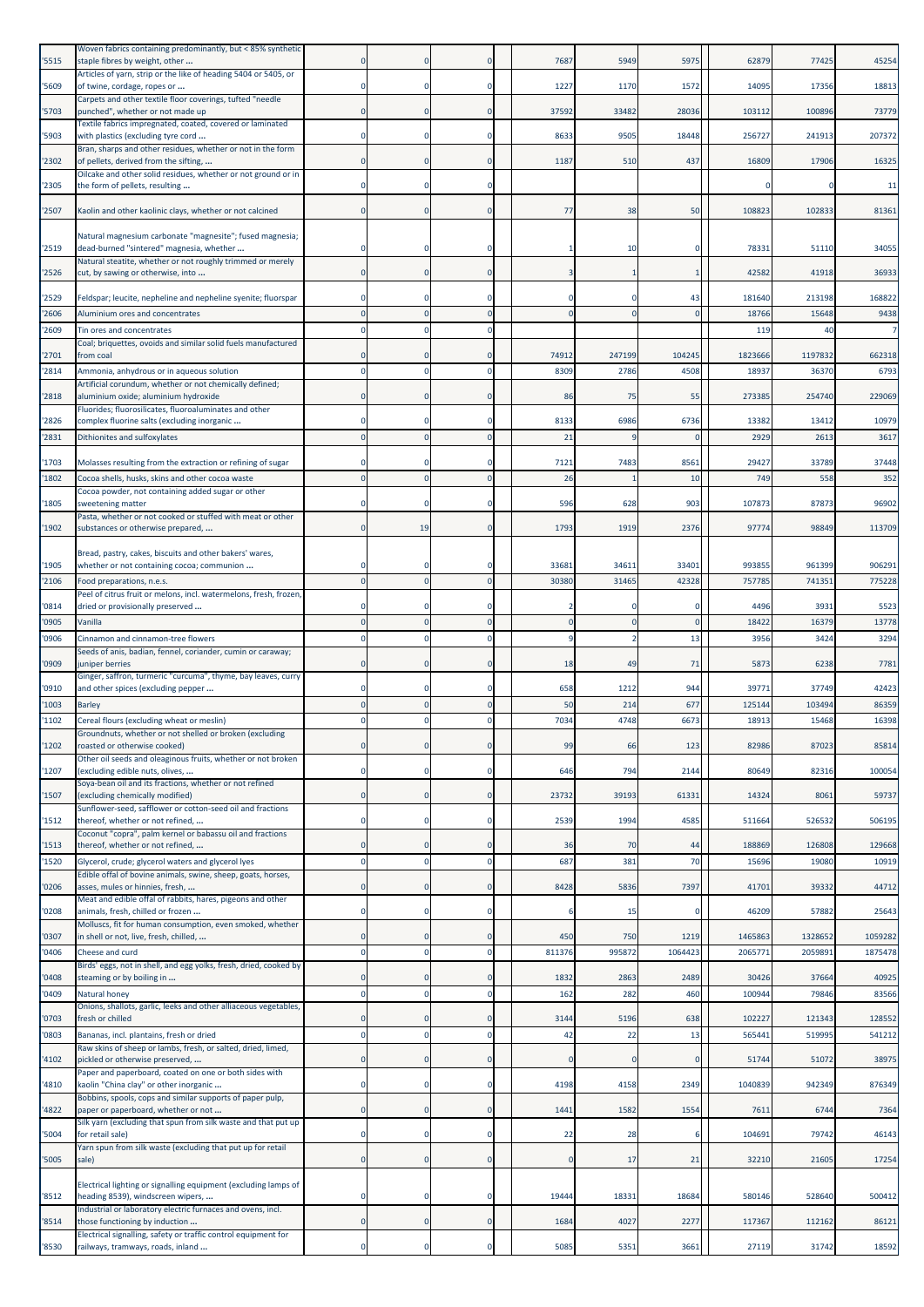| '8532 | Electrical capacitors, fixed, variable or adjustable "pre-set";<br>parts thereof                                |          |             |              | 7423   | 7036        | 8543  | 233699  | 210879  | 194287  |
|-------|-----------------------------------------------------------------------------------------------------------------|----------|-------------|--------------|--------|-------------|-------|---------|---------|---------|
| '8539 | Electric filament or discharge lamps, incl. sealed beam lamp<br>units and ultraviolet or infra-red              |          | $\Omega$    | 0            | 8575   | 4303        | 4896  | 368301  | 331769  | 293080  |
| '7319 | Sewing needles, knitting needles, bodkins, crochet hoods,<br>embroidery stilettos and similar                   |          | $\Omega$    | $\Omega$     | 92     | 60          | 96    | 4350    | 3494    | 2993    |
| '7320 | Springs and leaves for springs, of iron or steel (excluding clock<br>and watch springs, springs                 |          |             |              | 12050  | 11726       | 10958 | 150585  | 153122  | 123881  |
| '7412 | Copper tube or pipe fittings "e.g., couplings, elbows, sleeves'                                                 |          | $\Omega$    | $\mathbf 0$  | 2701   | 2276        | 2001  | 104422  | 102817  | 101871  |
| '7419 | Other articles of copper, n.e.s.                                                                                |          |             | O            | 1146   | 1099        | 995   | 87090   | 84043   | 71099   |
| '7501 | Nickel mattes, nickel oxide sinters and other intermediate<br>products of nickel metallurgy :                   |          | $\Omega$    | O            |        |             |       | 55      |         | 266     |
| '7507 | Tubes, pipes and tube or pipe fittings "e.g., couplings, elbows,<br>sleeves", of nickel                         |          | $^{\circ}$  | 0            | 78     | 24          | 87    | 64556   | 51288   | 37301   |
| '7608 | Aluminium tubes and pipes (excluding hollow profiles)                                                           |          | $\Omega$    | $\Omega$     | 446    | 236         | 287   | 32104   | 37861   | 33288   |
| '7612 | Casks, drums, cans, boxes and similar containers, incl. rigid or<br>collapsible tubular containers,             |          | $\Omega$    | 0            | 166    | 96          | 121   | 161098  | 170298  | 170557  |
| '7802 | Lead waste and scrap (excluding ashes and residues from<br>lead production "heading No 2620",                   |          | $\Omega$    | O            |        |             |       | 2142    | 2452    | 5242    |
|       | Hand-operated spanners and wrenches, incl. torque meter                                                         |          |             |              |        |             |       |         |         |         |
| '8204 | wrenches (excluding tap wrenches),<br>Sets of two or more tools of heading 8202 to 8205, put up in              |          | $\Omega$    | 0            | 3142   | 3674        | 3376  | 61092   | 56657   | 50914   |
| '8206 | sets for retail sale<br>Knives with cutting blades, serrated or not, incl. pruning                              |          | $\Omega$    | 0            | 3668   | 3409        | 5376  | 17513   | 17948   | 14516   |
| '8211 | knives, and blades therefor, of<br>Scissors, tailors' shears and similar shears, and blades                     |          | $\Omega$    | O            | 1190   | 1025        | 1148  | 63768   | 58302   | 46984   |
| '8213 | therefor, of base metal (excluding                                                                              |          | $\Omega$    | O            | 556    | 458         | 486   | 20222   | 17584   | 17952   |
| '8415 | Air conditioning machines comprising a motor-driven fan and<br>elements for changing the temperature            |          | $\Omega$    |              | 7043   | <b>7570</b> | 9295  | 1561812 | 1620923 | 1476425 |
| '8423 | Weighing machinery, incl. weight-operated counting or<br>checking machines (excluding balances                  |          |             | O            | 1785   | 1560        | 2134  | 129050  | 130228  | 126647  |
| '8425 | Pulley tackle and hoists (other than skip hoists); winches and<br>capstans; jacks                               |          | $\Omega$    | O            | 4682   | 6703        | 5406  | 107955  | 113831  | 86746   |
| '8440 | Bookbinding machinery, incl. book-sewing machines<br>(excluding machinery of heading 8441, general-purpose      |          | 0           | 0            | 636    | 450         | 424   | 38150   | 30061   | 23066   |
| '8449 | Machinery for the manufacture or finishing of felt or<br>nonwovens in the piece or in shapes,                   |          | $\Omega$    | 0            | 107    | 10          | 34    | 22557   | 17174   | 58732   |
| '8451 | Machinery (excluding of heading 8450) for washing, cleaning<br>wringing, drying, ironing, pressing              | 44       |             | O            | 1728   | 1353        | 1599  | 296957  | 326987  | 290509  |
|       | Machining centres, unit construction machines "single                                                           |          |             |              |        |             |       |         |         |         |
| '8457 | station" and multi-station transfer machines                                                                    |          | $\Omega$    |              | 642    | 589         | 2975  | 491698  | 408135  | 202577  |
| '8464 | Machine tools for working stone, ceramics, concrete,<br>asbestos-cement or like mineral materials               |          | $\Omega$    | O            | 1176   | 3637        | 1720  | 24377   | 29058   | 15651   |
| '9606 | Buttons, press-fasteners, snap-fasteners and press studs,<br>button moulds and other parts of                   |          | $^{\circ}$  | 0            | 851    | 878         | 768   | 43246   | 37856   | 30841   |
| '9706 | Antiques of > 100 years old                                                                                     |          |             |              |        |             | 25    | 35753   | 12522   | 6983    |
| '7211 | lat-rolled products of iron or non-alloy steel, of a width o<br>600 mm, hot-rolled or cold-rolled               |          |             | O            | 626    | 2230        | 408   | 132486  | 99568   | 90646   |
| '7222 | Other bars and rods of stainless steel; angles, shapes and<br>sections of stainless steel, n.e.s.               | $\Omega$ | $\Omega$    | $\Omega$     | 999    | 1448        | 2496  | 341478  | 325041  | 244240  |
| 7224  | Steel, alloy, other than stainless, in ingots or other primary<br>forms, semi-finished products                 |          | $^{\circ}$  | 0            | 568    | 2510        | 2363  | 195673  | 202010  | 151939  |
| 7302  | Railway or tramway track construction material of iron or<br>steel, the following : rails, check-rails          |          | 63          | $\mathbf 0$  | 3415   | 3245        | 8032  | 210149  | 209136  | 206763  |
| '9111 | Cases for wrist-watches, pocket-watches and other watches,<br>incl. stop-watches, of heading 9101               |          | $\Omega$    | 0            | 10     | 12          |       | 10387   | 10958   | 4890    |
| '9207 | Musical instruments, the sound of which is produced, or must<br>be amplified, electrically, e.g.                |          | $\mathbf 0$ | $\mathbf 0$  | 56     | 48          | 176   | 48270   | 47183   | 45444   |
| '8548 | Waste and scrap of primary cells, primary batteries and<br>electric accumulators; spent primary                 |          | $^{\circ}$  | 0            | 224    | 169         | 151   | 60141   | 61099   | 59375   |
| '8713 | Carriages for disabled persons, whether or not motorised or<br>otherwise mechanically propelled                 |          |             | $\Omega$     | 194    | 267         | 240   | 44402   | 43148   | 33317   |
| '8715 | Baby carriages and parts thereof, n.e.s.                                                                        |          | $\Omega$    | $\mathbf 0$  | 2692   | 2564        | 3183  | 61489   | 63035   | 54373   |
| '9001 | Optical fibres and optical fibre bundles; optical fibre cables<br>(excluding made up of individually            | $\Omega$ | $\Omega$    | $\mathbf{0}$ | 14758  | 15212       | 18927 | 623328  | 603262  | 538377  |
| '9008 | Image projectors, and photographic enlargers and reducers<br>(excluding cinematographic)                        |          | $^{\circ}$  | 0            |        | 27          |       | 3079    | 2135    | 2132    |
| '9011 | Optical microscopes, incl. those for photomicrography,<br>cinephotomicrography or microprojection               |          | $\mathbf 0$ | 0            | 6360   | 6444        | 4495  | 41750   | 40320   | 33061   |
| '9015 | Surveying, incl. photogrammetrical surveying, hydrographic,<br>oceanographic, hydrological, meteorological      |          | $^{\circ}$  |              | 1432   | 2928        | 3848  | 83240   | 83417   | 70967   |
| '9021 | Orthopaedic appliances, incl. crutches, surgical belts and<br>trusses; splints and other fracture               | 0        | $\mathbf 0$ | $\mathbf 0$  | 10598  | 27731       | 18706 | 1846872 | 1965443 | 1557128 |
| '9026 | Instruments and apparatus for measuring or checking the<br>flow, level, pressure or other variables             |          | $\mathbf 0$ | 0            | 15214  | 17083       | 16501 | 576986  | 575048  | 530729  |
| '4406 | Railway or tramway sleepers "cross-ties" of wood<br>Metallised wood and other densified wood in blocks, plates, |          | $\Omega$    | $\mathbf{0}$ | 7496   | 8942        | 7188  | 6800    | 6766    | 4722    |
| '4413 | strips or profile shapes                                                                                        |          | $^{\circ}$  | 0            |        |             | 36    | 9311    | 9683    | 8522    |
| '3201 | Tanning extracts of vegetable origin; tannins and their salts,<br>ethers, esters and other derivatives          | 0        | $\mathbf 0$ | $\mathbf 0$  | 115    | 57          | 40    | 50688   | 43595   | 30789   |
| '3210 | Paints and varnishes, incl. enamels, lacquers and distempers<br>(excluding those based on synthetic             |          | $\mathbf 0$ | $\mathbf 0$  | 116681 | 17968       | 11803 | 14485   | 15665   | 16538   |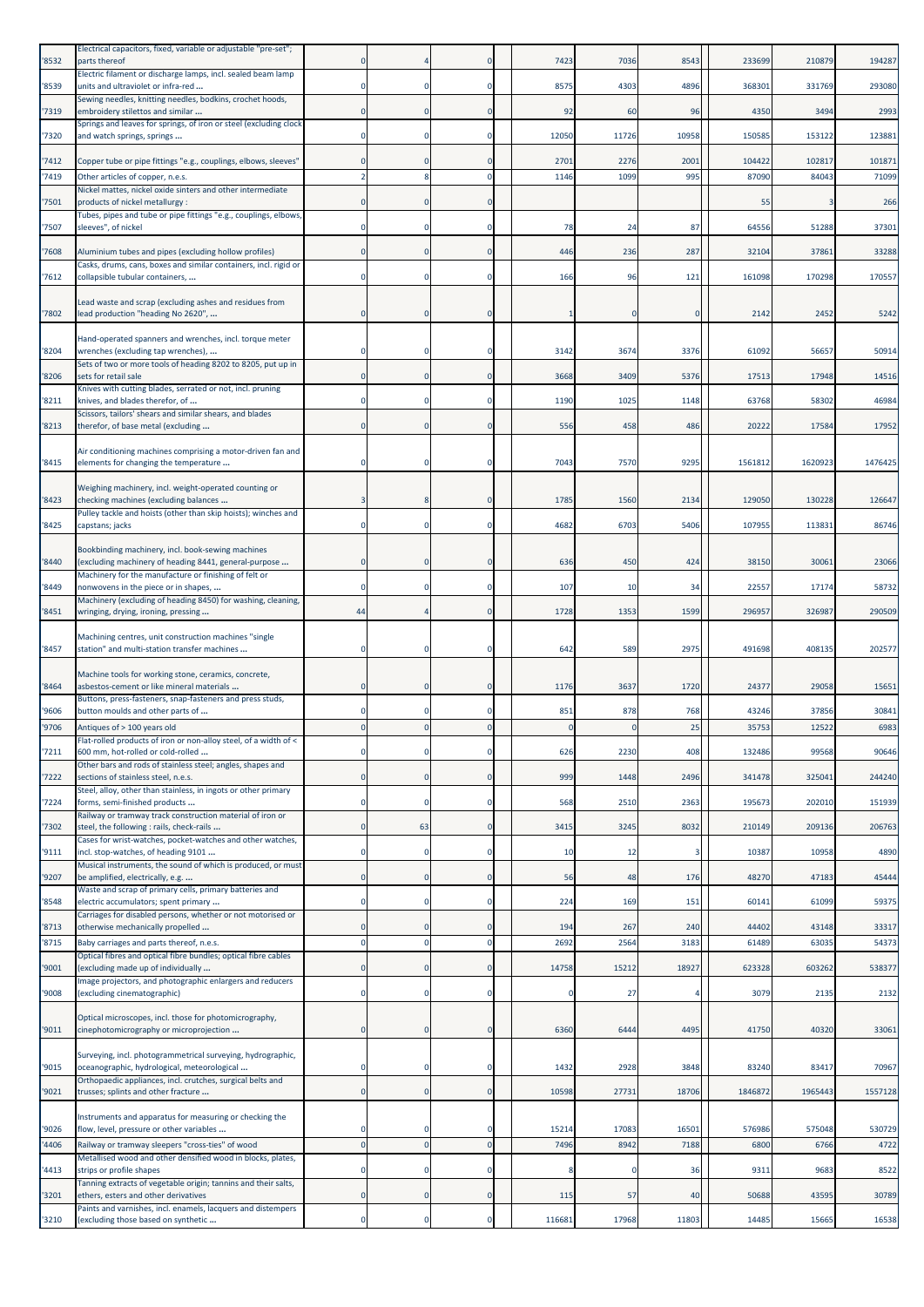|                | Lubricant preparations, incl. cutting-oil preparations, bolt or                                                  |                      |             |                      |                |                |                |                    |                    |                    |
|----------------|------------------------------------------------------------------------------------------------------------------|----------------------|-------------|----------------------|----------------|----------------|----------------|--------------------|--------------------|--------------------|
| '3403<br>'3803 | nut release preparations, anti-rust<br>Tall oil, whether or not refined                                          |                      |             | $\Omega$             | 10326          | 16758<br>1720  | 13966<br>8612  | 25311<br>2929      | 233557<br>3314     | 208220<br>2260     |
|                | Preparations and charges for fire-extinguishers; charged fire-                                                   |                      |             |                      |                |                |                |                    |                    |                    |
| '3813          | extinguishing grenades (excluding<br>Chemical elements and compounds doped for use in                            |                      |             |                      | 18             | 69             | 59             | 7882               | 11101              | 7389               |
| '3818          | electronics, in the form of discs, wafers,                                                                       |                      | $\mathbf 0$ | $\Omega$             | 3936           | 3825           | 3665           | 233881             | 245131             | 269031             |
| '3824          | Prepared binders for foundry moulds or cores; chemical<br>products and preparations for the chemical             |                      |             |                      | 17999          | 19881          | 17508          | 1312342            | 117115             | 1119962            |
| '3826          | Biodiesel and mixtures thereof, not containing or containing <<br>70 % by weight of petroleum                    |                      | 0           | $\Omega$             | 647            | 1495           | 16             | 801948             | 719356             | 1148768            |
|                |                                                                                                                  |                      |             |                      |                |                |                |                    |                    |                    |
| '3902<br>'3903 | Polymers of propylene or of other olefins, in primary forms<br>Polymers of styrene, in primary forms             |                      |             | $\Omega$<br>$\Omega$ | 5039<br>1403   | 4445<br>943    | 2300<br>1329   | 2548622<br>97007   | 2325822<br>770447  | 2021839<br>558329  |
| '3905          | Polymers of vinyl acetate or of other vinyl esters, in primary<br>forms; other vinyl polymers,                   |                      |             |                      | 585            | 416            | 543            | 254362             | 244696             | 233056             |
| '3910          | Silicones in primary forms                                                                                       |                      |             | $\Omega$             | 313            | 222            | 461            | 41813              | 361649             | 309609             |
| '3912          | Cellulose and its chemical derivatives, n.e.s., in primary forms                                                 | $\Omega$             | $\Omega$    | $\Omega$             | 1166           | 1753           | 1635           | 190440             | 200982             | 188346             |
| '5107          | Yarn of combed wool (excluding that put up for retail sale)                                                      | 47                   | 41          | $\Omega$             | 524            | 428            | 536            | 392270             | 336999             | 237869             |
| '5113          | Woven fabrics of coarse animal hair or of horsehair<br>(excluding fabrics for technical uses of                  |                      |             |                      |                |                |                | 2376               | 2496               | 825                |
| '5206          | Cotton yarn containing predominantly, but < 85% cotton by                                                        |                      |             |                      | 841            | 3312           | 5252           | 22341              | 20433              | 19049              |
|                | weight (excluding sewing thread and<br>Woven fabrics of cotton, containing >= 85% cotton by weight               |                      |             |                      |                |                |                |                    |                    |                    |
| '5208          | and weighing $\leq$ 200 g/m <sup>2</sup><br>Jute and other textile bast fibres, raw or processed, but not        |                      | $\Omega$    | $\Omega$             | 14942          | 16831          | 15363          | 381680             | 354504             | 272090             |
| '5303<br>'5516 | spun; tow and waste of such fibres,<br>Woven fabrics of artificial staple fibres                                 |                      |             | $\Omega$             | -16<br>1297    | 957            | 20<br>818      | 132<br>100291      | 130<br>97506       | 138<br>63810       |
|                | Metallised yarn, whether or not gimped, being textile yarn, or                                                   |                      |             |                      |                |                |                |                    |                    | 10293              |
| '5605          | strip or the like of heading<br>Woven pile fabrics and chenille fabrics (excluding terry                         | 17                   |             |                      | 30             | 24             | 23             | 16538              | 18164              |                    |
| '5801          | towelling and similar woven terry<br>Labels, badges and similar articles, of textile materials, in the           |                      | $\Omega$    | $\Omega$             | 826            | 1172           | 735            | 80810              | 62614              | 51872              |
| '5807          | piece, in strips or cut to<br>Woven fabrics of metal thread and woven fabrics of                                 |                      | $\Omega$    | $\Omega$             | 214            | 261            | 242            | 16277              | 14601              | 12784              |
| '5809          | metallised yarn of heading 5605, of a kind<br>Pile fabrics, incl. "long pile" fabrics and terry fabrics, knitted |                      | $\mathbf 0$ | $\mathbf 0$          |                |                |                | 461                | 456                | 467                |
| '6001          | or crocheted<br>Women's or girls' overcoats, car coats, capes, cloaks, anoraks,                                  |                      |             | 0                    | 11124          | 10097          | 7650           | 54249              | 46857              | 37699              |
| 16102          | incl. ski jackets, windcheaters,                                                                                 |                      |             | $\Omega$             | 2452           | 2875           | 2120           | 127771             | 135146             | 117858             |
|                | Garments made up of felt or nonwovens, whether or not                                                            |                      |             |                      |                |                |                |                    |                    |                    |
| '6210          | impregnated, coated, covered or laminated;<br>Walking sticks, seat-sticks, whips, riding-crops and the like      |                      |             |                      | 1385           | 1336           | 3516           | 300684             | 330844             | 946532             |
| '6602          | (excluding measure walking sticks,<br>Natural or artificial abrasive powder or grain, on a base of               |                      | $\mathbf 0$ | $\mathbf 0$          |                |                |                | 3617               | 5156               | 4362               |
| '6805          | textile material, paper, paperboard<br>Articles of asphalt or of similar materials, e.g. petroleum               |                      |             | O                    | 1783           | 1402           | 1807           | 141116             | 131149             | 152952             |
| '6807          | bitumen or coal tar pitch                                                                                        |                      |             |                      | 20629          | 27318          | 26103          | 15641              | 13895              | 13914              |
| '6811          | Articles of asbestos-cement, cellulose fibre-cement or the like                                                  |                      |             |                      | 987            | 1524           | 1972           | 7309               | 5584               | 7452               |
| '6903          | Retorts, crucibles, mufflers, nozzles, plugs, supports, cupels,<br>tubes, pipes, sheaths, rods                   |                      |             | $\Omega$             | 52             | 282            | 88             | 108158             | 101621             | 78701              |
| '6905          | Roofing tiles, chimney pots, cowls, chimney liners,<br>architectural ornaments and other ceramic                 |                      |             | 0                    | 100            | 54             | 56             | 5444               | 4142               | 4318               |
| 7016           | Paving blocks, slabs, bricks, squares, tiles and other articles of<br>pressed or moulded glass,                  | $\Omega$             | $\mathbf 0$ | $\mathbf 0$          | 153            | 162            | 157            | 28837              | 24785              | 18696              |
| '7018          | Glass beads, imitation pearls, imitation precious or semi-<br>precious stones and similar glass                  | $\Omega$             | $\Omega$    | $\mathbf 0$          | 3931           | 2095           | 2383           | 67964              | 63015              | 44536              |
|                | Base metals clad with silver, not further worked than semi-<br>manufactured                                      |                      | $\mathbf 0$ | $\mathbf 0$          |                |                |                | 9370               | 7633               |                    |
| '7107          | Base metals or silver, clad with gold, not further worked than                                                   |                      |             |                      |                |                |                |                    |                    | 16356              |
| '7109          | semi-manufactured                                                                                                | $\Omega$             | $\mathbf 0$ | $\Omega$             |                |                |                | 916                | 355                | 623                |
| '7110          | Platinum, incl. palladium, rhodium, iridium, osmium and<br>ruthenium, unwrought or in semi-manufactured          | $\Omega$             | $\mathbf 0$ | $\mathbf 0$          |                |                |                | 1514076            | 1716649            | 2726661            |
| '7113          | Articles of jewellery and parts thereof, of precious metal or of<br>metal clad with precious metal               | $\Omega$             | $\Omega$    | $\mathbf 0$          |                |                |                | 2044841            | 1902573            | 1173289            |
| '7115          | Articles of precious metal or of metal clad with precious<br>metal, n.e.s.                                       |                      | $\mathbf 0$ | $\mathbf 0$          |                |                |                | 23638              | 19717              | 33881              |
| '7203          | Ferrous products obtained by direct reduction of iron ore and<br>other spongy ferrous products,                  |                      | $\mathbf 0$ | 0                    |                | C              |                | 384956             | 272008             | 231128             |
|                |                                                                                                                  |                      |             |                      |                |                |                |                    |                    |                    |
| '0105          | Live poultry, "fowls of the species Gallus domesticus, ducks,<br>geese, turkeys and guinea fowls"                |                      | 0           | $\Omega$             | 1136           | 1433           | 1695           | 22765              | 15532              | 20583              |
| '0201<br>'0203 | Meat of bovine animals, fresh or chilled<br>Meat of swine, fresh, chilled or frozen                              | $\Omega$<br>$\Omega$ | $\Omega$    | $\Omega$<br>$\Omega$ | 381522<br>1852 | 296864<br>3010 | 293082<br>4369 | 1960750<br>2117858 | 1910749<br>2338563 | 1706570<br>2090293 |
|                | Fish fillets and other fish meat, whether or not minced, fresh,                                                  |                      |             | $\Omega$             |                |                |                |                    |                    |                    |
| '0304          | chilled or frozen<br>Crustaceans, whether in shell or not, live, fresh, chilled,                                 |                      | $\Omega$    |                      | 145            | 678            | 937            | 924321             | 905087             | 841029             |
| '0306          | frozen, dried, salted or in brine,<br>Skins and other parts of birds, with their feathers or down,               | $\Omega$             | $\mathbf 0$ | $\overline{0}$       |                | 19             | 40             | 859219             | 771412             | 652172             |
| '0505          | feathers and parts of feathers,                                                                                  | $\Omega$             | $\mathbf 0$ | 0                    | 126            | 429            | 240            | 56635              | 66182              | 65771              |
| '0508          | Coral and similar materials, shells of molluscs, crustaceans or<br>echinoderms, cuttle-bone, powder              | $\Omega$             | $\mathbf 0$ | $\Omega$             | 174            | 126            | 459            | 6012               | 5072               | 2249               |
| '0601          | Bulbs, tubers, tuberous roots, corms, crowns and rhizomes,<br>dormant, in growth or in flower,                   | $\Omega$             | $\Omega$    | $\Omega$             | 1996           | 4755           | 6078           | 50548              | 35950              | 47564              |
| '0706          | Carrots, turnips, salad beetroot, salsify, celeriac, radishes and<br>similar edible roots, fresh                 |                      | $\mathbf 0$ | $\mathbf 0$          | 38312          | 33146          | 31366          | 13961              | 11904              | 8921               |
| '0807          | Melons, incl. watermelons, and papaws (papayas), fresh                                                           | $\Omega$             | $\mathbf 0$ | $\Omega$             | 130            | 27             | 15             | 70711              | 109863             | 57275              |
|                |                                                                                                                  |                      |             |                      |                |                |                |                    |                    |                    |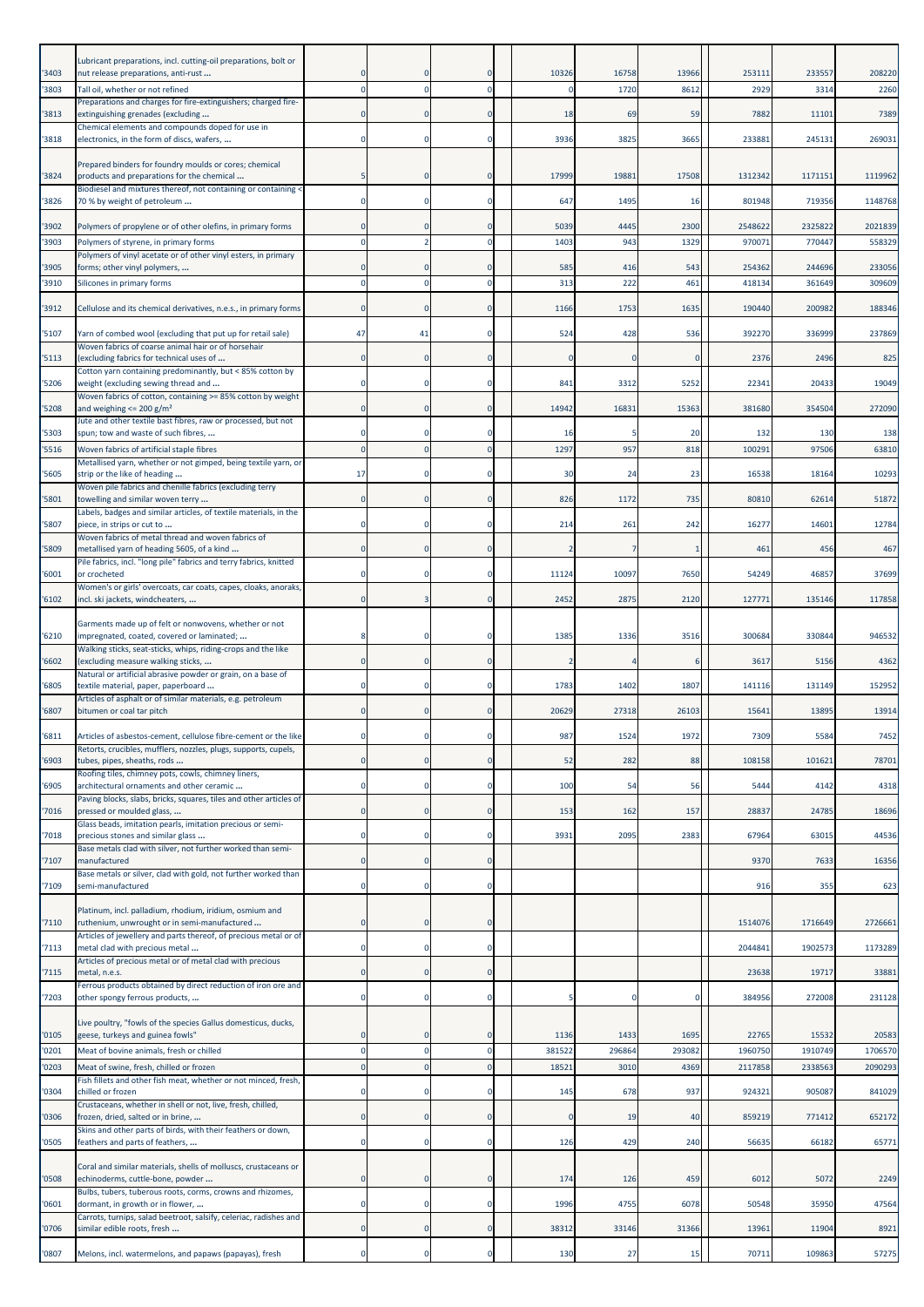| '0901         | Coffee, whether or not roasted or decaffeinated; coffee<br>husks and skins; coffee substitutes           |                |                      |                         | 2156       | 2964      | 3147               | 1750711      | 1622808        | 1500827       |
|---------------|----------------------------------------------------------------------------------------------------------|----------------|----------------------|-------------------------|------------|-----------|--------------------|--------------|----------------|---------------|
| 0903          | Mate                                                                                                     |                | $\Omega$             | $\mathbf 0$             |            |           | $\Omega$           | 518          | 688            | 604           |
| '1001         | Wheat and meslin                                                                                         |                |                      | O                       | 419        | 153       | 4174               | 1824354      | 1823216        | 2043025       |
| 1108          | Starches; inulin<br>Hop cones, fresh or dried, whether or not ground, powdered                           |                |                      | 0                       | 8753       | 9439      | 5955               | 9873         | 108282         | 113969        |
| '1210         | or in the form of pellets; lupulin                                                                       |                | $\Omega$             | $\mathbf 0$             | 1664       | 1436      | 1484               | 10859        | 11550          | 12403         |
| '1515         | Fixed vegetable fats and oils, incl. jojoba oil, and their<br>fractions, whether or not refined,         |                | 16                   | 0                       | 1116       | 8685      | 6247               | 11103:       | 91034          | 93392         |
| '1517         | Margarine, other edible mixtures or preparations of animal or<br>wegetable fats or oils and edible       |                | $\Omega$             | $\mathbf 0$             | 476        | 1484      | 1804               | 85614        | 74962          | 61136         |
| '1806         | Chocolate and other food preparations containing cocoa                                                   |                | $\Omega$             | O                       | 65981      | 76712     | 79287              | 601235       | 612605         | 616016        |
| '2006         | Vegetables, fruit, nuts, fruit-peel and other edible parts of<br>plants, preserved by sugar "drained,    | $\mathbf 0$    | $\mathbf 0$          | $\mathbf 0$             | 55         | 19        | 108                | 12922        | 13004          | 9760          |
| '2101         | Extracts, essences and concentrates, of coffee, tea or maté<br>and preparations with a basis of          |                | $^{\circ}$           | 0                       | 6480       | 11924     | 19490              | 119062       | 109888         | 98324         |
| '2103         | Sauce and preparations therefor; mixed condiments and<br>mixed seasonings; mustard flour and meal,       |                |                      | 0                       | 5209       | 4759      | 5443               | 20701:       | 207144         | 206285        |
| '2402         | Cigars, cheroots, cigarillos and cigarettes of tobacco or of<br>tobacco substitutes                      |                | $\Omega$             | O                       |            |           |                    | 2200269      | 2018649        | 1925477       |
| '2617         | Ores and concentrates (excluding iron, manganese, copper,<br>nickel, cobalt, aluminium, lead,            | $\mathbf 0$    | $\mathbf 0$          | $\mathbf 0$             | 14         |           |                    | 10963        | 11068          | 3878          |
|               |                                                                                                          |                |                      |                         |            |           |                    |              |                |               |
| '2619         | Slag, dross, scalings and other waste from the manufacture of<br>iron or steel (excluding granulated     |                |                      | 0                       | 495        | 1101      | 1355               | 2277         | 1810           | 803           |
| '2702         | Lignite, whether or not agglomerated (excluding jet)                                                     |                |                      | $\Omega$                | 27         | 25        | 15                 | 461          | 343            | 332           |
| '2711         | Petroleum gas and other gaseous hydrocarbons<br>Petroleum coke, petroleum bitumen and other residues of  | 51             |                      | O                       | 319229     | 176120    | 124074             | 19459398     | 16602294       | 11163138      |
| '2713         | petroleum oil or of oil obtained from                                                                    |                | $\Omega$             | $\mathbf 0$             | 186870     | 171119    | 221055             | 231115       | 193648         | 124692        |
| '2808         | Nitric acid; sulphonitric acids                                                                          |                |                      | 0                       |            | 87        | 631                | 5486         | 4013           | 4602          |
| 2823          | Titanium oxides<br>Compounds, inorganic or organic, of rare-earth metals, of                             |                | $\Omega$             | $\Omega$                |            | 201       | 81                 | 31734        | 21118          | 19743         |
| '2846         | yttrium or of scandium or of mixtures<br>Cyclic alcohols and their halogenated, sulphonated, nitrated    |                | $\Omega$             | $\Omega$                | 10         | 24        |                    | 577          | 7961           | 9138          |
| '2906         | or nitrosated derivatives<br>Carboxyimide-function compounds, incl. saccharin and its                    |                | $\mathbf 0$          | $\circ$                 | 44         | 36        | 49                 | 46976        | 42090          | 39149         |
| '2925         | salts, and imine-function compounds                                                                      |                | $\Omega$             | 0                       | 143        | 289       | 204                | 33663        | 34097          | 40350         |
| '2927         | Diazo-, azo- or azoxy-compounds                                                                          |                |                      | $\Omega$                | 37         | 32        | 71                 | 20719        | 19215          | 18348         |
| '2931         | Separate chemically defined organo-inorganic compounds<br>(excluding organo-sulphur compounds            |                |                      | O                       | 137        | 55        | 140                | 160568       | 161656         | 173050        |
| '8460         | Machine tools for deburring, sharpening, grinding, honing,<br>lapping, polishing or otherwise            |                | 28                   | $\mathbf 0$             | 7806       | 6475      | 7520               | 136535       | 96248          | 56123         |
|               | Machinery parts, n.e.s. in chapter 84 (excluding parts                                                   |                |                      |                         |            |           |                    |              |                |               |
| '8487         | containing electrical connectors, insulators,                                                            |                | $\Omega$             | 0                       | 213        | 168       | 182                | 169154       | 148197         | 147475        |
| '8507         | Electric accumulators, incl. separators therefor, whether or<br>not square or rectangular; parts         |                | $\mathbf 0$          | $\mathbf 0$             | 33158      | 21959     | 27652              | 989504       | 1009734        | 1304702       |
| '8510         | Electric shavers, hair clippers and hair-removing appliances,<br>with self-contained electric            |                |                      | 0                       | 2922       | 2978      | 4854               | 114205       | 120442         | 141403        |
| '8609         | Containers, incl. containers for the transport of fluids,<br>specially designed and equipped for         | $\Omega$       | $\mathbf 0$          | $\mathbf 0$             | 2175       | 5095      | 7125               | 46217        | 41120          | 35670         |
| '9023         | Instruments, apparatus and models designed for<br>demonstrational purposes, e.g. in education            | 0              | $\Omega$             | 0                       | 6641       | 7619      | 6307               | 22550        | 30151          | 31216         |
| '9025         | Hydrometers, areometers and similar floating instruments,<br>thermometers, pyrometers, barometers,       | $\mathbf{0}$   |                      | 0                       | 4801       | 6622      | 4798               | 132848       | 137558         | 232516        |
| '8705         | Special purpose motor vehicles (other than those principally<br>designed for the transport of            |                | $^{\circ}$           | 0                       | 95087      | 80131     | 87139              | 130201       | 156848         | 117674        |
| 8902          | Fishing vessels; factory ships and other vessels for processing<br>or preserving fishery products        | $\mathbf{0}$   | $\Omega$             | $\mathbf 0$             | $\epsilon$ |           | $\mathbf 0$        | 1502         | 1016           | 1780          |
| '9003         | Frames and mountings for spectacles, goggles or the like, and<br>parts thereof, n.e.s.                   | $\mathbf 0$    | $\Omega$             | $\mathbf 0$             | 245        | 248       | 182                | 656884       | 664403         | 493860        |
| '9101         | Wrist-watches, pocket-watches and other watches, incl. stop-<br>watches, with case of precious           |                | $\mathbf 0$          | $\circ$                 | 55         | 100       | 101                | 517753       | 428443         | 324705        |
| '9113         | Watch straps, watch bands and watch bracelets, and parts<br>thereof, n.e.s.                              | $\mathbf 0$    | $\mathbf 0$          | $\mathbf 0$             | 303        | 402       | 298                | 38396        | 29431          | 21460         |
| 9202          | String musical instruments, e.g. guitars, violins, and harps<br>(excluding with keyboard)                | $\overline{0}$ | $\Omega$             | $\mathbf{0}$            | 187        | 219       | 597                | 17150        | 14597          | 13263         |
| '9508         | Roundabouts, swings, shooting galleries and other fairground<br>amusements; travelling circuses          |                | $^{\circ}$           | 0                       | 2244       | 1601      | 558                | 31313        | 25012          | 11013         |
|               | Scent sprays and similar toilet sprays, and mounts and heads                                             |                |                      |                         |            |           |                    |              |                |               |
| '9616         | therefor; powder puffs and pads<br>Tailors' dummies and other lay figures, automata and other            | $\mathbf{0}$   | $\mathbf 0$          | $\mathbf 0$             | 112        | 49        | 172                | 50377        | 52293          | 46392         |
| '9618         | animated displays used for shop                                                                          | $\Omega$       | $\Omega$<br>$\Omega$ | $\mathbf 0$<br>$\Omega$ | 280        | 161<br>62 | 134                | 26537        | 21552<br>17760 | 11856         |
| 9620<br>'9702 | Monopods, bipods, tripods and similar articles<br>Original engravings, prints and lithographs            |                | $\Omega$             | $\mathbf 0$             | 46<br>C    | C         | 409<br>$\mathbf 0$ | 1438<br>7385 | 4505           | 11684<br>5835 |
|               | Master alloys of copper (excluding phosphorus-copper                                                     |                |                      |                         |            |           |                    |              |                |               |
| '7405         | compounds "copper phosphide" containing                                                                  | $\Omega$       | $\Omega$             | $\Omega$                |            |           |                    | 6576         | 6807           | 5331          |
| 7407          | Bars, rods and profiles, of copper, n.e.s.<br>Copper foil "whether or not printed or backed with paper,  |                | $\overline{2}$       | 0                       | 427        | 447       | 542                | 447703       | 376586         | 347567        |
| 7410          | paperboard, plastics or similar backing                                                                  | 0              | $\Omega$             | $\mathbf 0$             |            | 113       | 30                 | 30094        | 26278          | 23783         |
| '7505         | Bars, rods, profiles and wire, of nickel (excluding electrically<br>insulated products)                  |                | $\Omega$             | 0                       | 32         | 98        | 42                 | 153750       | 155041         | 144835        |
| 7614          | Stranded wire, cables, plaited bands and the like, of<br>aluminium (excluding such products electrically | $\mathbf{0}$   | $\overline{0}$       | $\mathbf 0$             | 2645       | 2191      | 2450               | 14540        | 14078          | 12312         |
| '7902         | Zinc waste and scrap (excluding ash and residues from zinc<br>production "heading 2620", ingots          | $\mathbf 0$    | $^{\circ}$           | $\mathbf 0$             | 274        | 22        | 152                | 143007       | 123652         | 104353        |
| '8101         | Tungsten "wolfram" and articles thereof, n.e.s.; tungsten<br>waste and scrap (excluding ash and          |                |                      | $\Omega$                |            |           | 547                | 28495        | 20532          | 14311         |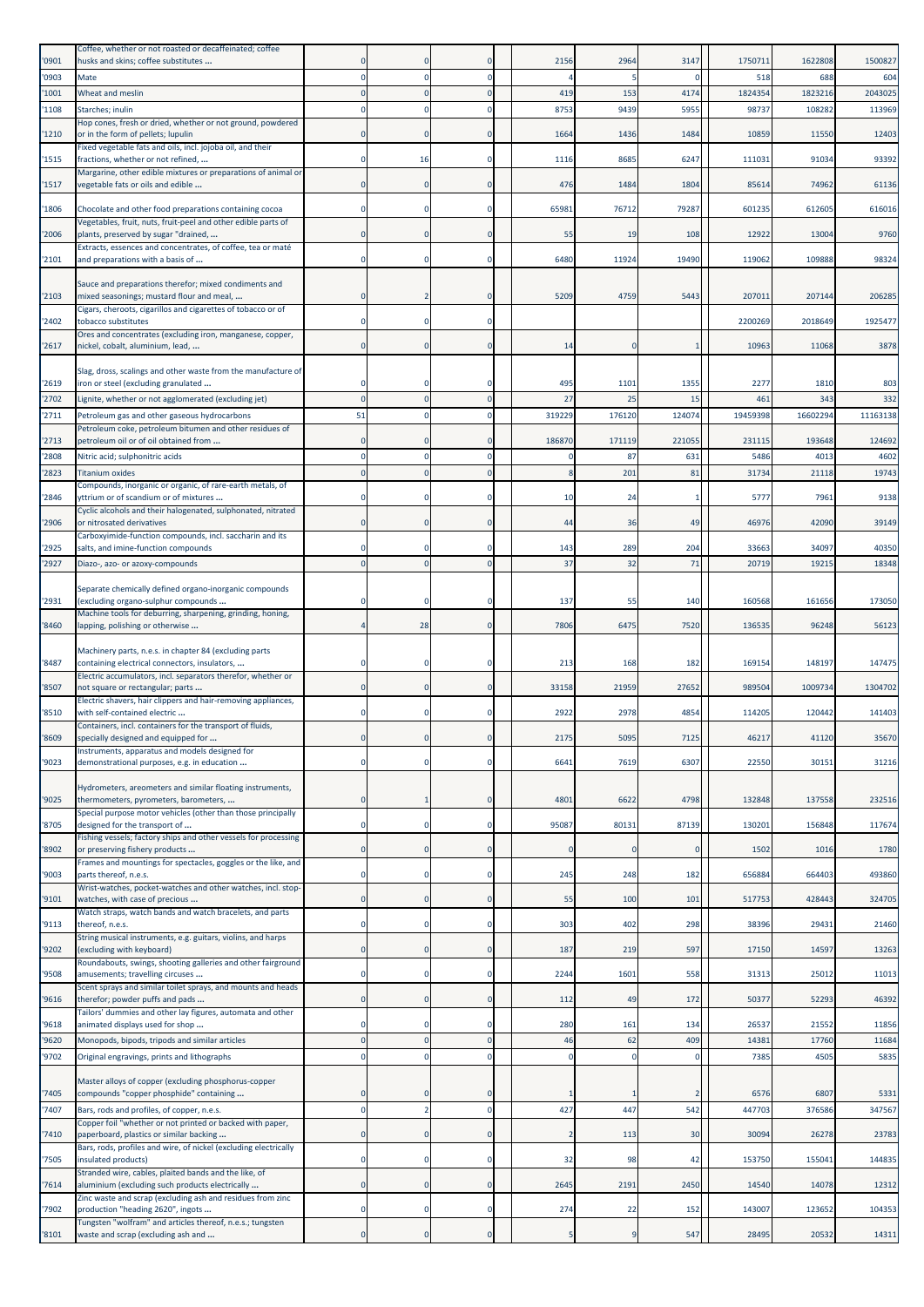|                | Tantalum and articles thereof, n.e.s.; tantalum waste and                                             |              |                |                |        |          |          |                 |                 |         |
|----------------|-------------------------------------------------------------------------------------------------------|--------------|----------------|----------------|--------|----------|----------|-----------------|-----------------|---------|
| '8103          | scrap (excluding ash and residues                                                                     |              |                |                | 84     | 77       | 0        | 535             | 602             | 560     |
| '8208          | Knives and cutting blades, of base metal, for machines or for<br>mechanical appliances                |              | $\Omega$       | $\Omega$       | 3670   | 3373     | 3562     | 93368           | 111118          | 77911   |
| '8215          | Spoons, forks, ladles, skimmers, cake-servers, fish-knives,<br>butter-knives, sugar tongs and         |              | $\mathbf 0$    | $\Omega$       | 1160   | 990      | 980      | 51419           | 46658           | 39574   |
| '8301          | Padlocks and locks "key, combination or electrically<br>operated", of base metal; clasps and frames   |              |                | $\Omega$       | 5541   | 6327     | 5924     | 261306          | 237462          | 209633  |
| '8303          | Armoured or reinforced safes, strongboxes and doors and<br>safe deposit lockers for strongrooms,      |              |                |                | 887    | 548      | 672      | 25677           | 27515           | 23174   |
| '8404          | Auxiliary plant for use with boilers of heading 8402 or 8403,<br>e.g. economizers, superheaters,      |              | $\mathbf{0}$   | $\Omega$       | 1106   | 77       | 282      | 23381           | 14507           | 13411   |
| '8407          | Spark-ignition reciprocating or rotary internal combustion<br>piston engine                           |              |                |                | 4073   | 5262     | 4298     | 830931          | 1104404         | 1078785 |
|                | Parts suitable for use solely or principally with internal<br>combustion piston engine of heading     |              |                |                | 39810  | 41801    | 43972    | 2232036         | 2002637         | 1772134 |
| '8409<br>'8411 | Turbojets, turbopropellers and other gas turbines                                                     |              |                | $\Omega$       | 1551   | 2408     | 7704     | 2286834         | 2221109         | 2003814 |
| '6909          | Ceramic wares for laboratory, chemical or other technical<br>uses; ceramic troughs, tubs and similar  |              | $\Omega$       | $\Omega$       | 131    | 206      | 43       | 77706           | 100528          | 75575   |
| '6911          | Tableware, kitchenware, other household articles and toilet<br>articles, of porcelain or china        |              |                |                | 10835  | 11078    | 10735    | 209469          | 188348          | 139568  |
| '6912          | Tableware, kitchenware, other household articles and toilet<br>articles, of ceramics other than       |              |                |                | 1098   | 1517     | 1880     | 84755           | 84421           | 64684   |
| '6914          | Ceramic articles, n.e.s.                                                                              |              |                |                | 1470   | 396      | 676      | 34880           | 3002:           | 28348   |
| 7003           | Cast glass and rolled glass, in sheets or profiles, whether or<br>not having an absorbent, reflecting |              | $\Omega$       | $\Omega$       | 168    | 1383     | 1276     | 14504           | 18517           | 9597    |
| '7005          | Float glass and surface ground or polished glass, in sheets,<br>whether or not having an absorbent,   |              | $\Omega$       | $\Omega$       | 88160  | 65222    | 60195    | 113295          | 98149           | 72691   |
| '7103          | Precious stones and semi-precious stones, whether or not<br>worked or graded, but not strung,         |              |                | $\mathbf 0$    |        |          |          | 544466          | 495307          | 233425  |
|                | Dust and powder of natural or synthetic precious or semi-                                             |              |                | n              |        |          |          |                 |                 | 15685   |
| '7105<br>'7117 | precious stones<br>Imitation jewellery                                                                |              |                | $\Omega$       |        |          |          | 29420<br>254705 | 27384<br>249057 | 156110  |
| 7207           | Semi-finished products of iron or non-alloy steel                                                     |              | 6206           | $\Omega$       | 116320 | 109243   | 78619    | 206388          | 2183659         | 1371343 |
| '5702          | Carpets and other textile floor coverings, woven, not tufted<br>or flocked, whether or not made       |              | $\Omega$       | $\Omega$       | 23599  | 24489    | 23051    | 65650           | 64293           | 54192   |
|                | Hand-woven tapestries of the type Gobelin, Flanders,                                                  |              |                |                |        |          |          |                 |                 |         |
| '5805          | Aubusson, Beauvais and the like, and needle-worked                                                    |              |                |                |        |          |          | 734             | <b>159</b>      | 32      |
| '5909          | Textile hosepiping and similar textile tubing, whether or not<br>impregnated or coated, with or       |              |                | 0              | 681    | 743      | 1041     | 8945            | 11263           | 6630    |
| '6108          | Women's or girls' slips, petticoats, briefs, panties,<br>nightdresses, pyjamas, négligés, bathrobes,  | 0            | 3              | $\Omega$       | 20787  | 21179    | 18387    | 395221          | 368023          | 317450  |
| '6110          | Jerseys, pullovers, cardigans, waistcoats and similar articles,<br>knitted or crocheted (excluding    | 163          | 49             | $\Omega$       | 21381  | 23720    | 19852    | 2394156         | 2353754         | 2047218 |
| '8428          | Lifting, handling, loading or unloading machinery, e.g. lifts,<br>escalators, conveyors, teleferics   |              | 22             |                | 126234 | 130225   | 123127   | 451228          | 513303          | 436493  |
| '8430          | Moving, grading, levelling, scraping, excavating, tamping,<br>compacting, extracting or boring        |              | 0              | $\Omega$       | 12230  | 14761    | 37718    | 125035          | 95685           | 86700   |
| '7221          | Bars and rods of stainless steel, hot-rolled, in irregularly<br>wound coils                           |              |                | $\Omega$       |        |          |          | 315673          | 249095          | 220540  |
| '3925          | Builders' ware of plastics, n.e.s.                                                                    |              |                | $\Omega$       | 63467  | 65051    | 74227    | 227088          | 225799          | 220185  |
| '4003          | Reclaimed rubber in primary forms or in plates, sheets or<br>strip                                    |              |                |                | 1683   | 2904     | 1556     | 3478            | 3072            | 2137    |
| '4205          | Articles of leather or composition leather (excluding saddlery<br>and harness bags; cases and         |              |                |                | 156    | 172      | 131      | 142189          | 120321          | 81857   |
| '4301          | Raw furskins, incl. heads, tails, paws and other pieces or<br>cuttings suitable for use in furriery   | $\mathbf 0$  | $\mathbf 0$    | $\mathbf 0$    | 14301  | 8536     | 10905    | 83949           | 58486           | 28770   |
| '4303          | Articles of apparel, clothing accessories and other furskin<br>articles (excluding gloves made        | $\Omega$     | $\Omega$       | $\Omega$       | 1426   | 1741     | 566      | 92561           | 75608           | 50414   |
| '6206          | Women's or girls' blouses, shirts and shirt-blouses (excluding<br>knitted or crocheted and vests)     |              | $\mathbf 0$    | $\mathbf 0$    | 11139  | 13150    | 10052    | 430037          | 405843          | 300118  |
| '6302          | Bedlinen, table linen, toilet linen and kitchen linen of all types<br>of textile materials (excluding | $\Omega$     |                | $\mathbf 0$    | 24361  | 29068    | 25187    | 518719          | 457941          | 390332  |
| '6309          | Worn clothing and clothing accessories, blankets and<br>travelling rugs, household linen and articles |              | $\Omega$       | $\Omega$       | 11066  | 16095    | 14497    | 44987           | 44915           | 32434   |
|                | Setts, curbstones and flagstones, of natural stone (excluding                                         |              |                |                |        |          |          |                 |                 |         |
| '6801          | slate)                                                                                                | $\Omega$     | $\mathbf{0}$   | $\overline{0}$ | 610    | 60       | 321      | 9027            | 10798           | 9530    |
| '6803          | Worked slate and articles of slate or of agglomerated slate<br>(excluding slate granules, chippings   |              | $\mathbf 0$    | 0              | 151    | 112      | 21       | 7919            | 6247            | 5118    |
| 6812           | Fabricated asbestos fibres; mixtures with a basis of asbestos<br>or with a basis of asbestos and      | $\mathbf{0}$ | 0              | $\mathbf 0$    | 244    | 239      | 247      | 1695            | 30482           | 8539    |
| 16814          | Worked mica and articles of mica, incl. agglomerated or<br>reconstituted mica, whether or not         | $\Omega$     | $\mathbf 0$    | 0              | 19     | 16       | 14       | 10706           | 11875           | 10282   |
|                | Natural cork, raw or merely surface-worked or otherwise                                               |              |                |                |        |          |          |                 |                 |         |
| '4501          | cleaned; cork waste; crushed, powdered                                                                | $\mathbf{0}$ | $\mathbf{0}$   | $\mathbf 0$    |        | $\Omega$ | $\Omega$ | 2929            | 3489            | 3642    |
| '4704          | Chemical wood pulp, sulphite (excluding dissolving grades)                                            | $\Omega$     | $\Omega$       | $\mathbf 0$    | O      | 118      | 828      | 15839           | 14298           | 16917   |
| 4706           | Pulps of fibres derived from recovered "waste and scrap"<br>paper or paperboard or of other fibrous   | $\Omega$     | $\overline{0}$ | $\overline{0}$ | 1318   | 1078     | 1832     | 25275           | 31296           | 33609   |
| 4802           | Uncoated paper and paperboard, of a kind used for writing,<br>printing or other graphic purposes,     | $\Omega$     | $\mathbf 0$    | 0              | 2881   | 8402     | 9053     | 765059          | 688595          | 566240  |
| '4804          | Uncoated kraft paper and paperboard, in rolls of a width > 36<br>cm or in square or rectangular       | $\Omega$     | $\Omega$       | $\Omega$       | 386    | 3011     | 4173     | 1083199         | 963636          | 836863  |
| '4905          | Maps and hydrographic or similar charts of all kinds, incl.<br>atlases, wall maps, topographical      | $\Omega$     | $\mathbf 0$    | $\Omega$       |        |          | 3        | 4830            | 3324            | 2874    |
| '4910          | Calendars of any kinds, printed, incl. calendars blocks                                               |              | $\mathbf{0}$   | $\mathbf 0$    | 136    | 172      | 178      | 5972            | 6803            | 4985    |
| '5002          | Raw silk "non-thrown"                                                                                 |              | $\mathbf 0$    | $\overline{0}$ |        |          |          | 47063           | 40944           | 32023   |
| '5007          | Woven fabrics of silk or of silk waste<br>Waste of wool or of fine or coarse animal hair, incl. yarn  | $\Omega$     | $\overline{0}$ | $\bf 0$        | 155    | 205      | 249      | 180678          | 15447           | 90122   |
| '5103          | waste (excluding garnetted stock,                                                                     | 164          | 99             | $\overline{0}$ | 638    | 358      | 175      | 50746           | 61338           | 26943   |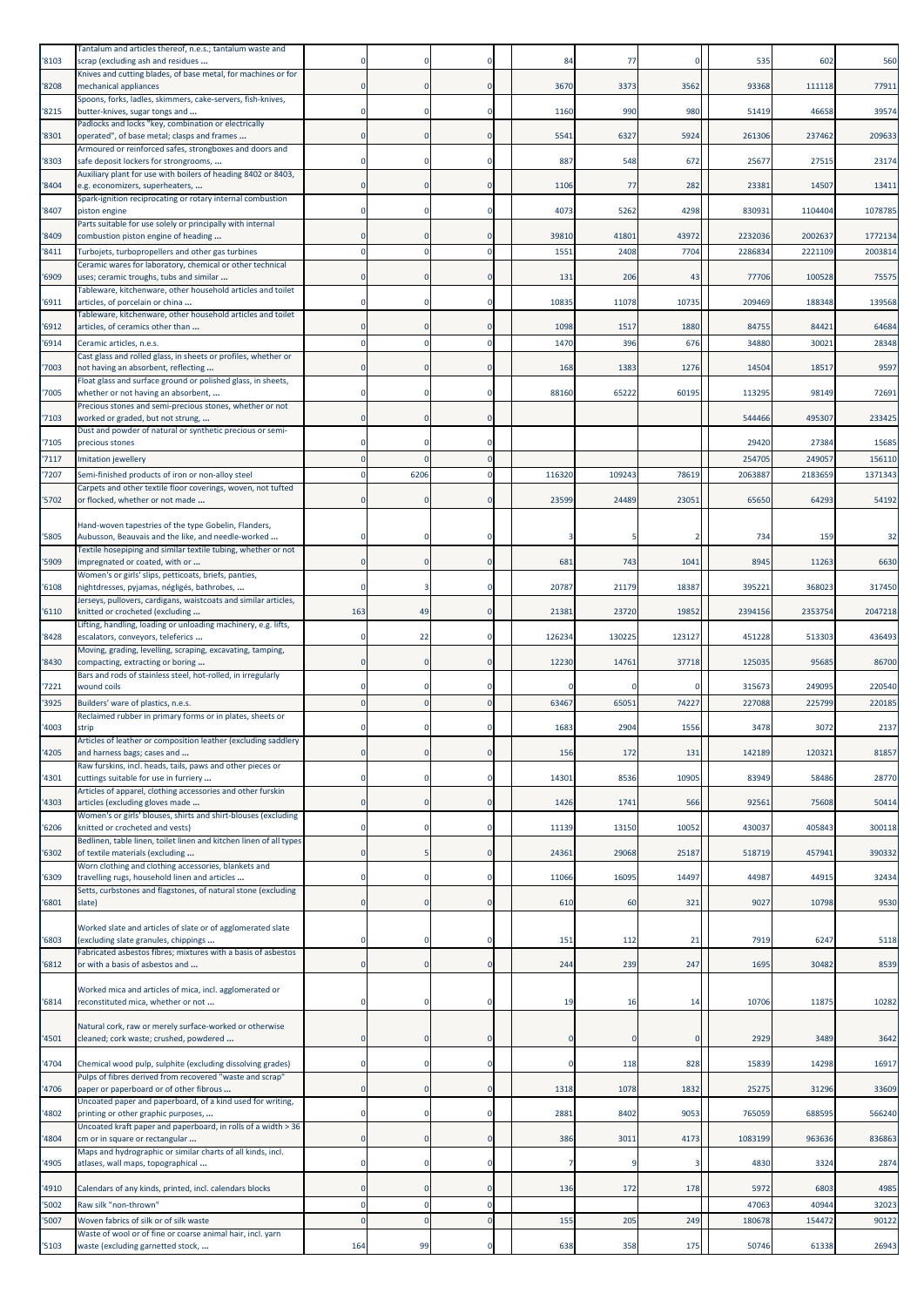| '5202          | Cotton waste, incl. yarn waste and garnetted stock                                                             |                            |                      |                             | 103              | 114                  | 129          | 21780          | 15375           | 13690        |
|----------------|----------------------------------------------------------------------------------------------------------------|----------------------------|----------------------|-----------------------------|------------------|----------------------|--------------|----------------|-----------------|--------------|
| '5204          | Cotton sewing thread, whether or not put up for retail sale                                                    | $\Omega$                   | $\Omega$             | $\Omega$                    | 39               | 32                   | 77           | 6435           | 5022            | 3445         |
| '5306          | Flax yarn                                                                                                      | $\Omega$                   |                      | $\Omega$                    | 4479             | 3841                 | 3073         | 93635          | 99546           | 72104        |
| '5308          | Yarn of vegetable textile fibres; paper yarn (excluding flax<br>yarn, yarn of jute or of other                 | $\Omega$                   |                      | $\Omega$                    | 15               |                      |              | 3153           | 2796            | 2902         |
| '5311          | Woven fabrics of other vegetable textile fibres; woven fabrics<br>of paper yarn (excluding those               | $\mathbf 0$                | 0                    | $\mathbf 0$                 |                  |                      |              | 1914           | 2010            | 5058         |
| '5408          | Woven fabrics of artificial filament yarn, incl. monofilament<br>of >= 67 decitex and a maximum                | $\mathbf 0$                |                      | $\Omega$                    | 648              | 2265                 | 1693         | 84692          | 87660           | 48934        |
| '0101          | Live horses, asses, mules and hinnies                                                                          | $\Omega$                   | $\overline{0}$       | $\mathbf{0}$                | 343              | 451                  | 89           | 39627          | 48549           | 40078        |
| '0103          | Live swine                                                                                                     | $\Omega$                   | $\Omega$             | $\Omega$                    | C                |                      | $\mathbf 0$  | 153512         | 118924          | 128732       |
| '0302          | Fish, fresh or chilled (excluding fish fillets and other fish meat<br>of heading 0304)                         | $\mathbf 0$                |                      | 0                           | 996              | 870                  | $\Omega$     | 1221462        | 1240684         | 1048736      |
|                | Cabbages, cauliflowers, kohlrabi, kale and similar edible                                                      |                            |                      |                             |                  |                      |              |                |                 |              |
| '0704          | brassicas, fresh or chilled<br>Apricots, cherries, peaches incl. nectarines, plums and sloes,                  | $^{\circ}$                 | $\mathbf 0$          | $\Omega$                    | 15110            | 10243                | 9106         | 32655          | 47826           | 43900        |
| '0809          | fresh<br>Cereal grains otherwise worked, e.g. hulled, rolled, flaked,                                          | $\Omega$                   |                      | $\Omega$                    | 14038            | 5705                 | 5206         | 198852         | 172144          | 230701       |
| '1104          | pearled, sliced or kibbled; germ                                                                               | $^{\circ}$                 | $\Omega$             | $\Omega$                    | 2783             | 2496                 | 3751         | 52792          | 49459           | 58652        |
| '1106          | Flour, meal and powder of peas, beans, lentils and other<br>dried leguminous vegetables of heading             | $\mathbf 0$                | $\Omega$             | $\mathbf 0$                 | 71               | 155                  | 53           | 14527          | 13442           | 12650        |
|                | Locust beans, seaweeds and other algae, sugar beet and                                                         |                            |                      |                             |                  |                      |              |                |                 |              |
| '1212          | sugar cane, fresh, chilled, frozen or<br>Swedes, mangolds, fodder roots, hay, alfalfa, clover, sainfoin,       | $\Omega$                   | $\Omega$             | $\Omega$                    | 71               | 53                   | 263          | 53303          | 85788           | 97853        |
| '1214          | forage kale, lupines, vetches<br>Fats of bovine animals, sheep or goats (excluding oil and                     | 113                        | $\Omega$             | $\Omega$                    | 1070             | 1266                 | 2409         | 5477           | 6452            | 3798         |
| '1502          | oleostearin)                                                                                                   | $\Omega$                   | $\Omega$             | $\Omega$                    | 7787             | 7800                 | 7495         | 20597          | 17795           | 19881        |
| '1605          | Crustaceans, molluscs and other aquatic invertebrates,<br>prepared or preserved (excluding smoked)             |                            |                      |                             | 29437            | 32811                | 29711        | 164238         | 16167           | 155993       |
|                | Tomatoes, prepared or preserved otherwise than by vinegar                                                      |                            |                      |                             |                  |                      |              |                |                 |              |
| '2002          | or acetic acid                                                                                                 |                            |                      | $\Omega$                    | 249              | 252                  | 371          | 142016         | 109092          | 124367       |
| '2008          | Fruits, nuts and other edible parts of plants, prepared or<br>preserved, whether or not containing             | $\Omega$                   |                      | $\Omega$                    | 14193            | 19011                | 19089        | 224441         | 225742          | 234393       |
| '2201          | Waters, incl. natural or artificial mineral waters and aerated<br>waters, not containing added                 | $\Omega$                   | $\Omega$             | $\Omega$                    | 5798             | 6260                 | 6245         | 13986          | 12690           | 10527        |
|                | Acorns, horse-chestnuts, marc and other vegetable materials                                                    | $\Omega$                   |                      | $\Omega$                    |                  |                      |              |                |                 |              |
| '2308          | and vegetable waste, vegetable                                                                                 |                            |                      |                             | 1227             | 1581                 | 1864         | 18819          | 17344           | 18391        |
| '2403          | Manufactured tobacco and manufactured tobacco<br>substitutes and "homogenised" or "reconstituted"              |                            |                      |                             |                  |                      |              | 132393         | 113655          | 127861       |
| '2502          | Unroasted iron pyrites                                                                                         | $\Omega$                   |                      | $\Omega$                    |                  |                      | $\mathbf{0}$ | 3793           | 4959            | 2154         |
| '2511          | Natural barium sulphate "barytes"; natural barium carbonate<br>"witherite", whether or not calcined            | $\Omega$                   | $\mathbf 0$          | $\mathbf 0$                 | 2                |                      | 0            | 29210          | 30135           | 24135        |
|                | Slate, whether or not roughly trimmed or merely cut, by                                                        | $\mathbf 0$                |                      | $\mathbf 0$                 | 28               |                      | $\Omega$     |                |                 |              |
| '2514          | sawing or otherwise, into blocks or<br>Limestone flux; limestone and other calcareous stone, of a              |                            |                      |                             |                  |                      |              | 5709           | 4902            | 4167         |
| '2521          | kind used for the manufacture of                                                                               | 0                          |                      |                             |                  |                      |              | 111            | 200             | 172          |
| '2523          | Cement, incl. cement clinkers, whether or not coloured                                                         | $\mathbf 0$                | $\mathbf 0$          | $\mathbf 0$                 | 86548            | 82976                | 79665        | 152930         | 144789          | 170820       |
| '2601          | Iron ores and concentrates, incl. roasted iron pyrites                                                         |                            |                      | $\Omega$                    |                  |                      |              | 713029         | 671589          | 575484       |
| '2613          | Molybdenum ores and concentrates                                                                               |                            |                      |                             |                  |                      | 0            | 123030         | 13640           | 82474        |
| '2615          | Niobium, tantalum, vanadium or zirconium ores and<br>concentrates                                              | $\Omega$                   | $\Omega$             | $\mathbf 0$                 | O                |                      | $\Omega$     | 74281          | 65514           | 49053        |
| '2704          | Coke and semi-coke of coal, of lignite or of peat, whether or<br>not agglomerated; retort carbon               | $\overline{0}$             |                      | $\mathbf 0$                 | $\Omega$         | 75                   | 15           | 61740          | 182081          | 116948       |
|                | Tar distilled from coal, from lignite or from peat, and other                                                  |                            |                      |                             |                  |                      |              |                |                 |              |
| '2706          | mineral tars, whether or not                                                                                   | $\mathbf 0$                | $\mathbf 0$          | $\mathbf 0$                 | $\sqrt{2}$       | $\Omega$             | $\mathbf 0$  |                |                 | 0            |
| '2715          | Bituminous mastics, cut-backs and other bituminous mixtures<br>based on natural asphalt, on natural            | $\mathbf 0$                | $\Omega$             | $\Omega$                    | 267455           | 19463                | 8318         | 3636           | 3754            | 4714         |
| '2804          | Hydrogen, rare gases and other non-metals                                                                      | $\Omega$                   | $\overline{0}$       | $\Omega$                    | 771              | 888                  | 866          | 216457         | 207887          | 177475       |
|                |                                                                                                                |                            |                      |                             |                  |                      |              |                |                 |              |
| '2806<br>'2819 | Hydrogen chloride "hydrochloric acid"; chlorosulphuric acid<br>Chromium oxides and hydroxides                  | $\mathbf 0$<br>$\mathbf 0$ | $\Omega$<br>$\Omega$ | $\mathbf 0$<br>$\mathbf{0}$ | 29<br>$\epsilon$ | 108<br>$\mathcal{C}$ | 30           | 6969<br>16160  | 7659<br>12815   | 8523<br>8841 |
|                |                                                                                                                |                            |                      |                             |                  |                      |              |                |                 |              |
| '2821          | Iron oxides and hydroxides; earth colours containing >= 70%<br>by weight of combined iron evaluated            | $\overline{0}$             |                      | $\overline{0}$              | 111              | 97                   | 176          | 28616          | 25206           | 13509        |
| '2844          | Radioactive chemical elements and radioactive isotopes, incl.<br>their fissile or fertile chemical             | $\mathbf 0$                | $\Omega$             | 0                           |                  |                      |              | 55454          | 42464           | 43274        |
|                | Sulphonated, nitrated or nitrosated derivatives of                                                             |                            |                      |                             |                  |                      |              |                |                 |              |
| '2904          | hydrocarbons, whether or not halogenated<br>Unsaturated acyclic monocarboxylic acids, cyclic                   | $\mathbf 0$                | $\mathbf 0$          | $\mathbf 0$                 | 22               | 88                   | 12           | 24319          | 23033           | 19071        |
| '2916          | monocarboxylic acids, their anhydrides, halides,<br>Carboxylic acids with additional oxygen function and their | $\mathbf 0$                | $\Omega$             | $\mathbf 0$                 | 86               | 133                  | 305          | 491680         | 362839          | 298819       |
| '2918          | anhydrides, halides, peroxides and                                                                             | $\mathbf 0$                |                      | 0                           | 351              | 317                  | 886          | 385349         | 356639          | 390493       |
| '2921          | Amine-function compounds                                                                                       | $\mathbf 0$                | $\overline{0}$       | $\mathbf{0}$                | 591              | 397                  | 78           | 27694          | 24647           | 223794       |
|                | Quaternary ammonium salts and hydroxides; lecithins and                                                        | $\mathbf 0$                |                      | $\Omega$                    | 886              | 1869                 | 3332         |                |                 | 74780        |
| '2923<br>'2935 | other phosphoaminolipids, whether or<br>Sulphonamides                                                          | $\mathbf 0$                | 0<br>$\mathbf 0$     | 0                           | 500              | 752                  | 462          | 89306<br>31837 | 77478<br>238523 | 249501       |
|                | Hormones, prostaglandins, thromboxanes and leukotrienes,                                                       |                            |                      |                             |                  |                      |              |                |                 |              |
| '2937          | natural or reproduced by synthesis;<br>Pharmaceutical preparations and products of subheadings                 | $\mathbf 0$                | $\Omega$             | $\mathbf 0$                 | 30               | 41                   | 69           | 1602800        | 2151536         | 1777979      |
| '3006          | 3006.10.10 to 3006.60.90<br>Mineral or chemical nitrogenous fertilisers (excluding those in                    | 395                        | $\overline{0}$       | $\Omega$                    | 8992             | 7324                 | 6854         | 541694         | 502448          | 482595       |
| '3102          | pellet or similar forms, or                                                                                    | $\mathbf 0$                | $\Omega$             | $\Omega$                    | 217994           | 186798               | 181070       | 324767         | 365778          | 338478       |
| '3203          | Colouring matter of vegetable or animal origin, incl. dye<br>extracts (excluding animal black),                | $\mathbf 0$                | $\mathbf 0$          | $\mathbf 0$                 | 199              | 410                  | 148          | 73372          | 70295           | 75954        |
|                |                                                                                                                |                            |                      |                             |                  |                      |              |                |                 |              |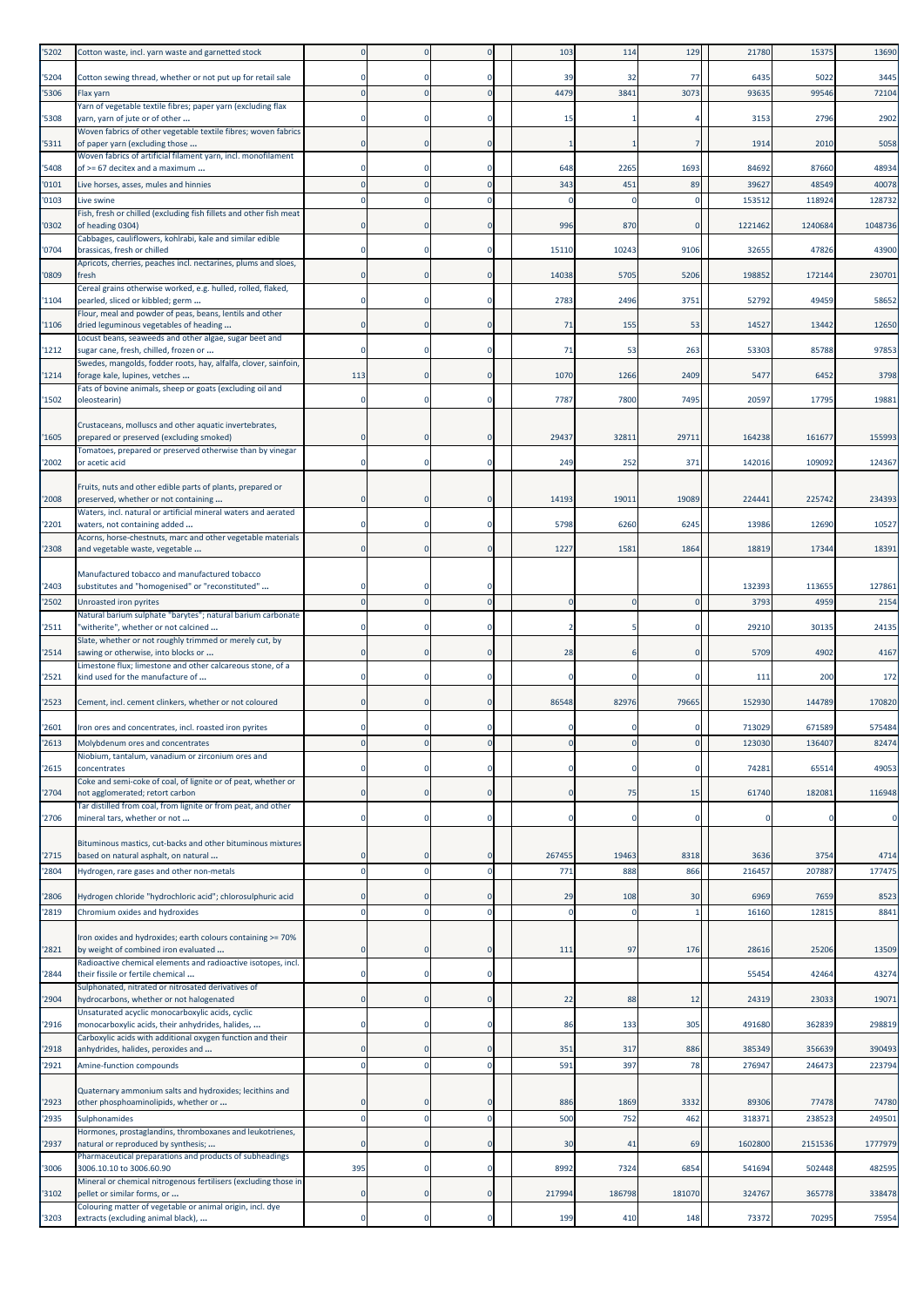| 3205          | Colour lakes (other than Chinese or Japanese lacquer and<br>paints); preparations based on colour                                                             |                         | $\Omega$                | $\mathbf 0$                |            |             | 20                  | 6066             | 4658             | 4035            |
|---------------|---------------------------------------------------------------------------------------------------------------------------------------------------------------|-------------------------|-------------------------|----------------------------|------------|-------------|---------------------|------------------|------------------|-----------------|
| '3214         | Glaziers' putty, grafting putty, resin cements, caulking<br>compounds and other mastics; painters'                                                            |                         | $\Omega$                | $\Omega$                   | 25286      | 24720       | 22427               | 231338           | 216797           | 200631          |
| 3303          | Perfumes and toilet waters (excluding aftershave lotions,<br>personal deodorants and hair lotions)                                                            | $\Omega$                | $\Omega$                | $\Omega$                   | 22595      | 25746       | 16701               | 561449           | 598062           | 470128          |
| '3305         | Preparations for use on the hair                                                                                                                              |                         | $\Omega$                | $\Omega$                   | 38680      | 44034       | 46674               | 264797           | 285532           | 275326          |
| '3307         | Shaving preparations, incl. pre-shave and aftershave<br>products, personal deodorants, bath and                                                               |                         | $\Omega$                | $\Omega$                   | 6306       | 7765        | 8612                | 246894           | 258774           | 234410          |
| '3503         | Gelatin, whether or not in square or rectangular sheets,<br>whether or not surface-worked or coloured,                                                        |                         | $\Omega$                | 0                          | 7512       | 8147        | 8918                | 35272            | 40943            | 39318           |
|               | Dextrins and other modified starches, e.g. pregelatinised or                                                                                                  |                         |                         |                            |            |             |                     |                  |                  |                 |
| '3505<br>3601 | esterified starches; glues based<br>Propellent powders                                                                                                        |                         | $\Omega$                | $\Omega$<br>$\Omega$       | 909        | 673         | 885<br>$\Omega$     | 97580<br>2371    | 100523<br>26303  | 99116<br>19297  |
| 3805          | Gum, wood or sulphate turpentine and other terpenic oils<br>produced by the distillation or other                                                             | $\mathbf 0$             | $\mathbf 0$             | $\mathbf 0$                | 2047       | 1564        | 1616                | 1067             | 1270             | 865             |
| '3807         | Wood tar; wood tar oils; wood creosote; wood naphtha;<br>vegetable pitch; brewer's pitch and similar                                                          |                         | $\Omega$                | 0                          |            |             | 70                  | 282              | 2298             | 1969            |
| '3820         | Anti-freezing preparations and prepared de-icing fluids<br>(excluding prepared additives for mineral                                                          | $\Omega$                | $\Omega$                | $\mathbf{0}$               | 5087       | 5144        | 5300                | 28502            | 22118            | 19628           |
| 8531          | Electric sound or visual signalling apparatus, e.g. bells, sirens,<br>indicator panels, burglar                                                               |                         | $\Omega$                | 0                          | 8783       | 11045       | 13175               | 415358           | 373321           | 356919          |
|               | Instrument panel clocks and clocks of a similar type for                                                                                                      |                         |                         |                            |            |             |                     |                  |                  |                 |
| '9104         | vehicles, aircraft, vessels and other<br>Clock movements, complete and assembled (excluding watch                                                             | 0                       | $\mathbf 0$             | $\mathbf 0$                |            |             | 33                  | 2800             | 1982             | 1246            |
| '9109         | movements)                                                                                                                                                    | $\Omega$                | $\Omega$                | $\mathbf 0$                |            |             | з                   | 1158             | 1003             | 1034            |
| '9307         | Swords, cutlasses, bayonets, lances and similar arms and<br>parts thereof, and scabbards and sheaths<br>Articles and equipment for general physical exercise, |                         | $\Omega$                | $\Omega$                   |            |             |                     | 366              | 335              | 244             |
| '9506         | gymnastics, athletics, other sports,                                                                                                                          |                         | $\Omega$                | 0                          | 3731       | 4278        | 6740                | 632899           | 627187           | 538304          |
| '9601         | Worked ivory, bone, tortoiseshell, horn, antlers, coral,<br>mother-of-pearl and other animal carving                                                          | 0                       | $\mathbf 0$             | $\mathbf 0$                | 17         | 33          | 67                  | 10033            | 10042            | 7201            |
| '9605         | Travel sets for personal toilet, sewing or shoe or clothes<br>cleaning (excluding manicure sets)                                                              | $\Omega$                | $\Omega$                | $\mathbf 0$                | 20         |             | 14                  | 3501             | 3680             | 1891            |
| 9619          | Sanitary towels (pads) and tampons, napkins and napkin<br>liners for babies, and similar articles,                                                            | $\Omega$                | $\Omega$                | $\Omega$                   | 17613      | 24777       | 25455               | 273617           | 252026           | 257988          |
| '8509         | Electromechanical domestic appliances, with self-contained<br>electric motor; parts thereof (excluding                                                        |                         | $\Omega$                | -0                         | 7750       | 8352        | 9928                | 41226            | 397911           | 456428          |
|               | Portable electric lamps designed to function by their own                                                                                                     |                         |                         |                            |            |             |                     |                  |                  |                 |
| '8513         | source of energy, e.g. dry batteries,<br>Parts and accessories suitable for use solely or principally                                                         | 5                       | $\overline{2}$          | $\mathbf 0$                | 703        | 631         | 880                 | 5011:            | 48807            | 51044           |
| '8522         | with sound reproducing and recording                                                                                                                          | $\Omega$                | $\Omega$                | $\mathbf 0$                | 31         |             | 8                   | 8657             | 7941             | 5627            |
|               |                                                                                                                                                               |                         |                         |                            |            |             |                     |                  |                  |                 |
|               | Railway or tramway maintenance or service vehicles,                                                                                                           |                         | $\Omega$                | O                          |            |             |                     |                  |                  |                 |
| '8604<br>8904 | whether or not self-propelled, e.g., workshops,<br>Tugs and pusher craft                                                                                      |                         | $\Omega$                | 0                          | 1490<br>44 | 855         | 1293<br>$\mathbf 0$ | 83430<br>28959   | 107012<br>53752  | 31982<br>30326  |
| '8907         | Rafts, tanks, coffer-dams, landing stages, buoys, beacons and<br>other floating structures (excluding                                                         |                         |                         |                            | 24         |             | 32                  | 16349            | 20853            | 15498           |
| '9014         | Direction finding compasses; other navigational instruments<br>and appliances (excluding radio                                                                |                         |                         | 0                          | 961        | 4010        | 3893                | 271202           | 308754           | 310613          |
|               | Mechano-therapy appliances; massage apparatus;                                                                                                                | $\mathbf 0$             | $\mathbf 0$             | $\mathbf 0$                |            |             |                     |                  |                  |                 |
| '9019         | psychological aptitude-testing apparatus; ozone<br>Breathing appliances and gas masks (excluding protective                                                   |                         |                         |                            | 2778       | 1726        | 8410                | 286303           | 270215           | 440689          |
| '9020         | masks having neither mechanical parts<br>Machinery for making up paper pulp, paper or paperboard,                                                             | 0                       | $^{\circ}$              | 0                          | 92         | 159         | 253                 | 25136            | 24487            | 85243           |
| '8441<br>8446 | incl. cutting machines of all kinds,                                                                                                                          | $\Omega$<br>$\mathbf 0$ | $\Omega$                | $\Omega$<br>$\mathbf 0$    | 875        | 899<br>206  | 1384                | 256642           | 279463           | 235442          |
|               | Weaving machines "looms"<br>Machine tools, incl. way-type unit head machines, for drilling,                                                                   |                         | 48<br>$\Omega$          | $\mathbf{0}$               |            |             | 103                 | 26386            | 20359            | 8116            |
| 8459          | boring, milling, threading<br>Machinery for preparing or making up tobacco, not specified                                                                     |                         |                         |                            | 8773       | 7359        | 9003                | 152631           | 133644           | 72682           |
| '8478<br>8502 | or included elsewhere in this chapter;<br>Electric generating sets and rotary converters                                                                      |                         | $\Omega$                | $\mathbf 0$                | 18<br>4419 | 619<br>7369 | 116<br>4466         | 31576<br>263709  | 21286<br>200732  | 27439<br>201605 |
| 4902          | Newspapers, journals and periodicals, whether or not<br>illustrated or containing advertising                                                                 | $\mathbf 0$             | $\Omega$                | $\mathbf 0$                | 2140       | 1880        | 1271                | 76269            | 70161            | 47028           |
|               | Pearls, natural or cultured, whether or not worked or graded,                                                                                                 |                         |                         |                            |            |             |                     |                  |                  |                 |
| 7101<br>7202  | but not strung, mounted or set,<br>Ferro-alloys                                                                                                               | 0                       | $\mathbf 0$<br>$\Omega$ | $\mathbf 0$<br>$\mathbf 0$ | 548        | 5132        | 643                 | 20393<br>1261356 | 15397<br>1025919 | 8729<br>803259  |
| 7210          | Flat-rolled products of iron or non-alloy steel, of a width >=<br>600 mm, hot-rolled or cold-rolled                                                           | $\mathbf{0}$            | $\overline{0}$          | $\circ$                    | 10315      | 14594       | 10281               | 1946036          | 1717031          | 1451738         |
|               | Used or new rags, scrap twine, cordage, rope and cables and                                                                                                   | 0                       | $\Omega$                |                            |            |             |                     |                  |                  |                 |
| 6310          | worn-out articles thereof, of textile<br>Hats and other headgear, knitted or crocheted, or made up                                                            |                         |                         | 0                          | 7387       | 7419        | 7844                | 29764            | 27041            | 17903           |
| '6505         | from lace, felt or other textile<br>Skins and other parts of birds with their feathers or down,                                                               | $\mathbf{0}$            | $\mathbf 0$             | $\mathbf 0$                | 3970       | 3773        | 3200                | 149629           | 162604           | 138763          |
| 6701          | feathers, parts of feathers, down<br>Ceramic building bricks, flooring blocks, support or filler tiles                                                        | $\mathbf 0$             | $\mathbf 0$             | 0                          |            |             |                     | 2376             | 2422             | 2143            |
| 6904          | and the like (excluding those<br>Glass mirrors, whether or not framed, incl. rear-view mirrors                                                                | $\mathbf{0}$            | $\overline{0}$          | $\mathbf 0$                | 10197      | 11040       | 9249                | 6183             | 5524             | 5804            |
| '7009         | (excluding optical mirrors, optically                                                                                                                         | $\Omega$                | $\Omega$                | $\mathbf 0$                | 6720       | 8064        | 8840                | 110073           | 100705           | 87415           |
| 4414          | Wooden frames for paintings, photographs, mirrors or similar<br>objects                                                                                       | $\mathbf{0}$            | $\overline{0}$          | $\mathbf 0$                | 168        | 312         | 401                 | 21547            | 18026            | 17074           |
| 4503          | Articles of natural cork (excluding cork in square or<br>rectangular blocks, plates, sheets or                                                                | $\mathbf 0$             | $^{\circ}$              | 0                          |            |             | 2                   | 60956            | 54932            | 53583           |
| 4602          | Basketwork, wickerwork and other articles, made directly to<br>shape from plaiting materials or                                                               |                         | $\Omega$                | 0                          | 4838       | 5555        | 6683                | 33034            | 34989            | 29698           |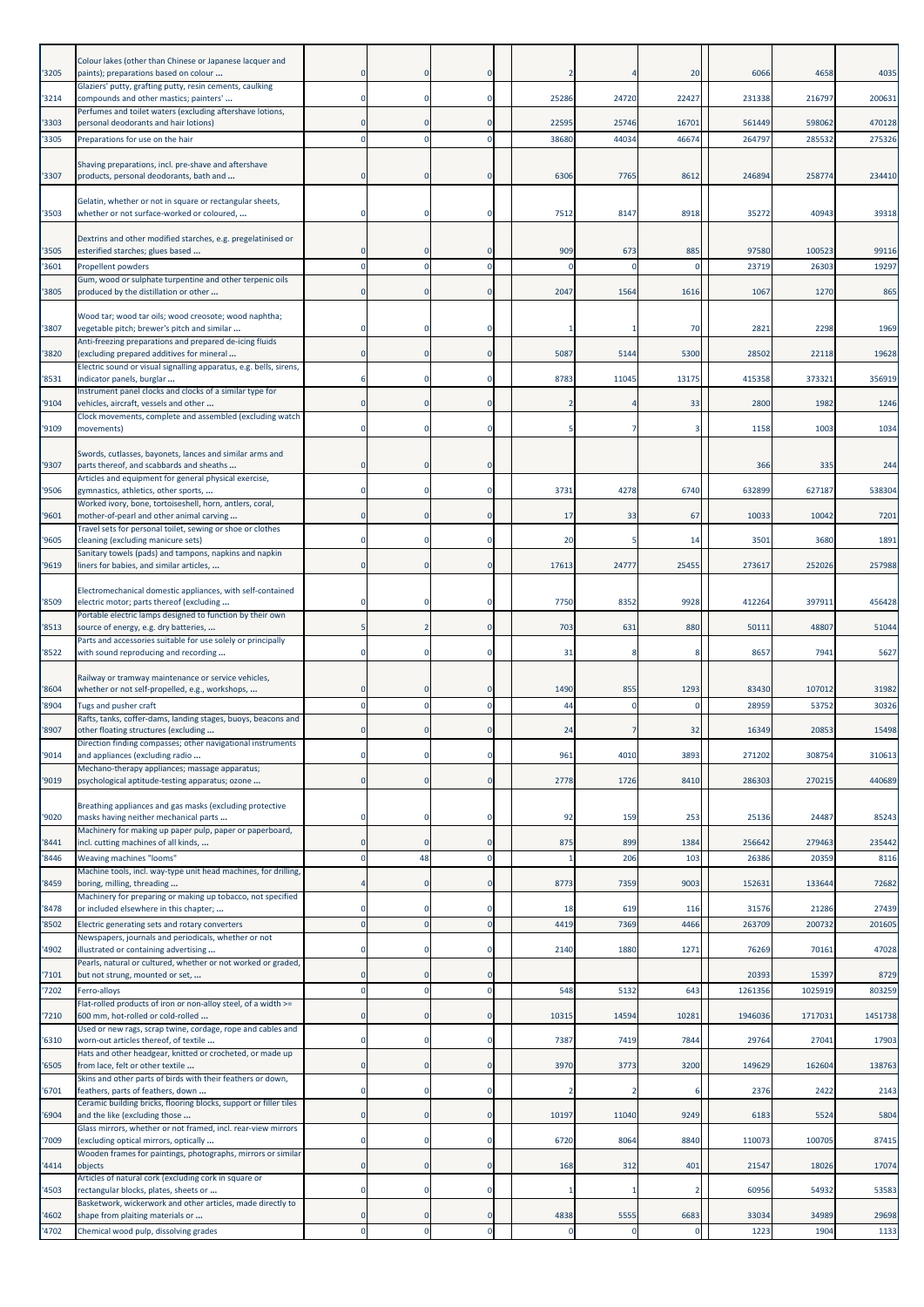| '4808          | Corrugated paper and paperboard "with or without glued flat<br>surface sheets", creped, crinkled,                  |             |                      |                            | 1806       | 1691     | 1290           | 65623            | 53769            | 59089            |
|----------------|--------------------------------------------------------------------------------------------------------------------|-------------|----------------------|----------------------------|------------|----------|----------------|------------------|------------------|------------------|
| '4816          | Carbon paper, self-copy paper and other copying or transfer<br>papers, in rolls of a width of                      |             |                      | $\mathbf 0$                |            |          | 2              | 6306             | 4240             | 3817             |
| '7303          | Tubes, pipes and hollow profiles, of cast iron                                                                     |             |                      | $\mathbf{0}$               |            | 42       | 111            | 43512            | 47733            | 51638            |
| '7316          | Anchors, grapnels and parts thereof, of iron or steel                                                              |             |                      | $\mathbf 0$                | 12         | 14       | $\overline{7}$ | 4676             | 3972             | 4410             |
| '7321          | Stoves, ranges, grates, cookers, incl. those with subsidiary<br>boilers for central heating, barbecues,            |             |                      | $\mathbf 0$                | 103467     | 104168   | 103454         | 250773           | 229566           | 204137           |
| '7323          | Table, kitchen or other household articles, and parts thereof,<br>of iron or steel; iron or steel                  |             |                      | $\Omega$                   | 6704       | 6263     | 8469           | 221948           | 224223           | 197078           |
|                | Copper, refined, and copper alloys, unwrought (excluding                                                           |             |                      |                            |            |          |                |                  |                  |                  |
| '7403          | copper alloys of heading 7405)                                                                                     | $\Omega$    |                      | $\mathbf 0$<br>$\Omega$    | 39266      | 58191    | 79081          | 3803395          | 3423086          | 3101413          |
| '7411<br>'7502 | Copper tubes and pipes<br>Unwrought nickel                                                                         |             |                      | $\mathbf 0$                | 1127<br>10 | 1047     | 2040<br>7      | 402803<br>583388 | 337605<br>462661 | 285924<br>422051 |
|                | Waste and scrap, of aluminium (excluding slags, scale and the                                                      |             |                      |                            |            |          |                |                  |                  |                  |
| '7602          | like from iron and steel production,<br>Aluminium foil, "whether or not printed or backed with                     |             |                      | 0                          | 1621       | 1156     | 1398           | 874520           | 754574           | 661708           |
| '7607          | paper, paperboard, plastics or similar                                                                             |             |                      | $\mathbf 0$                | 2337       | 1652     | 1996           | 538861           | 465572           | 495668           |
| '7610          | Structures and parts of structures "e.g., bridges and bridge-<br>sections, towers, lattice masts,                  |             |                      | $\mathbf 0$                | 61480      | 65898    | 70934          | 175636           | 197996           | 164842           |
| '7804          | Lead plates, sheets, strip and foil; lead powders and flakes<br>(excluding grains of lead, and                     |             |                      | $\mathbf 0$                | 63         | 39       | 48             | 5502             | 2720             | 1490             |
|                |                                                                                                                    |             |                      |                            |            |          |                |                  |                  |                  |
| '8107          | Cadmium and articles thereof, n.e.s.; cadmium waste and<br>scrap (excluding ash and residues containing            |             |                      | 0                          |            |          |                | 74               | 81               | 60               |
| '8113          | Cermets and articles thereof, n.e.s.; waste and scrap of<br>cermets (excluding ash and residues                    |             |                      | $\mathbf 0$                | 623        | 745      | 588            | 48029            | 41181            | 33869            |
|                | Hand tools, incl. glaziers' diamonds, of base metal, n.e.s.;                                                       |             |                      |                            |            |          |                |                  |                  |                  |
| '8205          | blowlamps and the like; vices,<br>Hand-operated mechanical devices, of base metal, weighing                        | 0           |                      | $\mathbf 0$                | 6738       | 7681     | 8697           | 161818           | 169363           | 157212           |
| '8210          | <= 10 kg, used in the preparation,<br>Fittings for loose-leaf binders or files, letter clips, letter               | $\Omega$    |                      | $\mathbf 0$                | 640        | 883      | 1444           | 12790            | 10876            | 11780            |
| '8305          | corners, paper clips, indexing                                                                                     |             |                      | 0                          | 2880       | 3037     | 3032           | 13946            | 12715            | 11505            |
| '8406          | Steam turbines and other vapour turbines; parts thereof                                                            | 0           |                      | $\mathbf 0$                | 48         |          | 44             | 56539            | 45137            | 67534            |
| '3809          | Finishing agents, dye carriers to accelerate the dyeing or<br>fixing of dyestuffs and other products               |             |                      | $\mathbf 0$                | 3428       | 5792     | 6844           | 152001           | 149944           | 146513           |
| '3810          | Pickling preparations for metal surfaces; fluxes and other<br>auxiliary preparations for soldering,                |             |                      | $\mathbf 0$                | 233        | 381      | 386            | 32399            | 34267            | 31797            |
|                |                                                                                                                    |             |                      |                            |            |          |                |                  |                  |                  |
| '3825          | Residual products of the chemical or allied industries, n.e.s.;<br>municipal waste; sewage sludge;                 |             |                      | 0                          | 154        | 86       | 22             | 1189             | 1304             | 1095             |
| '3913          | Natural polymers, e.g. alginic acid, and modified natural<br>polymers, e.g. hardened proteins,                     |             |                      | $\mathbf 0$                | 161        | 141      | 82             | 78496            | 76926            | 78890            |
|                | Floor coverings of plastics, whether or not self-adhesive, in                                                      |             |                      |                            |            |          |                |                  |                  |                  |
| '3918          | rolls or in the form of tiles;<br>Natural rubber, balata, gutta-percha, guayule, chicle and                        |             |                      | $\mathbf 0$                | 1410       | 1667     | 2100           | 12688            | 132123           | 130087           |
| '4001          | similar natural gums, in primary                                                                                   |             |                      | $\mathbf 0$                | 848        | 2535     | 113            | 233780           | 214024           | 191078           |
| '4008          | Plates, sheets, strip, rods and profile shapes, of vulcanised<br>rubber (excluding hard rubber)                    |             |                      | $\mathbf 0$                | 14349      | 17122    | 18100          | 138157           | 117334           | 105773           |
|                | Other raw hides and skins, fresh, or salted, dried, limed,                                                         |             |                      |                            |            |          |                |                  |                  |                  |
| '4103          | pickled or otherwise preserved,<br>Composition leather with a basis of leather or leather fibre, in                |             |                      | $\mathbf 0$                |            |          | n              | 98902            | 85755            | 70932            |
| '4115          | slabs, sheets or strip, whether                                                                                    |             |                      | $\Omega$                   | 228        | 197      | 131            | 6368             | 6503             | 5581             |
| '4203          | Articles of apparel and clothing accessories, of leather or<br>composition leather (excluding                      |             |                      | $\mathbf 0$                | 2098       | 2416     | 1951           | 395616           | 389685           | 332271           |
| '4304          | Artificial fur and articles thereof (excluding gloves made of<br>leather and artificial fur, footware              | 0           | $\Omega$             | $\bf{0}$                   | 634        | 362      | 292            | 13782            | 13735            | 11885            |
|                | Prepared pigments, prepared opacifiers and prepared                                                                |             |                      |                            |            |          |                |                  |                  |                  |
| '3207          | colours, vitrifiable enamels and glazes,                                                                           | $\mathbf 0$ | $\mathbf{0}$         | $\mathbf 0$                | 88         | 546      | 331            | 190521           | 173872           | 143382           |
| '3212          | Pigments, incl. metallic powders and flakes, dispersed in non-<br>aqueous media, in liquid or paste                | 0           |                      | $\mathbf 0$                | 496        | 1044     | 1124           | 102552           | 106524           | 84715            |
|                | Organic surface-active agents (excluding soap); surface-active                                                     |             |                      |                            |            |          |                |                  |                  |                  |
| '3402          | preparations, washing preparations,                                                                                | $\Omega$    | $\Omega$<br>$\Omega$ | $\mathbf 0$<br>$\mathbf 0$ | 23730      | 23144    | 28682          | 922142           | 881137           | 866631           |
| '3507          | Enzymes; prepared enzymes, n.e.s.                                                                                  |             |                      |                            | 1442       | 653      | 977            | 128388           | 138924           | 143346           |
| '3602          | Prepared explosives (excluding propellent powders)<br>Carded or combed yarn of fine animal hair (excluding that of |             | $\Omega$             | $\mathbf 0$                |            |          | $\mathbf 0$    | 16330            | 16486            | 9055             |
| 5108           | wool or that put up for retail                                                                                     | 0           | $\mathbf 0$          | $\bf{0}$                   |            | 21       | 19             | 36255            | 27651            | 17252            |
| '5109          | Yarn of wool or fine animal hair, put up for retail sale                                                           |             |                      | $\mathbf 0$                | 373        | 459      | 406            | 5985             | 5886             | 4124             |
| 5211           | Woven fabrics of cotton, containing predominantly, but <<br>85% cotton by weight, mixed principally                | $\Omega$    | 0                    | $\mathbf 0$                | 10052      | 10099    | 8848           | 54586            | 44021            | 43180            |
| '5301          | Flax, raw or processed, but not spun; flax tow and waste, incl.<br>yarn waste and garnetted stock                  | $\Omega$    |                      | $\mathbf 0$                | 19626      | 22759    | 21571          | 6640             | 8734             | 11086            |
|                | True hemp "Cannabis sativa L.", raw or processed, but not                                                          |             |                      |                            |            |          | $\Omega$       |                  |                  |                  |
| '5302          | spun; tow and waste of true hemp,<br>Artificial monofilament of >= 67 decitex and with a cross                     |             |                      | $\mathbf 0$                |            |          |                | 844              | 424              | 607              |
| 5405           | sectional dimension of <= 1 mm; strip<br>Man-made filament yarn, put up for retail sale (excluding                 | $\Omega$    | $\mathbf 0$          | $\bf{0}$                   | $\Omega$   | $\Omega$ | $\mathbf 0$    | 785              | 810              | 553              |
| '5406          | sewing thread)<br>Synthetic staple fibres, carded, combed or otherwise                                             | $\Omega$    | $\Omega$             | $\mathbf 0$                | 440        | 360      | 335            | 1022             | 1197             | 779              |
| '5506          | processed for spinning<br>Yarn of artificial staple fibres (excluding sewing thread and                            |             |                      | $\mathbf 0$                | 515        | 391      | 452            | 17806            | 13933            | 12899            |
| '5510          | yarn put up for retail sale)                                                                                       | 0           | $\mathbf 0$          | $\bf{0}$                   | 875        | 467      | 938            | 120864           | 108590           | 71173            |
| '5704          | Carpets and other floor coverings, of felt, not tufted or<br>flocked, whether or not made up                       | $\Omega$    | $\Omega$             | $\mathbf 0$                | 3          | 46       | 64             | 7973             | 6657             | 5564             |
| '5803          | Gauze (excluding narrow woven fabrics of heading 5806)                                                             |             |                      | $\mathbf 0$                |            |          | $\Omega$       | 953              | 563              | 493              |
| '5905          | <b>Textile wallcoverings</b>                                                                                       | $\mathbf 0$ | $\Omega$             | $\pmb{0}$                  | 21         | 17       | 10             | 2148             | 222:             | 2143             |
|                | Impregnated, coated or covered textile fabrics; painted                                                            | $\Omega$    | $\Omega$             | $\mathbf 0$                |            |          |                |                  |                  |                  |
| '5907          | canvas being theatrical scenery, studio                                                                            |             |                      |                            | 109        | 104      | 49             | 10337            | 11894            | 12009            |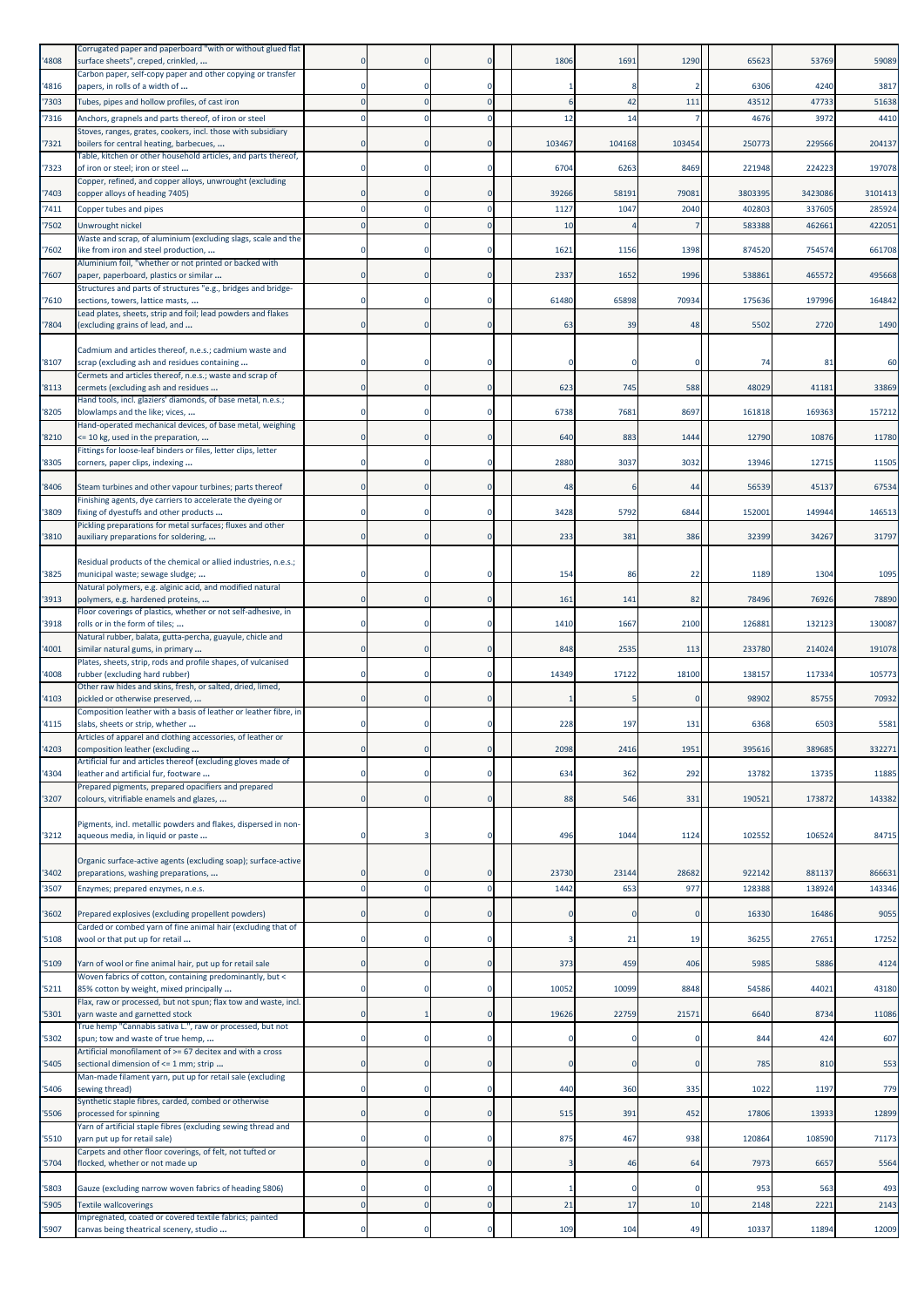| '6101          | Men's or boys' overcoats, car coats, capes, cloaks, anoraks,<br>incl. ski jackets, windcheaters,                     |          |              |                      | 460        | 836        | 609      | 91716         | 101480        | 79263         |
|----------------|----------------------------------------------------------------------------------------------------------------------|----------|--------------|----------------------|------------|------------|----------|---------------|---------------|---------------|
| '6112          | Track-suits, ski-suits and swimwear, knitted or crocheted                                                            | 242      | 148          | $\Omega$             | 4536       | 5065       | 3157     | 231626        | 249672        | 205073        |
| '6114          | Special garments for professional, sporting or other purposes,<br>n.e.s., knitted or crocheted                       |          | $\Omega$     | $\Omega$             | 750        | 862        | 911      | 463315        | 174977        | 184602        |
| '2714          | Bitumen and asphalt, natural; bituminous or oil-shale and tar<br>sands; asphaltites and asphaltic                    |          |              | $\Omega$             |            |            |          | 621           | <b>250</b>    | 878           |
| '2802          | Sulphur, sublimed or precipitated; colloidal sulphur<br>Halogenated, sulphonated, nitrated or nitrosated derivatives |          | $\Omega$     | $\Omega$             |            | $\sqrt{ }$ | $\Omega$ | 407           | 531           | 439           |
| '2908          | of phenols or phenol-alcohols                                                                                        |          | $\mathbf 0$  | $\Omega$             |            |            |          | 15503         | 12993         | 13756         |
| '2914          | Ketones and quinones, whether or not with other oxygen<br>function, and their halogenated, sulphonated,              |          |              |                      | 50         | 119        | 56       | 15537         | 169886        | 164602        |
| '2930          | Organo-sulphur compounds                                                                                             |          |              | $\Omega$             | 4675       | 4209       | 6263     | 167743        | 156583        | 163637        |
| '2837          | Cyanides, cyanide oxides and complex cyanides                                                                        |          |              |                      |            |            |          | 9905          | 7749          | 7034          |
| '2842          | Salts of inorganic acids or peroxoacids, incl. aluminosilicates<br>whether or not chemically defined                 |          |              |                      | 20         | 32         | 18       | 30136         | 25799         | 26966         |
| '2845          | Non-radioactive isotopes; inorganic or organic compounds of<br>such isotopes, whether or not chemically              |          |              | $\Omega$             | 32         | 28         | 43       | 4622          | 3983          | 3954          |
| '2853          | Inorganic compounds, incl. distilled or conductivity water and<br>water of similar purity, n.e.s.;                   |          | 0            | $\Omega$             | 141        | 94         | 43       | 16075         | 14569         | 15948         |
| '0204          | Meat of sheep or goats, fresh, chilled or frozen<br>Frozen fish (excluding fish fillets and other fish meat of       | $\Omega$ | $\Omega$     | $\Omega$             | $\sqrt{ }$ | $\sqrt{ }$ | $\Omega$ | 161644        | 166716        | 139354        |
| '0303          | heading 0304)                                                                                                        |          |              |                      | 9842       | 6053       | 10176    | 371381        | 357070        | 288219        |
| '0407          | Birds' eggs, in shell, fresh, preserved or cooked                                                                    |          |              | $\Omega$             | 31754      | 39038      | 35779    | 65619         | 50509         | 63610         |
| '0510          | Ambergris, castoreum, civet and musk; cantharides; bile,<br>whether or not dried; glands and other                   |          |              |                      | 1583       | 1900       | 1371     | 1038          | 14010         | 8692          |
| '0701          | Potatoes, fresh or chilled                                                                                           |          |              |                      | 50528      | 57386      | 45220    | 187933        | 264827        | 201321        |
| '0708          | Leguminous vegetables, shelled or unshelled, fresh or chilled                                                        |          |              | $\Omega$             |            |            | r        | 42220         | 42648         | 42673         |
| '0801          | Coconuts, Brazil nuts and cashew nuts, fresh or dried,<br>whether or not shelled or peeled                           |          |              |                      | 1480       | 5795       | 5233     | 96497         | 93220         | 91908         |
| '0806          | Grapes, fresh or dried<br>Fruit and nuts, provisionally preserved, e.g. by sulphur                                   |          |              |                      | 2014       | 698        | 310      | 88414         | 95372         | 84441         |
| '0812          | dioxide gas, in brine, in sulphur<br>Pepper of the genus Piper; dried or crushed or ground fruits                    |          |              | $\Omega$             | 22         | 32         | 32       | 16493         | 21833         | 16785         |
| '0904          | of the genus Capsicum or of the                                                                                      |          |              | $\Omega$             | 38         | 30         | 84       | 32873         | 27313         | 27553         |
| '1302          | Vegetable saps and extracts; pectic substances, pectinates<br>and pectates; agar-agar and other                      |          | $\mathbf{0}$ | $\Omega$             | 2237       | 1994       | 2325     | 184760        | 201862        | 172742        |
| '1401          | Vegetable materials of a kind used primarily for plaiting, e.g.<br>bamboos, rattans, reeds, rushes,                  |          | $\Omega$     | $\Omega$             | 10         |            | 13       | 10021         | 9693          | 10068         |
| '1504          | Fats and oils and their fractions of fish or marine mammals,<br>whether or not refined (excluding                    |          |              | $\Omega$             | 56         | 57         | 94       | 32246         | 28119         | 29189         |
| '1509          | Olive oil and its fractions obtained from the fruit of the olive<br>tree solely by mechanical                        |          | $\mathbf 0$  | $\Omega$             | 83         | 123        | 238      | 1861365       | 1579055       | 1519925       |
| '1514          | Rape, colza or mustard oil and fractions thereof, whether or<br>not refined, but not chemically                      |          | $\mathbf{0}$ | $\Omega$             | 169587     | 204912     | 243879   | 80652         | 68999         | 40887         |
|                | Vegetable waxes, beeswax, other insect waxes and                                                                     |          |              |                      |            |            |          |               |               |               |
| '1521          | spermaceti, whether or not refined or coloured<br>Sausages and similar products, of meat, offal or blood; food       |          |              |                      |            |            |          | 11495         | 12405         | 9477          |
| '1601          | preparations based on these products<br>Extracts and juices of meat, fish or crustaceans, molluscs and               | $\Omega$ | 2            | $\mathbf 0$          | 104877     | 84931      | 93848    | 61490         | 78672         | 64340         |
| '1603          | other aquatic invertebrates<br>Other sugars, incl. chemically pure lactose, maltose, glucose                         | $\Omega$ | $\Omega$     | $\mathbf 0$          |            | -C         |          | 3907          | 4289          | 3489          |
| '1702          | and fructose, in solid form;                                                                                         |          | 0            | $\mathbf 0$          | 510        | 421        | 193      | 140702        | 124418        | 134991        |
| '1803          | Cocoa paste, whether or not defatted<br>Vegetables prepared or preserved otherwise than by vinegar                   | $\Omega$ | $\mathbf 0$  | $\mathbf{0}$         |            | 31         | $\Omega$ | 106868        | 11791:        | 109410        |
| '2004          | or acetic acid, frozen (excluding<br>Wine of fresh grapes, incl. fortified wines; grape must, partly                 | $\Omega$ | $\mathbf{0}$ | $\mathbf 0$          | 331        | 285        | 198      | 312325        | 323579        | 253623        |
| '2204          | fermented and of an actual<br>Natural sands of all kinds, whether or not coloured (excluding                         |          | $\Omega$     | $\Omega$             | 9923       | 11729      | 7115     | 414382        | 373331        | 343286        |
| '2505          | gold- and platinum-bearing sands,<br>Granite, porphyry, basalt, sandstone and other monumental                       | $\Omega$ | $\mathbf{0}$ | $\mathbf 0$          | 574        | 1132       | 1012     | 76696         | 74492         | 60575         |
| 2516           | or building stone, whether or not<br>Mica, whether or not rifted into sheets or splittings; mica                     |          | 0            | 0                    | 42         | 110        | 49       | 153474        | 153574        | 131850        |
| '2525          | waste                                                                                                                | $\Omega$ | $\mathbf{0}$ | $\mathbf{0}$         | $\sqrt{ }$ |            | 44       | 6984          | 6908          | 4963          |
| '2603<br>'2608 | Copper ores and concentrates<br>Zinc ores and concentrates                                                           |          | $\Omega$     | $\Omega$<br>$\Omega$ |            |            |          | 715<br>215904 | 381<br>156884 | 271<br>108351 |
| '2611          | Tungsten ores and concentrates                                                                                       | $\Omega$ | $\Omega$     | $\mathbf{0}$         |            |            |          | 107           | 195           | 124           |
| '8439          | Machinery for making pulp of fibrous cellulosic material or for<br>making or finishing paper or                      |          | $\mathbf 0$  | $\mathbf 0$          | 319        | 610        | 1494     | 107237        | 135753        | 150223        |
| '8442          | Machinery, apparatus and equipment (other than the<br>machine-tools of headings 8456 to 8465)                        |          | 10           | 0                    | 147        | 188        | 129      | 58795         | 46258         | 36709         |
| '8601          | Rail locomotives powered from an external source of<br>electricity or by electric accumulators                       | $\Omega$ | $\Omega$     | $\Omega$             |            | £          | C        | 25878         | 82630         | 11477         |
| '8711          | Motorcycles, incl. mopeds, and cycles fitted with an auxiliary<br>motor, with or without side-cars;                  |          |              | $\Omega$             | 6821       | 8163       | 14064    | 1096085       | 1134799       | 1074471       |
| '8805          | Aircraft launching gear (excluding motor winches for<br>launching gliders); deck-arrestor or similar                 |          | $\mathbf 0$  | $\Omega$             |            |            |          | 36283         |               | 187           |
|                | Metal-rolling mills and rolls therefor; parts of metal-rolling                                                       |          |              |                      |            |            |          |               |               |               |
| '8455          | mills<br>Machinery and apparatus for soldering, brazing or welding,                                                  |          | $\mathbf 0$  | 0                    | 2171       | 857        | 3794     | 113596        | 153482        | 141605        |
| '8468          | whether or not capable of cutting<br>Machines for assembling electric or electronic lamps, tubes                     |          | $\Omega$     | $\mathbf{0}$         | 268        | 123        | 130      | 35657         | 19568         | 25423         |
| '8475          | or valves or flashbulbs, in glass<br>Primary cells and primary batteries, electrical; parts thereof                  |          | 12           | $\mathbf 0$          | 17         | 27         | 17       | 87658         | 77421         | 100845        |
| '8506          | (excluding spent)<br>Electric instantaneous or storage water heaters and                                             |          | $\mathbf 0$  | $\mathbf 0$          | 728        | 721        | 655      | 183935        | 173212        | 194575        |
| '8516          | immersion heaters; electric space-heating                                                                            |          | 0            | $\Omega$             | 103099     | 99942      | 98574    | 1781311       | 1719648       | 1799441       |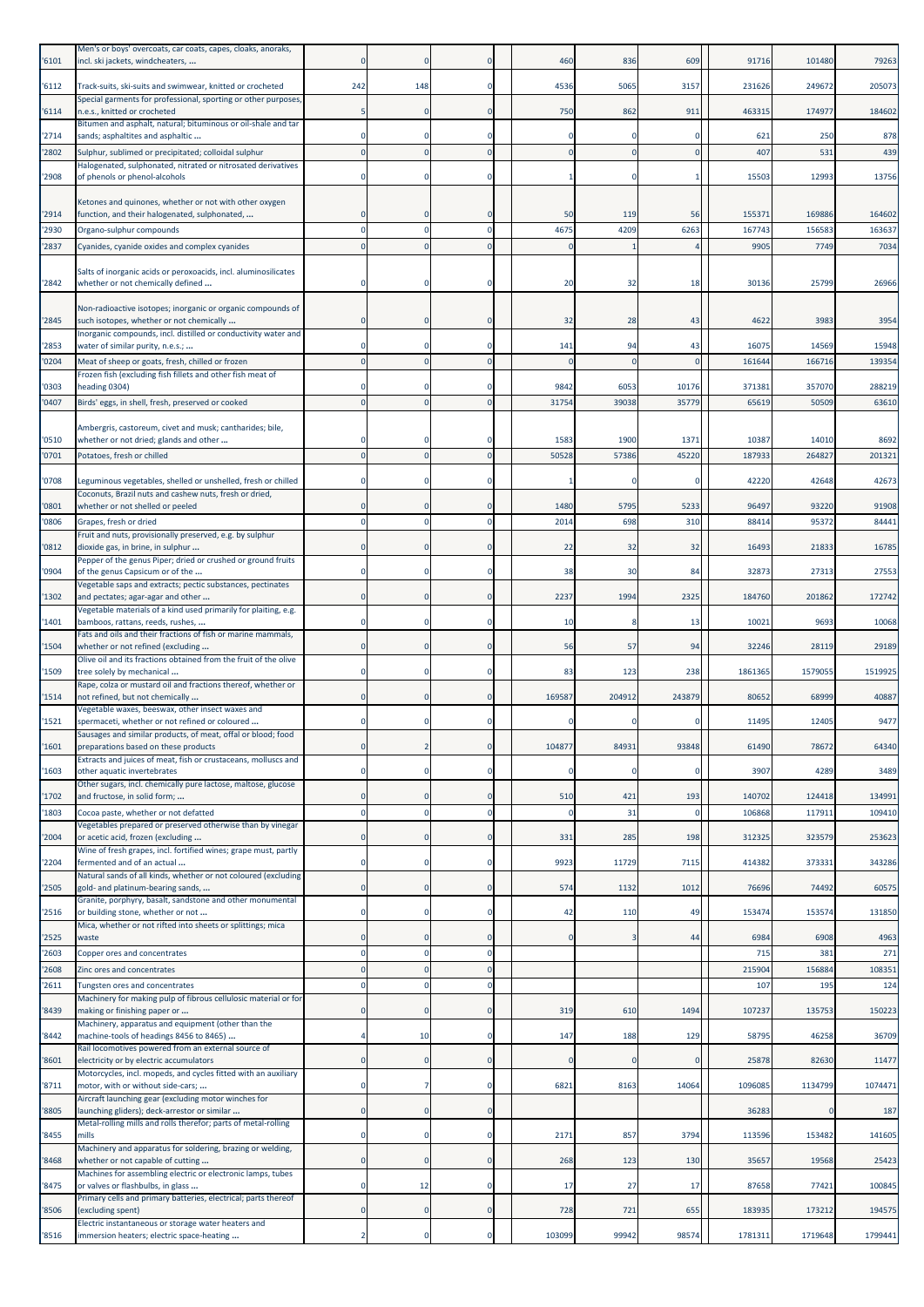| '8518 | Microphones and stands therefor (excluding cordless<br>microphones with built-in transmitter);                 | 17       |             |             | 2156     | 6091   | 8473        | 534247  | 583387  | 578569 |
|-------|----------------------------------------------------------------------------------------------------------------|----------|-------------|-------------|----------|--------|-------------|---------|---------|--------|
| '8519 | Sound recording or sound reproducing apparatus                                                                 | $\Omega$ |             | $\mathbf 0$ | 159      | 233    | 665         | 71369   | 68444   | 59749  |
|       | Radar apparatus, radio navigational aid apparatus and radio                                                    |          |             |             |          |        |             |         |         |        |
| '8526 | remote control apparatus<br>Wire, rods, tubes, plates, electrodes and similar products, of                     |          |             | $\Omega$    | 13532    | 5756   | 5950        | 341572  | 368723  | 345249 |
| '8311 | base metal or of metal carbides,                                                                               |          |             | $\mathbf 0$ | 33982    | 38531  | 46469       | 75236   | 70098   | 59941  |
| '8402 | Steam or other vapour generating boilers (excluding central<br>heating hot water boilers capable               |          |             | $\mathbf 0$ | 708      | 844    | 620         | 20122   | 17766   | 9439   |
|       | Ion-exchangers based on polymers of heading 3901 to 3913,                                                      |          |             |             |          |        |             |         |         |        |
| '3914 | in primary forms                                                                                               |          |             | 0           | 469      | 146    | 51          | 36305   | 38298   | 35866  |
| '3917 | Tubes, pipes and hoses, and fittings therefor, e.g. joints,<br>elbows, flanges, of plastics                    |          | 13          | $\mathbf 0$ | 32581    | 36474  | 36573       | 612062  | 588519  | 535171 |
|       | Antimony and articles thereof, n.e.s.; antimony waste and                                                      |          |             | $\mathbf 0$ |          |        | $\Omega$    |         |         |        |
| '8110 | scrap (excluding ash and residues<br>Hand tools, the following: spades, shovels, mattocks, picks,              |          |             |             |          |        |             | 3769    | 2671    | 905    |
| '8201 | hoes, forks and rakes, of base                                                                                 |          |             | $\mathbf 0$ | 545      | 547    | 692         | 28002   | 41584   | 26552  |
|       | Handsaws, with working parts of base metal (excluding                                                          |          |             |             |          |        |             |         |         |        |
| '8202 | power-operated saws); blades for saws                                                                          |          |             | 0           | 29778    | 29710  | 27848       | 119129  | 96001   | 88256  |
| '7415 | Nails, tacks, drawing pins, staples and similar articles, of<br>copper or with shafts of iron                  | n        | $\Omega$    | $\mathbf 0$ | 418      | 396    | 324         | 36173   | 29309   | 25845  |
|       | Table, kitchen or other household articles, sanitary ware, and                                                 |          |             |             |          |        |             |         |         |        |
| '7418 | parts thereof, of copper; pot<br>Waste and scrap, of nickel (excluding ingots or other similar                 |          |             | $\mathbf 0$ | 275      | 178    | 132         | 29332   | 31373   | 25104  |
| '7503 | unwrought shapes, of remelted                                                                                  |          |             | $\mathbf 0$ |          | 36     | 35          | 19392   | 7567    | 10726  |
| '7603 | Powder and flakes, of aluminium (excluding pellets of<br>aluminium, and spangles)                              |          |             | $\mathbf 0$ | 32       | 125    | 217         | 9504    | 8156    | 5715   |
|       |                                                                                                                |          |             |             |          |        |             |         |         |        |
| '7606 | Plates, sheets and strip, of aluminium, of a thickness of > 0,2<br>mm (excluding expanded plates,              |          |             | $\mathbf 0$ | 1966     | 1783   | 1744        | 1024816 | 1005498 | 866823 |
| '7616 | Articles of aluminium, n.e.s.                                                                                  |          |             | $\Omega$    | 13542    | 13000  | 10354       | 377206  | 397560  | 337489 |
| '7904 | Zinc bars, rods, profiles and wire, n.e.s.                                                                     | $\Omega$ |             | $\Omega$    | 515      | 502    | 255         | 8788    | 10665   | 13069  |
| '7907 | Articles of zinc, n.e.s.                                                                                       |          |             | $\Omega$    | 131      | 118    | 96          | 32741   | 32399   | 26808  |
| '8002 | Tin waste and scrap (excluding ash and residues from the<br>manufacture of tin of heading 2620,                |          |             | $\mathbf 0$ |          |        |             | 1355    | 1020    | 427    |
|       | Gas, liquid or electricity supply or production meters, incl.                                                  |          |             |             |          |        |             |         |         |        |
| '9028 | calibrating meters therefor                                                                                    |          |             | $\mathbf 0$ | 10268    | 13348  | 11753       | 494711  | 555918  | 466097 |
|       | Clocks with watch movements (excluding wrist-watches,                                                          |          |             |             |          |        |             |         |         |        |
| '9103 | pocket-watches and other watches of heading<br>Revolvers and pistols (excluding those of heading 9303 or       |          |             | $\mathbf 0$ |          |        | 7           | 1160    | 4873    | 2161   |
| '9302 | 9304 and sub-machine guns for military                                                                         | n        |             | $\mathbf 0$ |          |        |             | 9817    | 7485    | 6627   |
| '9305 | Parts and accessories for weapons and the like of heading<br>9301 to 9304, n.e.s.                              |          |             | 0           |          |        |             | 18910   | 19873   | 15878  |
| '9604 | Hand sieves and hand riddles (excluding colanders)                                                             | $\Omega$ | $\Omega$    | $\mathbf 0$ | 132      | 174    | 150         | 1453    | 940     | 1203   |
| '9608 | Ball-point pens; felt tipped and other porous-tipped pens and                                                  |          |             | 0           | 831      | 961    | 1159        | 151889  | 147674  | 108407 |
|       | markers; fountain pens, stylograph<br>Typewriter or similar ribbons, inked or otherwise prepared               |          |             |             |          |        |             |         |         |        |
| '9612 | for giving impressions, whether                                                                                | 0        |             | $\mathbf 0$ | 534      | 728    | 734         | 59668   | 61293   | 46421  |
| '6401 | Waterproof footwear with outer soles and uppers of rubber<br>or of plastics, the uppers of which               |          | $\Omega$    | $\Omega$    | 713      | 480    | 704         | 71208   | 71418   | 59459  |
|       |                                                                                                                |          |             |             |          |        |             |         |         |        |
| '6406 | Parts of footwear, incl. uppers whether or not attached to<br>soles other than outer soles; removable          |          |             |             | 19946    | 17147  | 19135       | 1025665 | 994967  | 82582  |
|       | Hat-forms, hat bodies and hoods of felt, neither blocked to                                                    |          |             |             |          |        |             |         |         |        |
| '6501 | shape nor with made brims; plateaux<br>Hat-shapes, plaited or made by assembling strips of any                 |          |             | $\mathbf 0$ | 27       | 31     | 22          | 4167    | 3963    | 4735   |
| '6502 | material (excluding blocked to shape,                                                                          | 0        |             | $\mathbf 0$ | $\Omega$ |        | $\mathbf 0$ | 4443    | 5174    | 3549   |
|       | Articles of plaster or of compositions based on plaster                                                        |          |             |             |          |        |             |         |         |        |
| '6809 | (excluding plaster bandages for straightening                                                                  | 10       | $\Omega$    | $\mathbf 0$ | 2984     | 2249   | 4224        | 40246   | 49622   | 44415  |
| '6901 | Bricks, blocks, tiles and other ceramic goods of siliceous fossil<br>meals, e.g. kieselguhr, tripolite         | $\Omega$ | $\Omega$    | $\mathbf 0$ |          |        | -1          | 1471    | 916     | 791    |
|       | Clock or watch glasses and similar glasses, glasses for non-                                                   |          |             |             |          |        |             |         |         |        |
| 7015  | corrective or corrective spectacles,<br>Granules and powders of pig iron, spiegeleisen, iron or steel          |          | $\mathbf 0$ | $\mathbf 0$ | 247      | 191    | 446         | 21458   | 15042   | 12912  |
| '7205 | (excluding granules and powders                                                                                | $\Omega$ | $\mathbf 0$ | $\bf{0}$    | 5033     | 4031   | 3560        | 124231  | 115780  | 103655 |
| 7212  | Flat-rolled products of iron or non-alloy steel, of a width of <<br>600 mm, hot-rolled or cold-rolled          |          |             | $\mathbf 0$ | 356      | 300    | 125         | 101388  | 97749   | 83591  |
|       | Bars and rods, of iron or non-alloy steel, cold-formed or cold-                                                |          |             |             |          |        |             |         |         |        |
| 7215  | finished, whether or not further<br>Articles of apparel and clothing accessories, incl. gloves,                | $\Omega$ | 0           | $\mathbf 0$ | 1299     | 1938   | 1902        | 116267  | 85339   | 57237  |
| '4015 | mittens and mitts, for all purposes,                                                                           | $\Omega$ | $\Omega$    | $\mathbf 0$ | 697      | 599    | 1604        | 238153  | 232954  | 434596 |
| 4017  | Hard rubber, e.g. ebonite, in all forms, incl. waste and scrap;<br>articles of hard rubber, n.e.s.             |          |             | $\mathbf 0$ | 110      | 116    | 143         | 9291    | 6081    | 5195   |
|       | Tanned or crust hides and skins of goats or kids, pigs, reptiles                                               | $\Omega$ |             |             |          |        |             |         |         |        |
| '4106 | and other animals, without<br>Tools, tool bodies, tool handles, broom or brush bodies and                      |          | $\mathbf 0$ | $\bf{0}$    | 31       | 105    | 52          | 184761  | 133180  | 81295  |
| '4417 | handles, of wood; boot or shoe                                                                                 | $\Omega$ |             | $\mathbf 0$ | 75       | 85     | 84          | 5325    | 4416    | 4869   |
| 7301  | Sheet piling of iron or steel, whether or not drilled, punched<br>or made from assembled elements;             |          |             | $\mathbf 0$ | 822      | 845    | 35          | 22949   | 37706   | 29400  |
|       | Stranded wire, ropes, cables, plaited bands, slings and the                                                    |          |             |             |          |        |             |         |         |        |
| 7312  | like, of iron or steel (excluding<br>Chain and parts thereof, or iron or steel (excluding watch                | 0        | $\mathbf 0$ | $\pmb{0}$   | 135337   | 126900 | 102093      | 177872  | 169457  | 146479 |
| '7315 | chains, necklace chains and the                                                                                | $\Omega$ | $\Omega$    | $\mathbf 0$ | 3867     | 6639   | 4107        | 133845  | 131617  | 142572 |
| '4809 | Carbon paper, self-copy paper and other copying or transfer<br>papers, incl. coated or impregnated             |          |             | $\mathbf 0$ | 18       | 29     | 38          | 33508   | 24942   | 15973  |
|       | Cigarette paper, whether or not cut to size or in the form of                                                  |          |             |             |          |        |             |         |         |        |
| '4813 | booklets or tubes<br>Wallpaper and similar wallcoverings of paper; window                                      | 0        | $\mathbf 0$ | $\mathbf 0$ | 742      | 1451   | 767         | 45488   | 43705   | 36732  |
| '4814 | transparencies of paper                                                                                        | $\Omega$ |             | $\mathbf 0$ | 54692    | 60497  | 52733       | 14414   | 10404   | 10946  |
| '4903 | Children's picture, drawing or colouring books<br>Wool and fine or coarse animal hair, carded or combed, incl. | $\Omega$ |             | $\mathbf 0$ | 163      | 222    | 254         | 10818   | 11605   | 9718   |
| '5105 | combed wool in fragments                                                                                       | 0        | $\mathbf 0$ | $\bf{0}$    | 3099     | 2559   | 1275        | 462986  | 398306  | 242522 |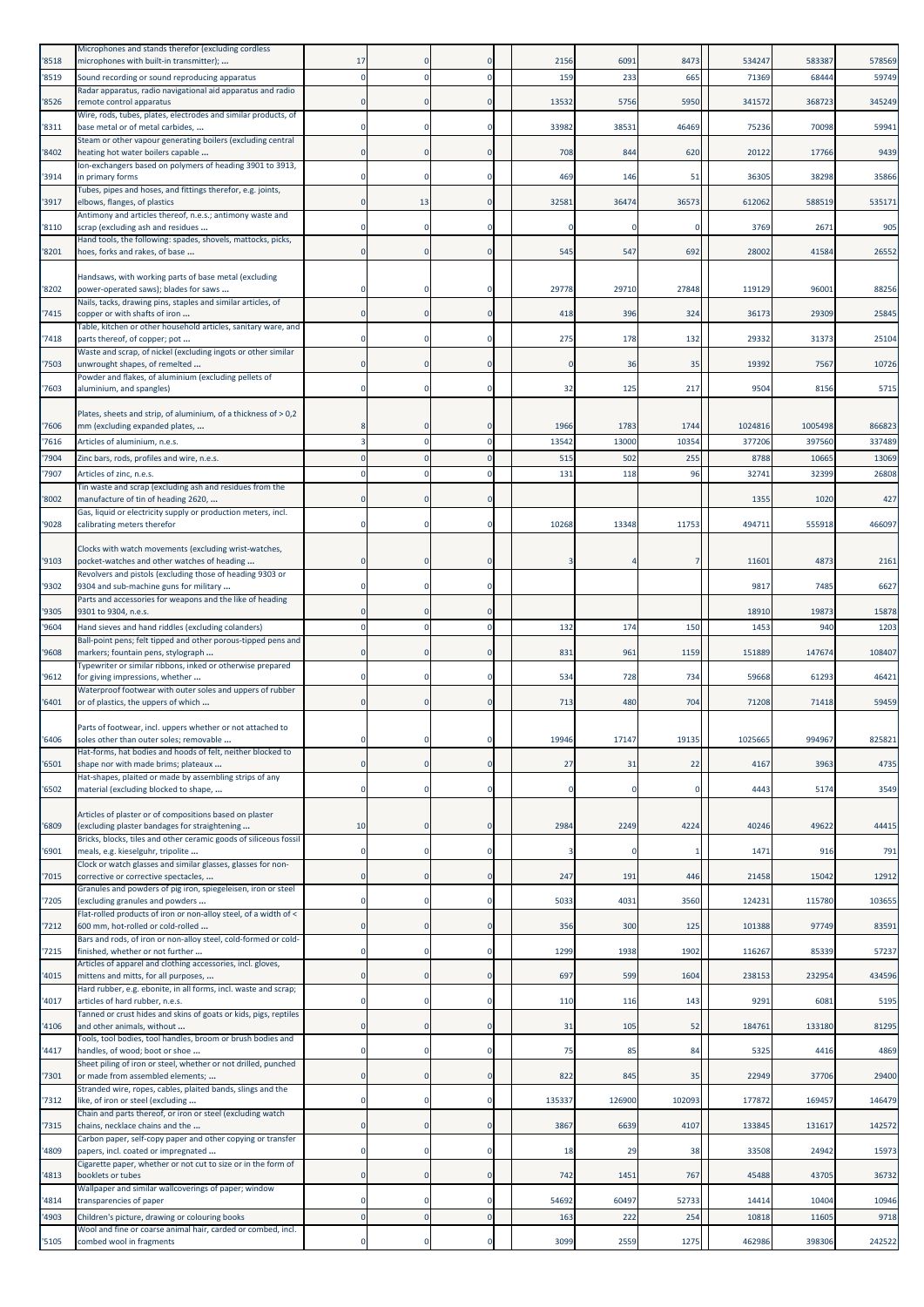| '5110          | Yarn of coarse animal hair or of horsehair, incl. gimped<br>horsehair yarn, whether or not put             |             |              | 0                       |              |              |             | 216               | 189               | 193               |
|----------------|------------------------------------------------------------------------------------------------------------|-------------|--------------|-------------------------|--------------|--------------|-------------|-------------------|-------------------|-------------------|
| '5111          | Woven fabrics of carded wool or of carded fine animal hair<br>(excluding fabrics for technical             |             |              | $\mathbf 0$             | 1721         | 2382         | 1966        | 31236             | 23142             | 19013             |
| '5305          | Coconut, abaca "Manila hemp or Musa textilis Nee", ramie,<br>agave and other vegetable textile             |             |              | 0                       |              | 16           | 12          | 2191              | 3618              | 2731              |
| '5401          | Sewing thread of man-made filaments, whether or not put up<br>for retail sale                              |             |              | $\mathbf 0$             | 1309         | 1271         | 1464        | 40531             | 30050             | 29362             |
| '5504          | Artificial staple fibres, not carded, combed or otherwise<br>processed for spinning                        |             |              | $\Omega$                |              |              | 3           | 48595             | 44574             | 41050             |
| '5513          | Woven fabrics containing predominantly, but < 85% synthetic<br>staple fibres by weight, mixed              |             |              | $\mathbf 0$             | 3940         | 2024         | 574         | 29629             | 27662             | 19932             |
| '5514          | Woven fabrics containing predominantly, but < 85% synthetic<br>staple fibres by weight, mixed              |             |              | $\mathbf 0$             | 5963         | 9097         | 4668        | 52509             | 46721             | 44481             |
|                | Twine, cordage, ropes and cables, whether or not plaited or                                                |             |              |                         |              |              |             |                   |                   |                   |
| '5607          | braided and whether or not impregnated,<br>Knotted netting of twine, cordage or rope, by the piece or      |             |              | 0                       | 5648         | 5567         | 5810        | 33762             | 30795             | 29952             |
| '5608          | metre; made-up fishing nets and<br>Textile fabrics coated with gum or amylaceous substances, of            |             |              | $\mathbf 0$             | 480          | 1288         | 1285        | 27182             | 27237             | 25532             |
| '5901          | a kind used for the outer covers<br>Linoleum, whether or not cut to shape; floor coverings                 |             |              | $\mathbf 0$             | 90           | 96           | 56          | 4144              | 4931              | 3974              |
| '5904          | consisting of a coating or covering<br>Transmission or conveyor belts or belting, of textile material,     |             |              | $\mathbf 0$             | 12           | 16           |             | 1271              | 1270              | 803               |
| '5910          | whether or not impregnated,<br>Knitted or crocheted fabrics, of a width <= 30 cm (excluding                |             |              | $\Omega$                | 35           | 42           | 31          | 10715             | 8376              | 8460              |
| '6003          | those containing by weight >=<br>Fabrics, knitted or crocheted, of a width of > 30 cm (excluding           |             |              | $\mathbf 0$             | 2101         | 1918         | 1858        | 18959             | 18760             | 19803             |
| '6006          | warp knit fabrics "incl. those<br>Women's or girls' blouses, shirts and shirt-blouses, knitted or          |             |              | $\mathbf 0$             | 28416        | 27470        | 55962       | 234140            | 236342            | 211735            |
| '6106          | crocheted (excluding T-shirts<br>Pantyhose, tights, stockings, socks and other hosiery, incl.              |             |              | $\mathbf 0$             | 4447         | 5022         | 3344        | 116091            | 108232            | 80334             |
| '6115          | graduated compression hosiery                                                                              |             | 20           | $\mathbf 0$             | 115172       | 101253       | 79399       | 439959            | 467617            | 359319            |
| 16212          | Brassieres, girdles, corsets, braces, suspenders, garters and<br>similar articles and parts thereof,       |             | 14           | $\mathbf 0$             | 42664        | 41314        | 34636       | 37875             | 339273            | 291945            |
| '6214          | Shawls, scarves, mufflers, mantillas, veils and similar articles<br>(excluding knitted or crocheted)       |             |              | 0                       | 581          | 653          | 533         | 195279            | 187378            | 143715            |
| '6304          | Articles for interior furnishing, of all types of textile materials<br>(excluding blankets and             |             |              | $\mathbf 0$             | 4895         | 5133         | 4292        | 69145             | 70667             | 59322             |
| '0205          | Meat of horses, asses, mules or hinnies, fresh, chilled or<br>frozen                                       | $\Omega$    |              | $\mathbf 0$             |              |              | $\Omega$    | 133902            | 106657            | 125684            |
| '0207          | Meat and edible offal of fowls of the species Gallus<br>domesticus, ducks, geese, turkeys and              |             |              | $\mathbf 0$             | 254285       | 271294       | 292974      | 178642            | 167399            | 135975            |
| '0308          | Aquatic invertebrates other than crustaceans and molluscs,<br>live, fresh, chilled, frozen, dried,         |             |              | $\mathbf 0$             |              |              | 0           | 7721              | 8753              | 7330              |
|                | Whey, whether or not concentrated or containing added                                                      |             |              |                         |              |              |             |                   |                   |                   |
| '0404          | sugar or other sweetening matter; products<br>Butter, incl. dehydrated butter and ghee, and other fats and |             |              | $\mathbf 0$             | 61575        | 82585        | 94731       | 137412            | 120355            | 128414            |
| '0405          | oils derived from milk; dairy<br>Human hair, unworked, whether or not washed or scoured;                   |             |              | $\mathbf 0$             | 403357       | 435060       | 387735      | 429866            | 358144            | 269475            |
| '0501          | waste of human hair<br>Cut flowers and flower buds of a kind suitable for bouquets                         |             |              | $\mathbf 0$             | 50           | 70           | 87          | 9551              | 7602              | 4015              |
| '0603          | or for ornamental purposes, fresh,                                                                         |             |              | 0                       | 70970        | 85572        | 125716      | 193577            | 148749            | 152083            |
| '0702          | Tomatoes, fresh or chilled<br>Other nuts, fresh or dried, whether or not shelled or peele                  |             |              |                         | 53718        | 60443        | 40141       | 146084            | 16607             | 141858            |
| '0802<br>'0805 | (excluding coconuts, Brazil nuts<br>Citrus fruit, fresh or dried                                           | $\Omega$    | $\Omega$     | 0<br>$\mathbf{0}$       | 1811<br>3619 | 7201<br>1194 | 3758<br>710 | 1214342<br>440631 | 1408073<br>404372 | 1398519<br>479699 |
| '0813          | Dried apricots, prunes, apples, peaches, pears, papaws<br>'papayas", tamarinds and other edible            |             |              | 0                       | 2903         | 3983         | 3869        | 64071             | 65373             | 61737             |
| '0907          | Cloves, whole fruit, cloves and stems                                                                      | $\Omega$    |              | $\overline{0}$          |              |              | 10          | 1566              | 1283              | 1307              |
| '0908          | Nutmeg, mace and cardamoms<br>Oats                                                                         |             |              | $\mathbf 0$<br>$\Omega$ | 611          | 1585         | 13<br>182   | 6132              | 6236<br>5890      | 7325              |
| '1004<br>'1005 | Maize or corn                                                                                              |             |              | 0                       | 1366         | 57           | 7060        | 8731<br>1204957   | 1261232           | 7596<br>1197357   |
| '1101          | Wheat or meslin flour                                                                                      |             |              | $\mathbf 0$             | 3739         | 1019         | 3012        | 9816              | 5514              | 10264             |
| '1201          | Soya beans, whether or not broken<br>Flours and meals of oil seeds or oleaginous fruits (excluding         |             |              | $\mathbf 0$             | 12389        | 1314         | 582         | 690724            | 778878            | 889337            |
| '1208          | mustard)                                                                                                   | 0           | 0            | $\mathbf 0$             |              | 41           |             | 20408             | 24184             | 12766             |
| '1404          | Vegetable products, n.e.s.<br>Wool grease and fatty substances derived therefrom, incl.                    | $\Omega$    |              | $\mathbf 0$             | 154          | 262          | 142         | 9679              | 9959              | 11225             |
| '1505          | lanolin<br>Groundnut oil and its fractions, whether or not refined, but                                    |             |              | $\mathbf 0$             | 10           |              | $\mathbf 0$ | 4445              | 2898              | 3340              |
| '1508          | not chemically modified<br>Other oils and their fractions, obtained solely from olives,                    | 0           | $\mathbf 0$  | $\mathbf 0$             | $\Omega$     | $\Omega$     | $\mathbf 0$ | 5730              | 54033             | 65825             |
| '1510          | whether or not refined, but not                                                                            | $\Omega$    | $\Omega$     | $\mathbf 0$             | 3            | 14           | 11          | 78696             | 58933             | 31726             |
| '1511          | Palm oil and its fractions, whether or not refined (excluding<br>chemically modified)                      |             |              | $\mathbf 0$             |              |              | -1          | 997301            | 1037222           | 1246687           |
| '1804          | Cocoa butter, fat and oil<br>Tapioca and substitutes therefor prepared from starch, in the                 | $\mathbf 0$ | $\Omega$     | $\mathbf 0$             | 27           | 20           | 16          | 189404            | 194009            | 237259            |
| '1903          | form of flakes, grains, pearls,                                                                            |             |              | 0                       |              |              | 0           | 383               | 493               | 667               |
| '1904          | Prepared foods obtained by the swelling or roasting of<br>cereals or cereal products, e.g. corn            | 0           | 0            | $\mathbf 0$             | 2494         | 3171         | 3777        | 256478            | 254326            | 245069            |
| '2105          | Ice cream and other edible ice, whether or not containing<br>cocoa                                         | $\Omega$    | $\Omega$     | $\mathbf 0$             | 17134        | 17602        | 22723       | 116871            | 109942            | 119259            |
| '2208          | Undenatured ethyl alcohol of an alcoholic strength of < 80%;<br>spirits, liqueurs and other spirituous     |             | $\mathbf{0}$ | $\mathbf 0$             | 96210        | 103414       | 78138       | 639136            | 705696            | 604792            |
| '2209          | Vinegar, fermented vinegar and substitutes for vinegar<br>obtained from acetic acid                        | $\Omega$    |              | $\mathbf 0$             | 62           | 95           | 73          | 32810             | 29580             | 24145             |
| '2301          | Flours, meals and pellets, of meat or meat offal, of fish or of<br>crustaceans, molluscs or other          | $\Omega$    | $\Omega$     | $\mathbf 0$             | 13160        | 8493         | 11637       | 169792            | 156596            | 155892            |
| '2303          | Residues of starch manufacture and similar residues, beet-<br>pulp, bagasse and other waste of             | $\Omega$    | 0            | $\bf{0}$                | 9525         | 8045         | 11255       | 131954            | 119126            | 124480            |
| '2306          | Oilcake and other solid residues, whether or not ground or in<br>the form of pellets, resulting            | 44          | 330          | $\pmb{0}$               | 40643        | 31786        | 33242       | 203536            | 206270            | 215989            |